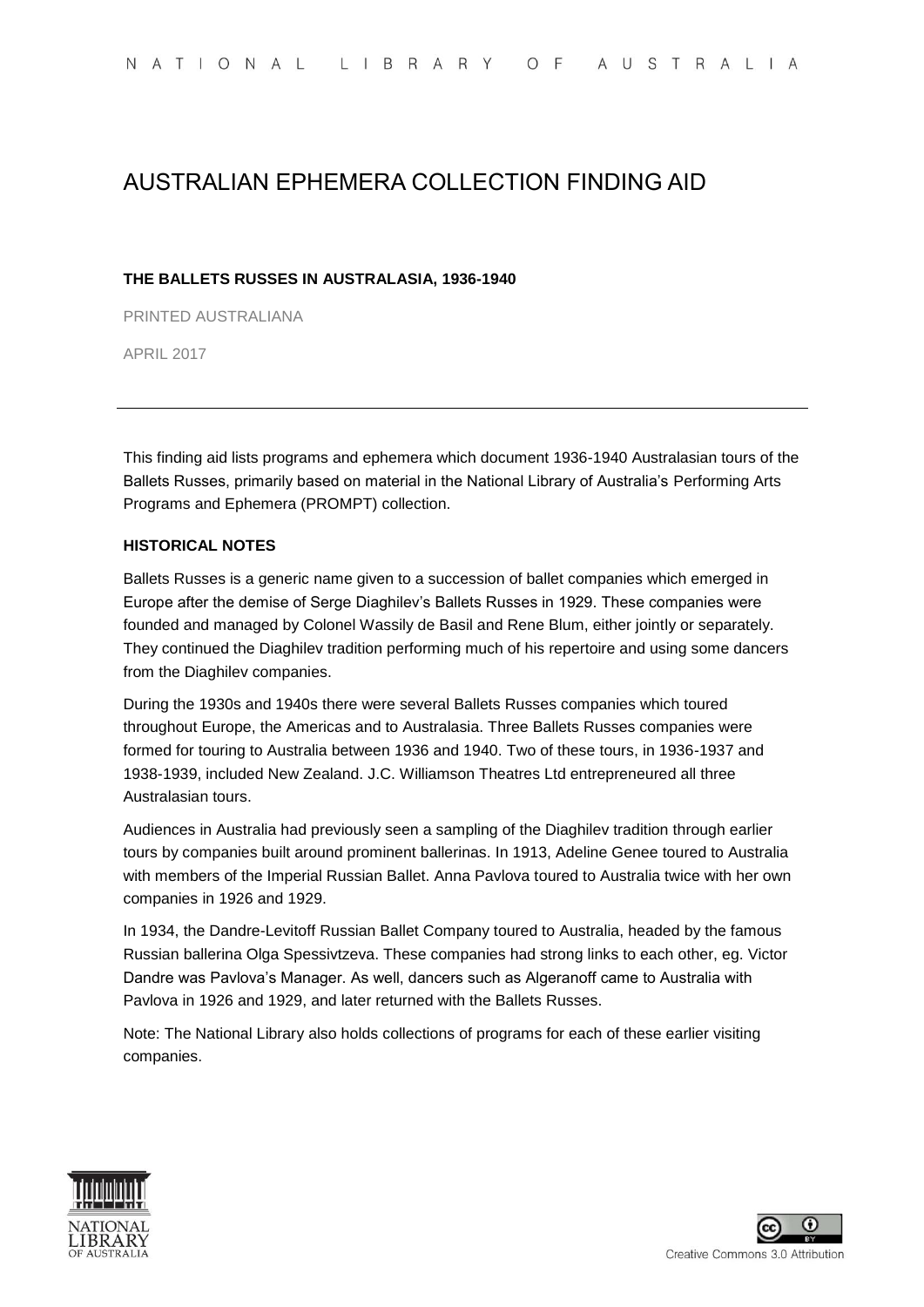Additional research information:

- In 2010 a [Ballets Russes Research site](http://www.nla.gov.au/balletsrussesresearch/) was created to make available documentation from the 2006-2009 research project [Ballets Russes in Australia -](http://www.nla.gov.au/balletsrusses/) our cultural revolution. The *research* site contains the resource [The Ballets Russes in Australia: a bibliographic](http://www.nla.gov.au/balletsrussesresearch/legacy-celebration/the-ballets-russes-in-australia-a-bibliographic-guide/)  [guide,](http://www.nla.gov.au/balletsrussesresearch/legacy-celebration/the-ballets-russes-in-australia-a-bibliographic-guide/) while the *project* site contains articles, photographs, galleries and information about related productions by The Australian Ballet.
- Biographical materials on some of the personnel associated with the Ballets Russes tours are available in the Library's biographical cuttings files. They may be requested through the National Library's catalogue for reading room use.
- Manuscript collections of personnel associated with the Ballets Russes tours include [Harcourt Algeranoff,](http://catalogue.nla.gov.au/Record/3008205?max=1&offset=1&lookfor=subject%3A%22Algeranoff%2C%20Harcourt%20%2C%20-%201903-1967%20-%20Archives.%22) [Irina Baronova,](http://catalogue.nla.gov.au/Record/4557216?lookfor=irina%20baronova%20%23%5bformat:Manuscript%5d&offset=1&max=1) [Valrene Tweedie,](http://nla.gov.au/nla.cat-vn4700520) Edouard Borovansky, [Tamara](http://catalogue.nla.gov.au/Record/799297?lookfor=tamara%20tchinarova%20finch%20%23%5bformat:Manuscript%5d&offset=1&max=2)  [Tchinarova Finch,](http://catalogue.nla.gov.au/Record/799297?lookfor=tamara%20tchinarova%20finch%20%23%5bformat:Manuscript%5d&offset=1&max=2) [Margaret Walker,](http://catalogue.nla.gov.au/Record/561487?max=1&offset=1&lookfor=subject%3A%22Walker%2C%20Margaret%2C%20-%201920-1996%20-%20Archives.%22) [J.C. Williamson \(Firm\).](http://catalogue.nla.gov.au/Search/Home?lookfor=J.C.+Williamson+%28Firm%29&filter%5b%5d=format:%22Manuscript%22) The Geoffrey Ingram Ballet Archive contains additional material on the Ballets Russes tours. Accessible through the Library's catalogue – some online, others for reading room use.
- Newspapers contain articles, reviews of performances and social notes on the Ballets Russes tours. Accessible through the Library's catalogue – some online, others for reading room use.
- **[Oral history interviews of some of the personnel associated with the Ballets Russes](http://catalogue.nla.gov.au/Search/Home?lookfor=interview+Ballets+Russes&filter%5b%5d=format:%22Audio%22) tours** include [Paul Hammond,](http://catalogue.nla.gov.au/Record/2420420?max=1&offset=1&lookfor=subject%3A%22Hammond%2C%20Paul%2C%20-%201922-2010%20-%20Interviews.%22) [Geoffrey Ingram,](http://catalogue.nla.gov.au/Record/2680392?max=1&offset=1&lookfor=subject%3A%22Ingram%2C%20Geoffrey%2C%20-%201924-2003%20-%20Interviews.%22) [Valrene Tweedie,](http://catalogue.nla.gov.au/Search/Home?lookfor=subject:%22Tweedie%2C%20Valrene%2C%20-%201925-2008%20-%20Interviews.%22&iknowwhatimean=1) [Max Dupain,](http://catalogue.nla.gov.au/Search/Home?lookfor=subject:%22Dupain%2C%20Max%2C%20-%201911-1992%20-%20Interviews.%22&iknowwhatimean=1) [Kira Bousloff,](http://catalogue.nla.gov.au/Record/2283670?max=1&offset=1&lookfor=subject%3A%22Bousloff%2C%20Kira%2C%20-%201914-2001%20-%20Interviews.%22) [Tamara Tchinarova](http://catalogue.nla.gov.au/Record/404439?max=1&offset=1&lookfor=subject%3A%22Finch%2C%20Tamara%2C%20-%201919-%20-%20Interviews.%22) Finch, [Irina Baronova,](http://catalogue.nla.gov.au/Search/Home?lookfor=subject:%22Baronova%2C%20Irina%2C%20-%201919-%202008%20-%20Interviews.%22&iknowwhatimean=1) [Anna Volkova Barnes,](http://catalogue.nla.gov.au/Record/3415846?lookfor=Anna%20Volkova&offset=1&max=40) [Kirril Vassilkovsky,](http://catalogue.nla.gov.au/Record/3791501?lookfor=author:%22vassilkovsky%20kiril%22%20AND%20title:%22kiril%20vassilkovsky%20interviewed%20by%20bill%20stephens%22&offset=1&max=1) [Sono Osato,](http://catalogue.nla.gov.au/Record/4615075?lookfor=sono%20osato&offset=2&max=74) [Betty Low \(Ludmilla Lvova\),](http://catalogue.nla.gov.au/Record/4615083?lookfor=betty%20low&offset=1&max=93) [Jean Haet \(Kira Bounina\),](http://catalogue.nla.gov.au/Record/4082198?lookfor=jean%20haet&offset=1&max=1) [Annette Gillen](http://catalogue.nla.gov.au/Record/3959892?lookfor=annette%20gillen&offset=1&max=3) and [Edward Pask.](http://catalogue.nla.gov.au/Search/Home?lookfor=subject:%22Pask%2C%20Edward%20H.%20-%20%28Edward%20Henry%29%2C%20-%201940-%20-%20Interviews.%22&iknowwhatimean=1) Accessible through the Library's catalogue – some online, others for reading room use.

Pictures of some of the personnel associated with the Ballets Russes tours include [Edouard](http://catalogue.nla.gov.au/Search/Home?lookfor=Edouard+Borovansky&filter%5b%5d=format:%22Picture%22)  [Borovansky,](http://catalogue.nla.gov.au/Search/Home?lookfor=Edouard+Borovansky&filter%5b%5d=format:%22Picture%22) [Irina Baronova,](http://catalogue.nla.gov.au/Search/Home?lookfor=Irina+Baronova&type=all&limit%5b%5d=&submit=Find&filter%5b%5d=format:%22Picture%22) [David Lichine,](http://catalogue.nla.gov.au/Search/Home?lookfor=David+Lichine&filter%5b%5d=format:%22Picture%22) [Max Dupain,](http://catalogue.nla.gov.au/Search/Home?lookfor=subject:%22Dupain%2C%20Max%2C%20-%201911-1992%20-%20Portraits.%22&iknowwhatimean=1) [Anton Dolin,](http://catalogue.nla.gov.au/Search/Home?lookfor=subject:%22Dolin%2C%20Anton%2C%20-%20Sir%2C%20-%201904-1983%20-%20Portraits.%22&iknowwhatimean=1) [Helene Kirsova,](http://catalogue.nla.gov.au/Search/Home?lookfor=subject:%22Kirsova%2C%20He%CC%81le%CC%80ne%2C%20-%201910-1962%20-%20Portraits.%22&iknowwhatimean=1) [Valentina](http://catalogue.nla.gov.au/Search/Home?lookfor=subject:%22Blinova%2C%20Valentina%20-%20Portraits.%22&iknowwhatimean=1)  [Blinova,](http://catalogue.nla.gov.au/Search/Home?lookfor=subject:%22Blinova%2C%20Valentina%20-%20Portraits.%22&iknowwhatimean=1) [Kira Bousloff,](http://catalogue.nla.gov.au/Search/Home?lookfor=subject:%22Bousloff%2C%20Kira%2C%20-%201914-2001%20-%20Portraits.%22&iknowwhatimean=1) [Valrene Tweedie.](http://catalogue.nla.gov.au/Search/Home?lookfor=subject:%22Tweedie%2C%20Valrene%2C%20-%201925-2008%20-%20Portraits.%22&iknowwhatimean=1) They are accessed through the Library's catalogue some online, others for reading room use.

Prime sources used in compiling this finding aid were:

- ['Another beginning'](http://colsearch.nfsa.gov.au/nfsa/search/display/display.w3p;adv=;group=;groupequals=;holdingType=;page=0;parentid=;query=ANOTHER%20beginning%27%20ballets%20russes;querytype=;rec=0;resCount=10) [motion picture]. Sydney : Australian Broadcasting Commission c. 1970. Film No. 564; Call No.FLM [0114785,](http://trove.nla.gov.au/work/22042847?q=%22another+beginning%22&c=music&versionId=26583012) National Film and Sound Archive (NFSA). Other films used for research include the Ewan Murray-Will 'Ballets Russes collection' and Ringland Anderson 'Ballet films' held at the NFSA.
- ['The Ballets Russes in Australia : an avalanche of dancing'](http://nla.gov.au/nla.cat-vn1404986) [video recording]. Canberra : National Film and Sound Archive ; National Library of Australia, 1999.
- Cargher, John. *[Opera and ballet in Australia](http://nla.gov.au/anbd.bib-an1155411)*. Stanmore, NSW: Cassell Australia, 1977. p. 217-222.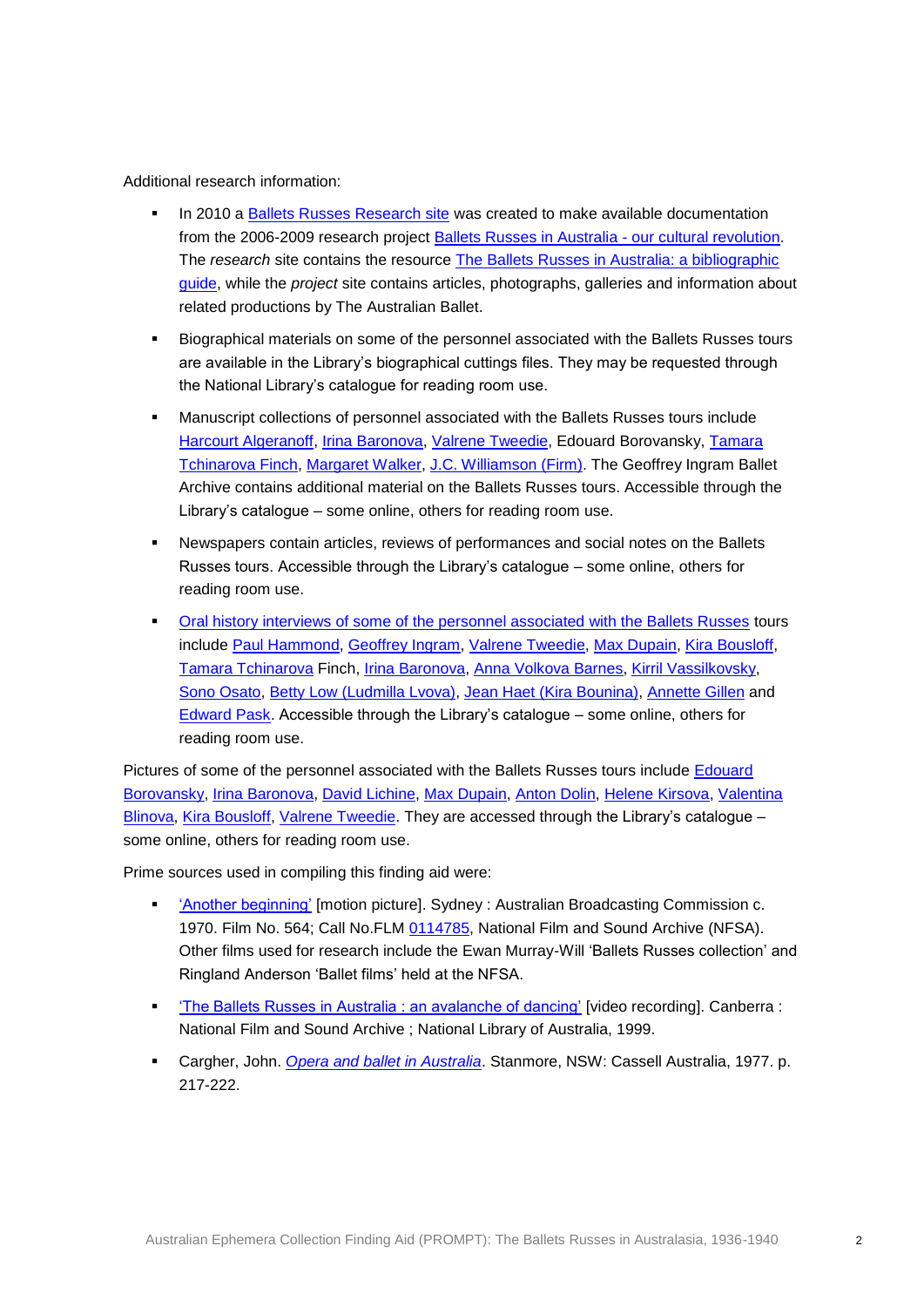- *[From Russia with love : costumes for the Ballets Russes 1909-1933](http://nla.gov.au/anbd.bib-an21560146)* / [edited by] Susan Hall … Canberra : National Gallery of Australia, 1999.
- Garcia-Marquez, Vicente. *[The Ballets Russes : Colonel de Basil's Ballets Russes de](http://nla.gov.au/anbd.bib-an6638820)  [Monte Carlo, 1932-1952](http://nla.gov.au/anbd.bib-an6638820)*. New York : A. Knopf, 1990.
- Haskell, Arnold L. *[Dancing round the world: memoirs of an attempted escape from ballet](http://nla.gov.au/anbd.bib-an6515242)* / by Arnold L. Haskell ; [drawings by Daryl Lindsay]. London : V. Gollancz, 1937.
- Healy, Robyn. *[From studio to stage: costumes and designs from the Russian Ballet in the](http://nla.gov.au/anbd.bib-an7664032)  [Australian National Gallery](http://nla.gov.au/anbd.bib-an7664032)* / by Robyn Healy and Michael Lloyd. Canberra : Australian National Gallery, 1990.
- Parsons, Phillip, general editor *[Companion to theatre in Australia](http://nla.gov.au/anbd.bib-an10756889)*. Stanmore, NSW : Currency Press, 1995. "J.C. Williamson's": p. 299-303.
- Pask, Edward H. *Enter [the colonies dancing: a history of dance in Australia, 1835-1940](http://nla.gov.au/anbd.bib-an21443268)*. Melbourne : Oxford University Press, 1979. p. 135-169.
- Potter, Michelle. 'The fire and the rose,' in *Brolga – [an Australian journal about](http://nla.gov.au/nla.cat-vn2105194) dance*, No. 29, December 2008. Australian Dance Council – Ausdance: Braddon, ACT, 2008. pp. 11- 16.
- **Potter, Michelle.** A full house: the ESSO quide to the Performing Arts Collections of the *[National Library of Australia](http://nla.gov.au/anbd.bib-an8393493)*. Canberra : National Library of Australia, 1991.
- Potter, Michelle. *[A Passion for dance](http://nla.gov.au/nla.cat-vn3021496)*. Canberra : National Library of Australia, 1997.
- **Potter, Michelle.** *The Russian Ballet in Australia 1936-1940: sources for modernism in [Australian art](http://nla.gov.au/anbd.bib-an11845459)* [manuscript]. 1987. Thesis (B.A.). Canberra: Australian National University, 1987. Contains an important appendix entitled: 'Appendix II. The Australian repertoire, 1936-1940 : chronology', leaves 113-143.
- Tait, Viola. *[A Family of brothers : the Taits and J.C. Williamson : a theatre history](http://nla.gov.au/nla.cat-vn1009865)*. Melbourne : Heinemann, 1971.
- Tweedie, Valrene. 'Memories of Symphonie fantastique,' in *Brolga – [an Australian journal](http://nla.gov.au/nla.cat-vn2105194)  [about dance](http://nla.gov.au/nla.cat-vn2105194)*, No. 26, June 2007. Australian Dance Council – Ausdance: Braddon, ACT, 2007. p. 28.
- Walker, Kathrine Sorley. *[De Basil's Ballets Russes](http://nla.gov.au/anbd.bib-an23911555)*. London : Hutchinson, 1982.
- West, John. *[Theatre in Australia](http://nla.gov.au/nla.cat-vn2644026)*. Stanmore, NSW : Cassell Australia, 1978.
- Whiteoak, John, and Aline Scott-Maxwell, Aline, eds, *Currency companion to music and dance in Australia*, Sydney : Currency Press, 2003.

Publications released since this collection finding aid was originally compiled include: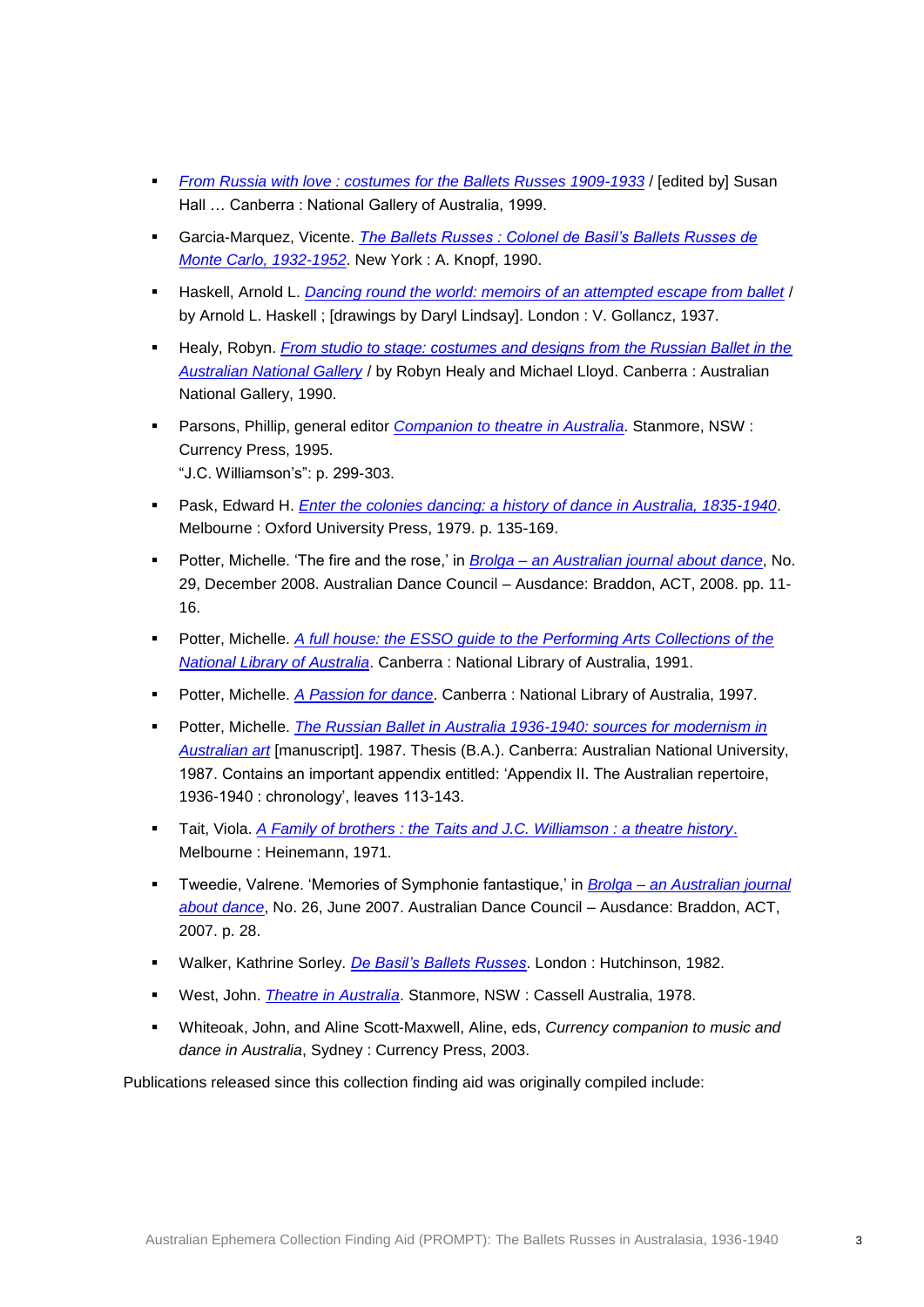- Brissenden, Alan, and Keith Glennon. *Australia Dances - [Creating Australian dance 1945-](http://nla.gov.au/nla.cat-vn4694097) [1965](http://nla.gov.au/nla.cat-vn4694097)*. Kent Town, South Australia, Wakefield Press, 2010.
- **Bell, Robert. [Ballets Russes : the art of costume](http://nla.gov.au/nla.cat-vn4979133)**. Canberra : National Gallery of Australia, 2010.
- Burridge, Stephanie and Julie Dyson, editors. *Shaping the landscape: Celebrating dance in Australia*. New Delhi : Routledge/Taylor and Francis Books, 2011 - see Jordan Beth Vincent and Lee Christofis, 'Forging an Identity: Transformation and Synthesis in Twentieth Century Australian Dance', pp. 13-33.
- Carroll, Mark, editor. *[The Ballets Russes in Australia and beyond](http://nla.gov.au/nla.cat-vn5009922)*, Kent Town, South Australia : Wakefield Press, 2011. Contributors: Mark Carroll, Jane Albert, Alan Brissenden, Lee Christofis, Michael Christoforidis, Joel Crotty, Helen Ennis, Gillian Forwood, Nicolette Fraillon, Lynn Garafola, Stephanie Jordan, Valerie Lawson [This book grew out of *Our Cultural Revolution – The Ballets Russes in Australia*, a research project of The Australian Ballet, the University of Adelaide and the National Library of Australia.]

### **ACCESS AND ARRANGEMENT**

The [Ballets Russes PROMPT files may requested by eCall-slip](http://nla.gov.au/nla.cat-vn143713) for use via the Library's Special Collections Reading Room. It is important to note that individual theatre programs and ephemeral items are not listed in the catalogue record. Using the PROMPT collection files is a browsing exercise in which the user may be confronted with a single item in a manila folder or a large number of folders in many boxes.

Selected items have been digitised and use of those digital copies helps preserve the printed originals.

The Ballets Russes files in the PROMPT collection are arranged as follows and may be requested by tour:

- Ballets Russes: Tour No. 1, 1936-1937
- Ballets Russes: Tour No. 2, 1938-1939
- Ballets Russes: Tour No. 3, 1939

The most complete holdings of cast lists for certain portions of the three tours are held within the bound volumes of the J.C. Williamson segment of the PROMPT Collection. These are referred to in this Finding Aid as "JCW/BS Vol …".

Copies should be requested in the following manner, example:

PROMPT JCW/BS Volume….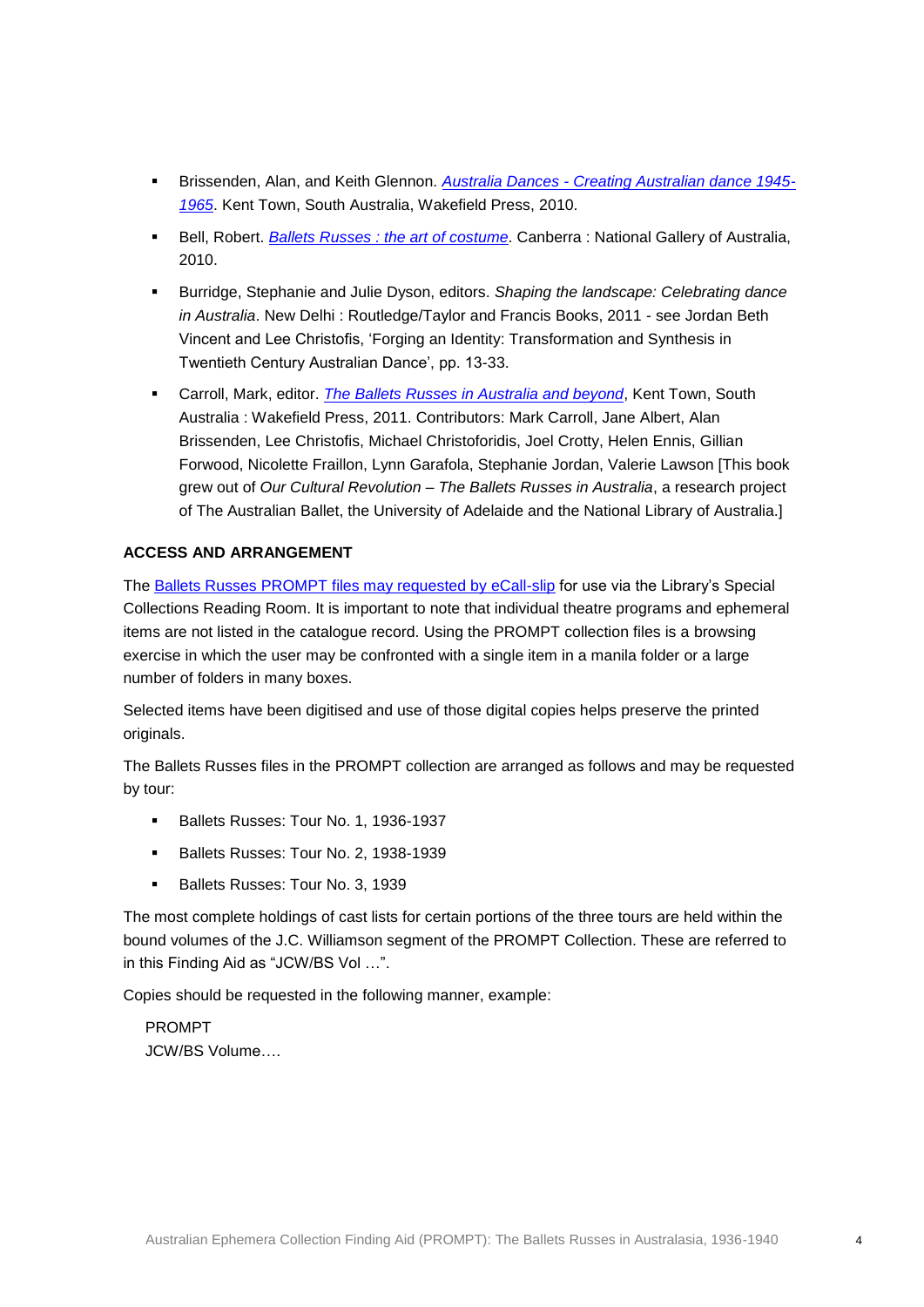The following search strategies are suggested to maximise discovery of other Ballets Russes material in the Library's catalogue:

- **Personal names of key personnel involved**
- Title keywords: Ballet(s) Russe(s), Monte Carlo Russian Ballet, Covent Garden Russian Ballet, Original Ballet Russe, de Basil, de Basil's, J.C. Williamson and Educational Ballets
- Subject keywords: Ballet(s) Russe(s), Monte Carlo Russian Ballet, Covent Garden Russian Ballet, Original Ballet Russe, de Basil, de Basil's, J.C. Williamson Firm, Educational Ballets, Ballet Australia History and Ballet companies Australia

### **NAMES: A BALLET COMPANY BY ANY OTHER NAME?**

The various companies formed by de Basil and Blum tended to use parts of each other's names, which can lead to confusion.

For the Australasian tours the first company in 1936-1937 was called Colonel W. de Basil's Monte Carlo Russian Ballet, sometimes abbreviated to The Monte Carlo Russian Ballet.

The second company in 1938-1939 was called the Covent Garden Russian Ballet.

For the third company touring in 1939-1940 three names were used: Colonel W. de Basil's Covent Garden Ballet, Colonel W. de Basil's Ballet Company and The Original Ballet Russe. The last name was used from 1940 until the company ceased operating in 1952.

Further details on the companies' lineages are given in various references such as [Walker,](http://nla.gov.au/nla.cat-vn267137) [Pask](http://nla.gov.au/anbd.bib-an21443268) and [Cargher.](http://nla.gov.au/anbd.bib-an1155411)

### **PUBLICATIONS PRODUCED FOR THE AUSTRALASIAN TOURS**

**A cautionary note:** In documenting the visit to Australasia of the three Ballets Russes companies in the 1930s, one of the prime aims is to establish which ballets were performed, when they were performed, and who performed in them. To achieve this, three critical factors have to be taken into account:

- 1. Complex nature of the programs of ballets performed by the companies which involved frequently changing multiple bills on each program.
- 2. Particular pattern of program publishing practised by J.C. Williamson.
- 3. Variety of sources for the programs within the National Library's PROMPT ephemera collection.

Each tour of the Ballets Russes followed a familiar pattern of performing a large number of shorter ballets. None of the seasons included a program featuring just one full length ballet. Instead, there was an average of three ballets per program, sometimes up to five. In addition, the company changed programs frequently. The longest run of one program was for eight nights plus matinees; the shortest was for just one performance.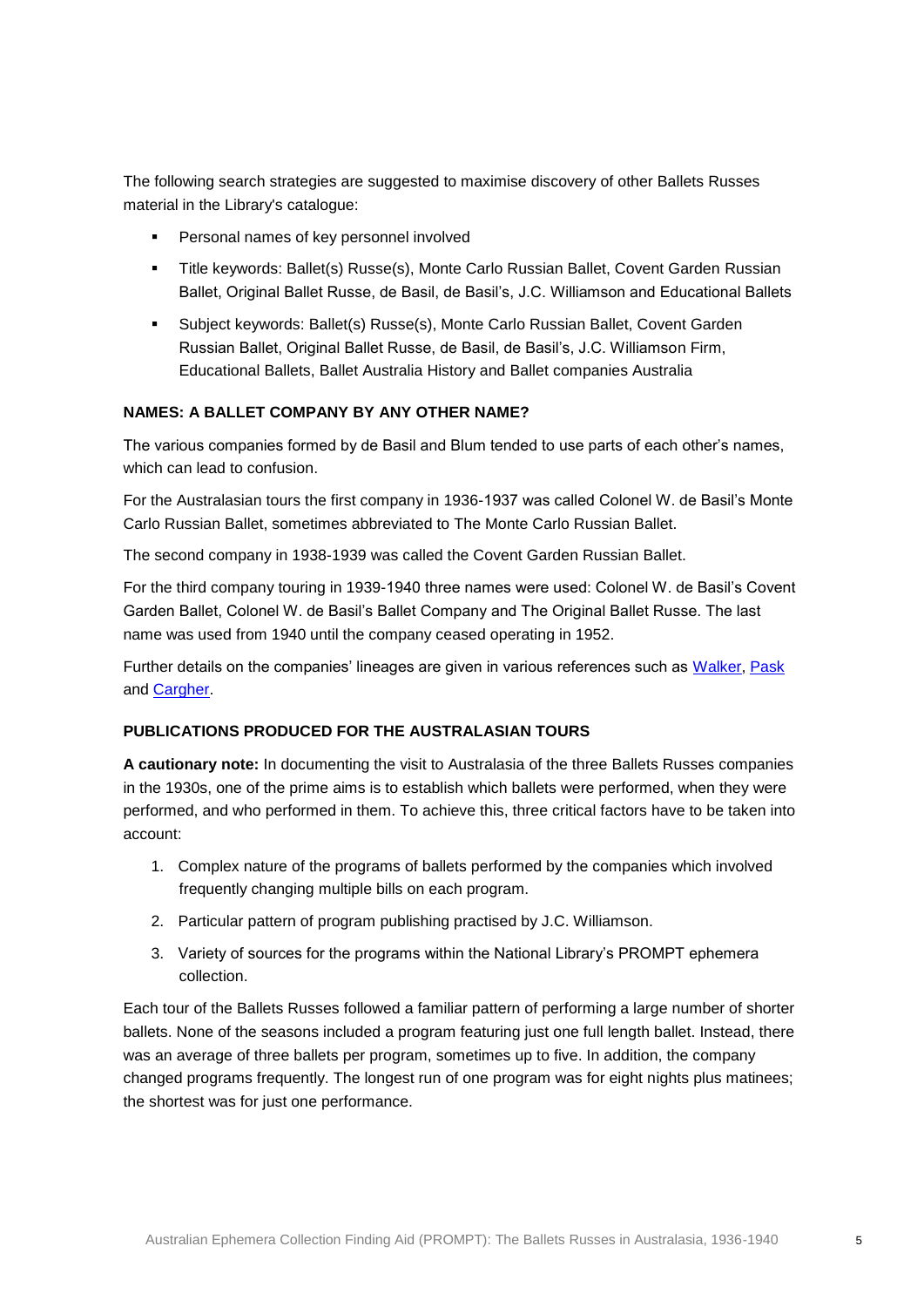All these factors are common to any dance company, particularly a touring one. However with the Ballets Russes, the large number of ballets performed over a long period of time makes for a particularly complex picture.

#### **THE PUBLISHING OF PROGRAMS**

Beginning in the 1920s, the [J.C. Williamson organisation \[JCW\] published a](http://catalogue.nla.gov.au/Search/Home?lookfor=j.c.+williamson+%22magazine+programme%22&type=all&limit%5b%5d=&submit=Find&filter%5b%5d=format:%22Journal%22) *Magazine programme* in cities with theatres operated by them, namely Adelaide, Brisbane, Melbourne and Sydney. These multi-purpose publications covered current and forthcoming attractions in JCW theatres in each of these cities for various periods.

The frequency of the magazine programs is difficult to accurately establish. Some assistance in dating is given on cast list pages announcing "Season commencing. June 23…". In some cities such as Melbourne and Sydney where JCW operated up to three theatres the issuing of a magazine program appears to have been relatively frequent (either weekly or fortnightly) and the publications themselves were larger, often over 50 pages.

In general, the covers of the magazine programs were the same for long periods of time and were usually used in all cities. However, for major attractions such as the Ballets Russes tours, some special covers were used at various times. These special covers are indicated in the chronological listings for each Ballets Russes tour.

The Magazine programs included a large amount of advertising and publicity material for current and forthcoming attractions with biographies, portraits, scenes from attractions and reports from overseas featuring prominently. Much of this information was repeated or rearranged from issue to issue. Advance publicity increased in volume as the attraction drew nearer.

In relation to the Ballets Russes tours, Magazine programs are particularly useful for the publicity surrounding the tours, articles by Arnold Haskell, biographies, and portraits of dancers, music staff and management. Product advertising using leading dancers is also of interest.

The combined publicity machines of de Basil and JCW produced glossy Souvenir programs for some of the seasons. Largely photographic in nature, they featured principal dancers of the company, scenes from some of the ballets performed, and leading personalities associated with the tour. These should not be confused with some issues of the routine Magazine programs which have 'Souvenir Program' overprinted on the cover, but which contain nothing of a special nature.

Cast lists for musicals, variety shows, dramas and comedies were usually included in the text of the Magazine program. However, for opera and ballet they were NOT included. Instead, separate four page folded cast lists were published covering a season of a multiple bill, whether it was one, three, five or eight nights in duration.

It is important to note that two 'types' of cast lists occur indicating either repertoire or cast changes. These can appear to be duplicates but reveal changes after a careful internal examination of the text has been done. This is in spite of the same date span being stated, for example, "Week commencing Saturday, November 7, 1936". Evidence suggests that these 'weekly' cast lists were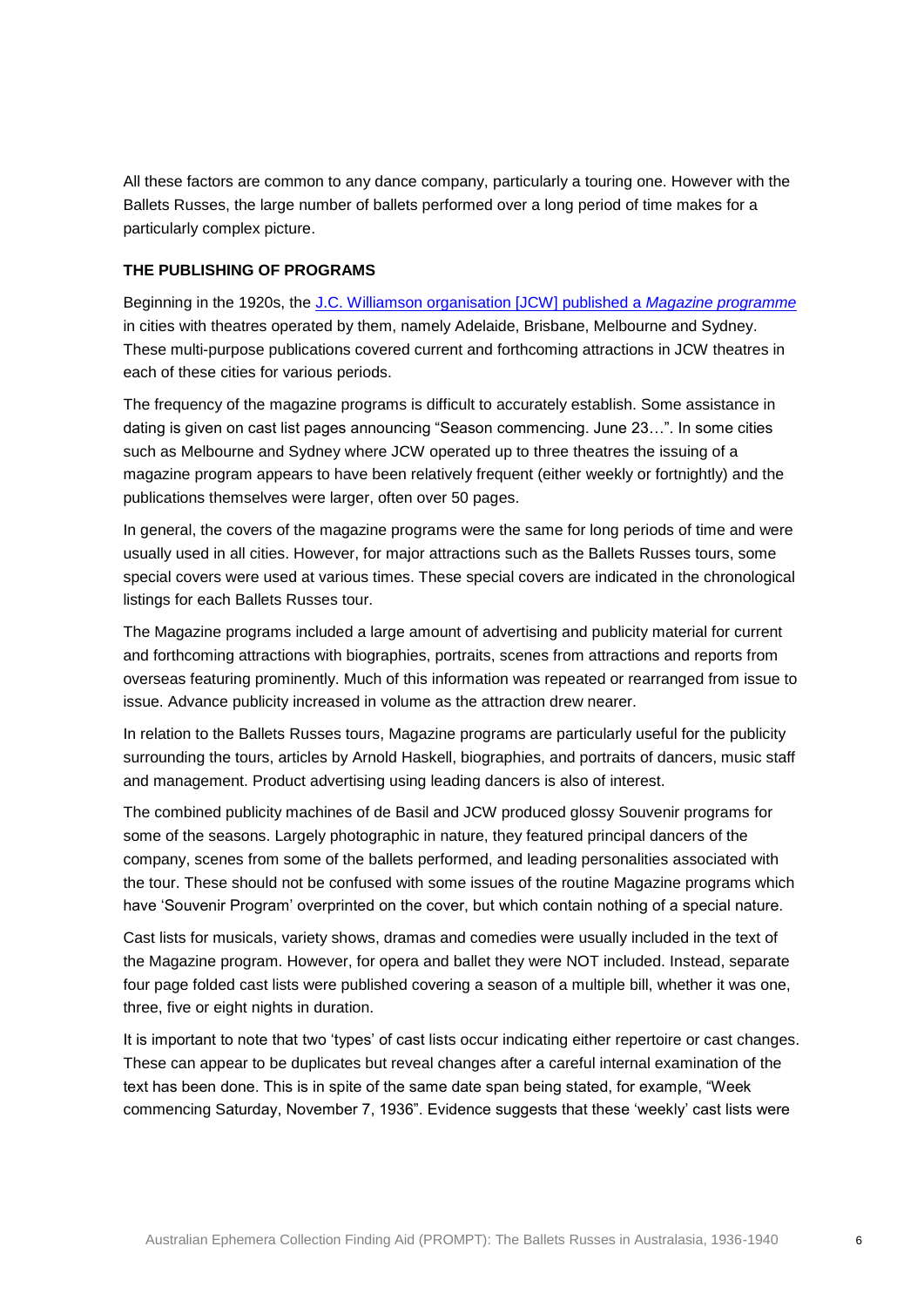in some instances issued daily. The second smaller 'type' are those where the specific performance date has been printed at the top of the cast list, for example, "Wednesday evening, December 9". These subtle changes may reflect cast or repertoire changes from one night to the next, a factor which the researcher needs to be aware of. Differences in dating which occur on cast lists have been noted in the list which follows.

The collecting and preserving of these loose cast lists is particularly important as they represent the best available evidence of the repertoire actually performed and who performed it.

The Library has acquired cast lists from many sources over the years. Some have come to the Library loosely inserted into an issue of a magazine program and these have been retained in situ as it is assumed that is the manner in which they were issued. Others have been acquired as individual items which might have been handed out to patrons at the performance in that form. On the other hand they might have become separated from a magazine program. Cast lists held as individual items form the bulk of the documentation of the Ballets Russes tours in the PROMPT Collection.

Some examples of advertising ephemera such as brochures, booking forms, invitations, etc. have survived and are noted under the relevant season. Advertisements, reports, reviews and listings in newspapers can also be used as source material for documenting the Ballets Russes tours, however, these sources have *not* been included in this finding aid.

### **SOURCES OF THE NATIONAL LIBRARY'S HOLDINGS**

Over the years, the Library has acquired published material on the Ballets Russes tours from three sources – J.C. Williamson, Geoffrey Ingram, and through routine acquisitions of retrospective Australiana whether by gift or purchase.

When the firm of J.C. Williamson's closed in 1973, the Library acquired a significant collection of material from the Sydney office of the company (See the description in Potter, *[A Full house](http://nla.gov.au/nla.cat-vn2965573)* reference in the Sources section above). Included in the large collection was a bound set of *Magazine programmes* and cast lists which provide a near complete record of JCW theatres in Sydney from the 1920s to the late 1960s. It is thought that they were probably working copies for JCW office staff, as they are well used, indexed and occasionally annotated.

In some cases these bound volumes constitute the most complete holdings of cast lists for certain portions of the three Ballets Russes tours. These are referred to in the listing as "JCW/BS Vol…".

Individual cast lists covering other portions of the tours were acquired from JCW and form part of the PROMPT ephemera holdings. These are referred to in the finding aid as 'separates'.

Geoffrey Ingram was a former dancer with the Borovansky Ballet and was founding administrator of the Australian Ballet, as well as being a collector of historical Australian dance material. The Library acquired a significant portion of his collection including substantial holdings of magazine programs and cast lists for the Ballets Russes, particularly the Melbourne seasons. These have been integrated into the PROMPT collection.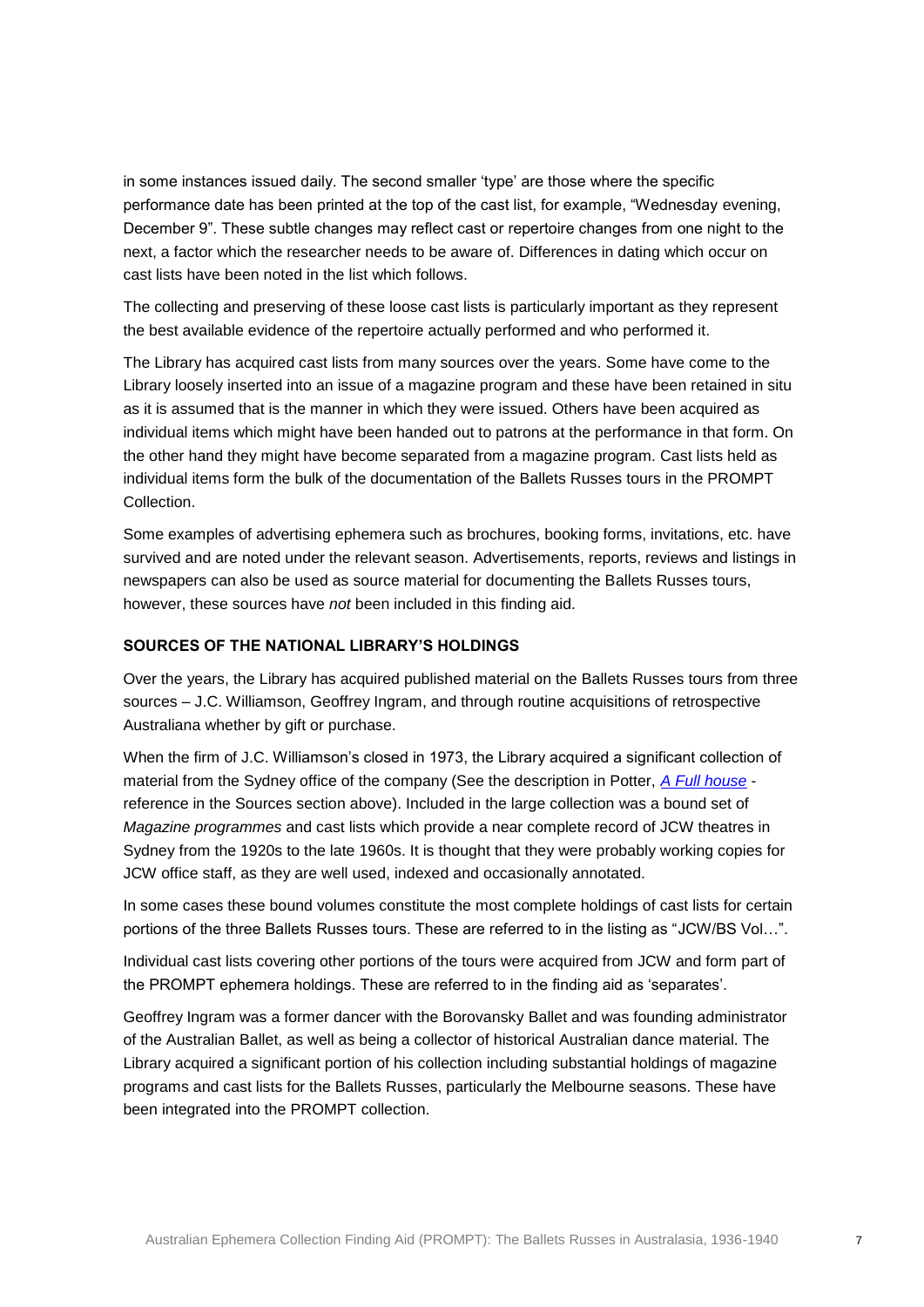The Library is actively filling in gaps in its Australiana collections. As such it acquires retrospective material, including published material relating to the Ballets Russes tours. These are integrated into the PROMPT collection.

With the compilation of this holdings list, the Library's holding of Ballets Russes programs and ephemera have been brought together for the first time to form a near complete record of these historic tours.

Note: JCW consistently used 'program' to refer to their magazine program. This meaning has been retained in this finding aid. To avoid confusion, 'program' in inverted commas is used throughout when referring to a ballet season.

### **RUSSIAN NAMES**

Russian names can vary greatly. Spelling used in this Ballets Russes holdings list is based on that commonly used in the programs and cast lists published during the tours.

### **REPERTOIRE: FULL LIST OF ALL BALLETS PERFORMED ON AUSTRALASIAN TOURS**

Between 1936 and 1940 the three touring Ballets Russes companies performed 44 separate ballets in Australia, most of which were Australian premieres. Five ballets received their world premieres during the three tours. Twelve of the ballets became standard favourites and were repeated for each visit.

"Tour 1" refers to the 1936-1937 tour, "Tour 2" refers to the 1938-1939 tour and "Tour 3" refers to the 1939-1940 tour.

#### *L'amour sorcier*

Australian premiere

Choreography: Leon Woizikowsky Music: Manuel de Falla Scenery and costumes: Nathalie Gontcharova Performed Tour 1

### *L'apres midi d'un faune (Afternoon of a faun)*

Australian premiere

Choreographic poem after Waslaw Nijinsky Music: Claude Debussy from his *Prelude a l'apres-midi d'un faune* Scenery: Prince A. Schervachidze Costumes: Leon Bakst Performed Tours 1 and 3

#### *Aurora's wedding* – see *Le mariage d'Aurore*

# *Le beau Danube (The beautiful Danube)*

Australian premiere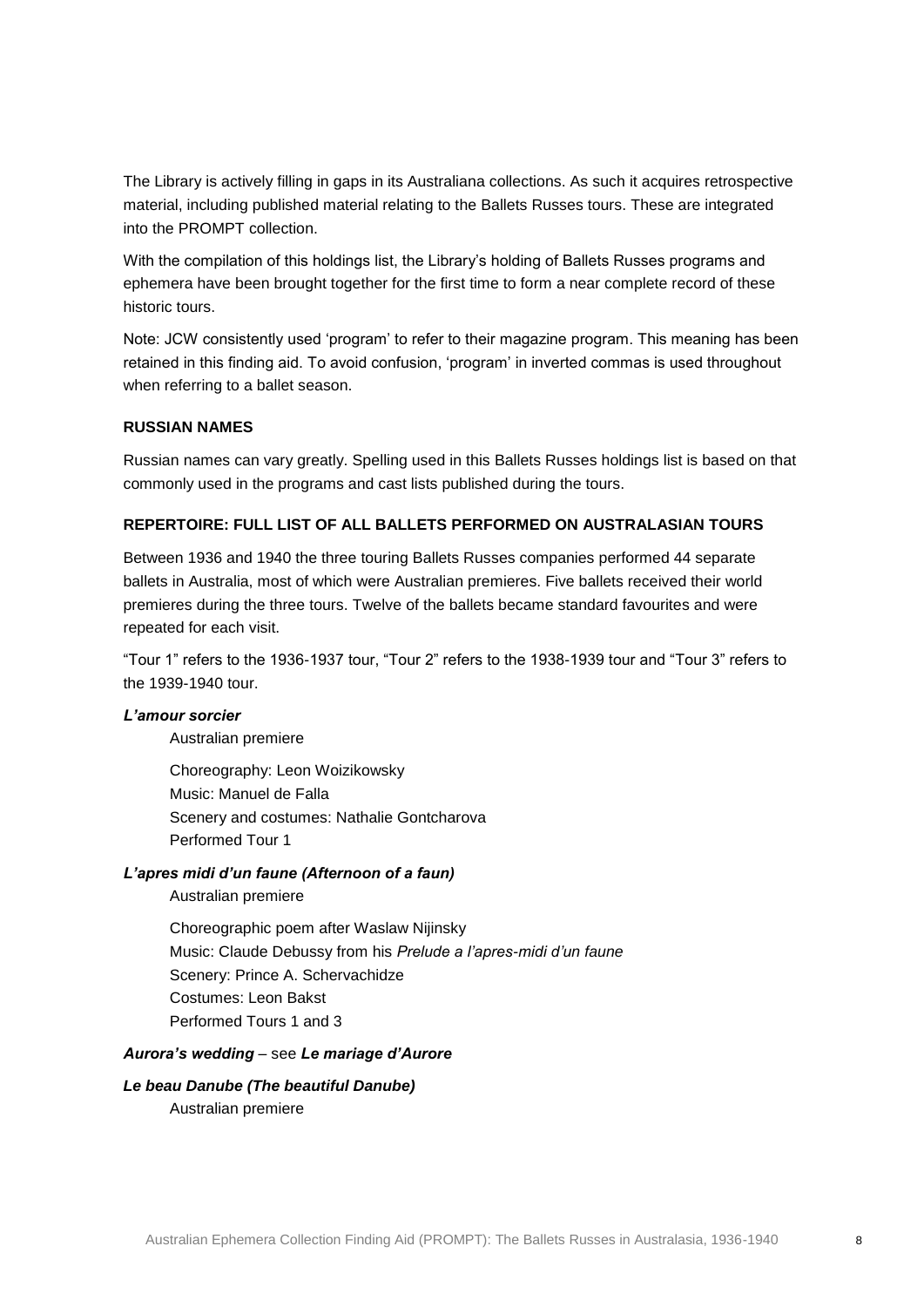Book and choreography: Leonide Massine Music: Johann Strauss, arranged by Roger Desormiere Scenery: Vladimir Polunin after Constantin Guys Costumes: Count Etienne de Beaumont Performed Tour 1

#### *Bolero*

Australian premiere

Choreography: Anton Dolin Music: Maurice Ravel Performed Tour 2

### *La boutique fantasque*

Australian premiere

Choreography: Leonide Massine Music: Gioacchine Rossini, arrranged by Ottorino Respighi Décor and costumes: Andre Derain Performed Tour 1

#### *Carnaval*

Australian premiere

Ballet in once act Choreography: Michel Fokine Music: Robert Schumann orchestrated by Rimsky-Korsakoff, Glazounoff, Liadoff Performed Tours 1 to 3

### *Cendrillon (Cinderella)*

Australian premiere

Ballet in three parts after Perrault's fairy tale Choreography: Michel Fokine Music: Frederic d'Erlanger Scenery: Nathalie Gontcharova, executed by Prince A. Schervachidze Costumes: Nathalie Gontcharova, executed by B. Karinska Performed Tours 2 and 3

# *Les cent baisers (The hundred kisses)*

Libretto: Boris Kochno after the fairy tale by Hans Andersen Choreography: Bronislava Nijinska Music: Frederic d'Erlanger Scenery and costumes: Jean Hugo Costumes: Jean Hugo, executed by Prince A. Schervachidze Performed Tours 1-3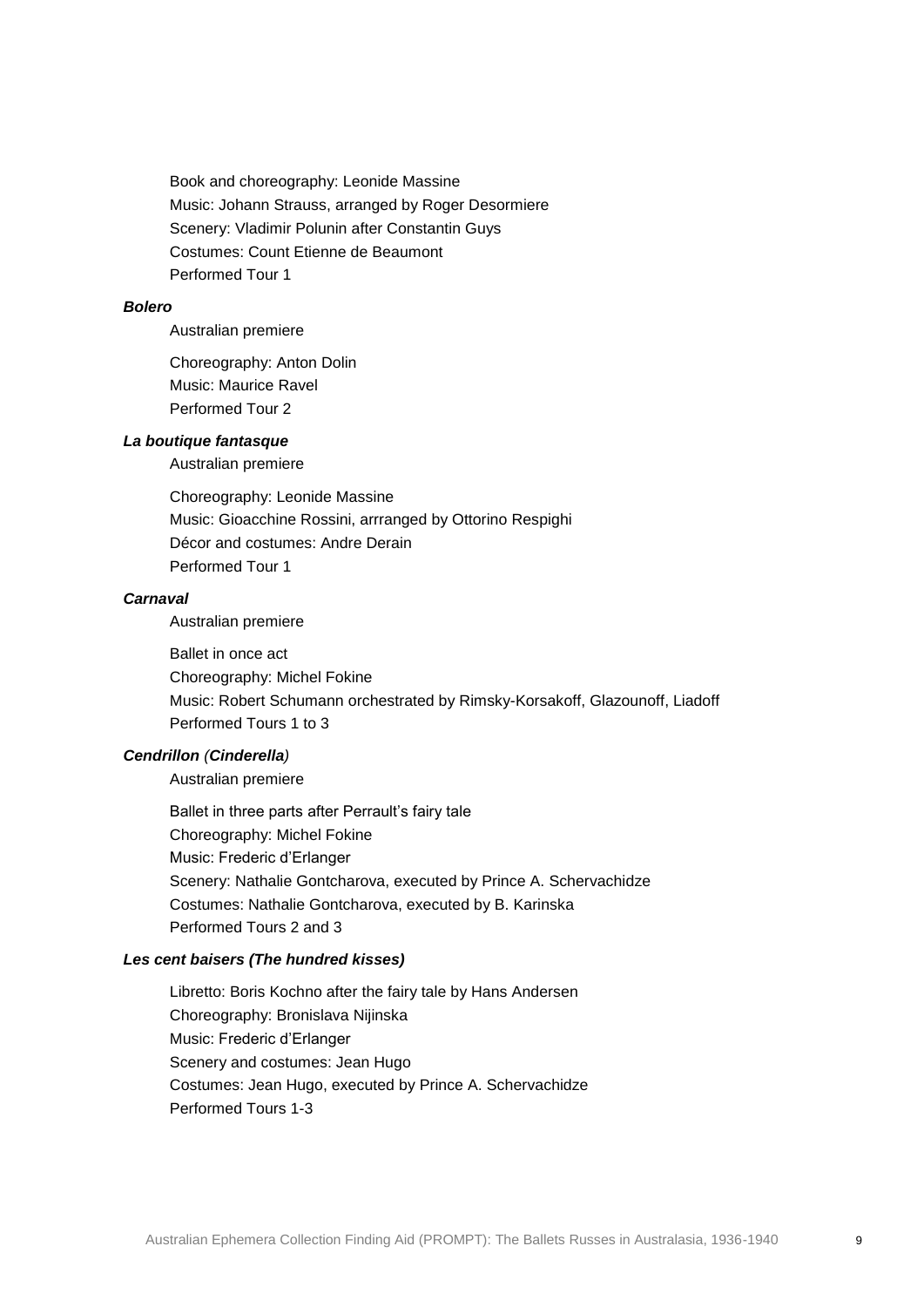### *Choreartium (Choreographic symphony)*

Australian premiere

Choreography: Leonide Massine Music: J. Brahms from his *4th Symphony* Scenery: Constantin Terechkovitch and Eugene Lourie, executed by Elisabeth Polunin Costumes: Constantin Terechkovitch and Eugene Lourie Curtain: Georges Annenkoff Performed Tours 2 and 3

#### *Cimarosiana*

Australian premiere

Ballet divertissement Choreography: Leonide Massine Music: Domenico Cimarosa Scenery and costumes: Jose-Marie Sert Performed Tour 3

### *La concurrence (The competition)*

Australian premiere

Ballet by Andre Derain Choreography: Georges Balanchine Music: Georges Auric Scenery: Andre Derain, executed by Prince A. Schervachidze Costumes: Andre Derain, executed by B. Karinska Curtain: Andre Derain Performed Tour 2

### *Contes russes (Children's tales)*

Australian premiere

Choreography: Leonide Massine Music: Anatol Liadoff Scenery and costumes: Michel Larionoff Performed Tour 1

### *Le coq d'or (The golden cockerel)*

Australian premiere

Ballet in three scenes based on the fairy tale by Puchkine and opera libretto by Bielsky. Choreography: Michel Fokine Music: From the opera by Rimsky-Korsakoff adapted by N. Tcherepnine Scenery: Nathalie Gontcharova, executed by Prince A. Schervachidze Costumes: Nathalie Gontcharova, executed by B. Karinska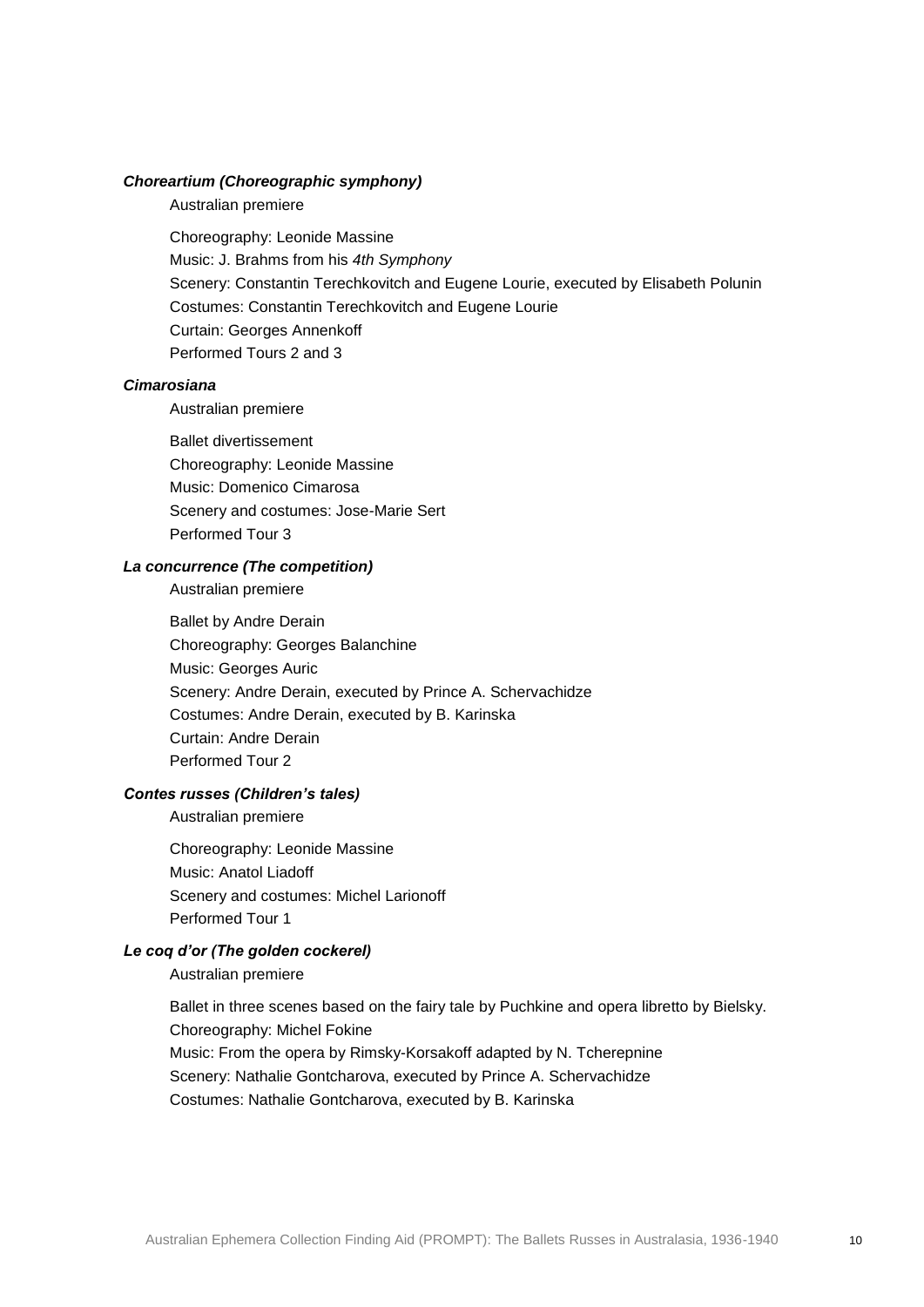Curtain: Nathalie Gontcharova Performed Tour 2

### *Cotillon (The Dance)*

Australian premiere

Ballet by Boris Kochno Choreography: Georges Balanchine Music: Emmanuel Chabrier arr. E. Chabrier, F. Mottl, Vittorio Rieti Scenery: Christian Berard, executed by Prince A. Schervachidze Costumes: Christian Berard, executed by B. Karinska Performed Tours 1 and 2

### *Danses slaves et tziganes (Gypsy dances)*

Australian premiere

From the Russian opera Roussalka Choreography: Bronislava Nijinska Music: A. Dargomijsky Scenery: A. Golovine Costumes: C Korovine, executed by Helene Pons (New York) Performed Tour 2

#### *Le Danube bleu (The Blue Danube)*

World premiere

Scenes and dances arranged by Serge Lifar. Music: Johann Strauss Scenery: Vladimir Polunin after Constantin Guys Costumes: Count Etienne de Beaumont Performed Tour 3

### *Les dieux mendiants (The Gods go a-begging)*

Australian premiere

Pastoral by Sobeka. Choreography: David Lichine Music: G.F. Handel arranged by Sir Thomas Beecham Scenery: Leon Bakst Costumes: Juan Gris Performed Tours 2 and 3

### *Les femmes de bonne humeur (The Good humoured ladies)*

#### Australian premiere

Ballet in one act after a comedy by Carlo Goldoni. Choreography: Leonide Massine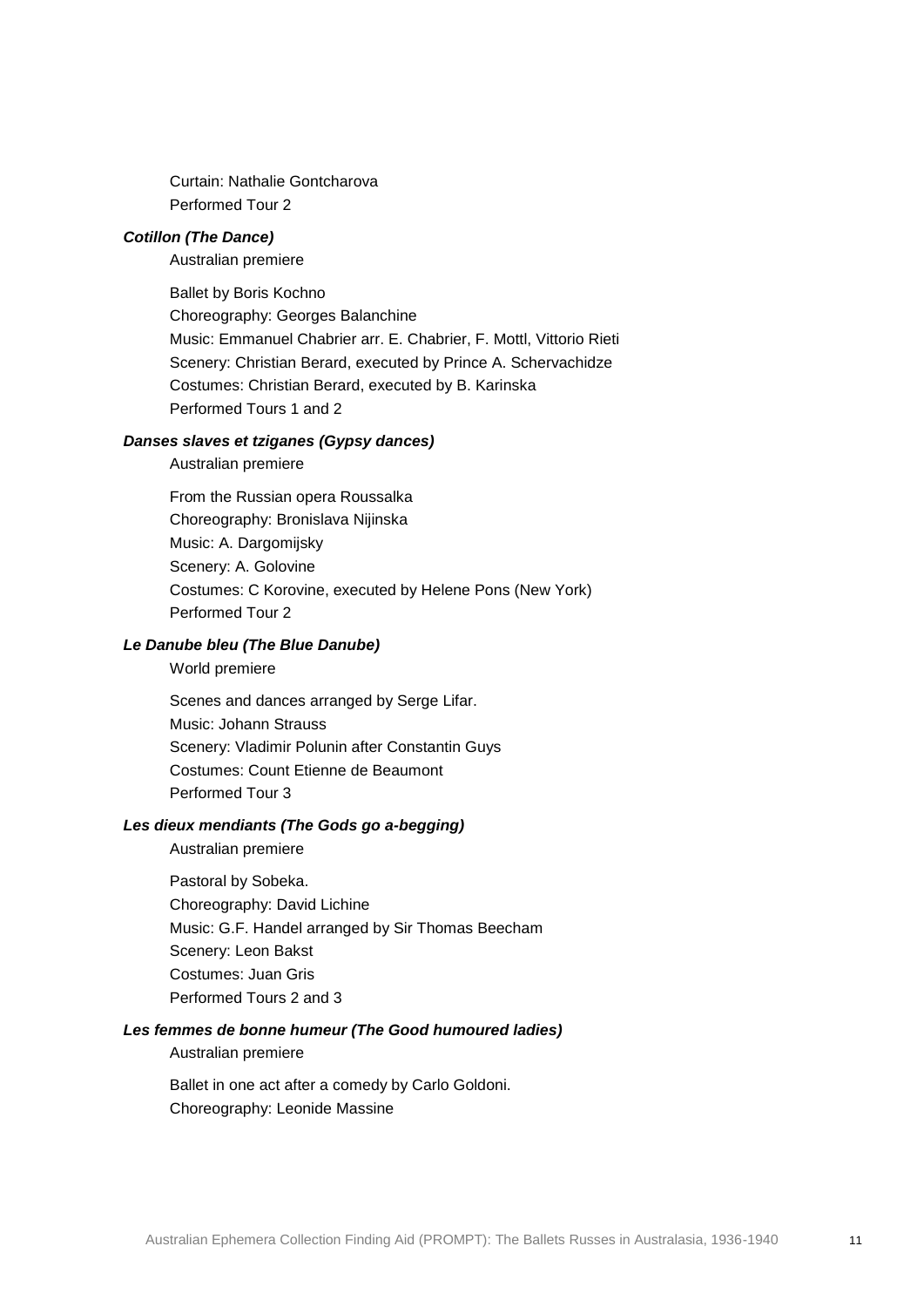Music: Domenico Scarlatti , orchestrated and arranged by Vincenzo Tommasini Scenery and costumes: Leon Bakst Performed Tours 2 and 3

### *Le fils prodigue (The Prodigal son)*

World premiere

Scenes in three tableaux by Boris Kochno. Choreography: David Lichine Music: Serge Prokofieff Scenery: Georges Rouault, executed by Prince A. Schervachidze Costumes: Georges Rouault, executed by Mme V. Soudeikine Performed Tour 2

### *The Firebird* – see *L'oiseau de feu*

### *Francesca da Rimini*

Australian premiere

Choreographic drama in two scenes by David Lichine and Henry Clifford partly drawn from Dante.

Choreography: Music: P Tchaikovsky Scenery: Oliver Messel, executed by Prince. A. Schervachidze Costumes: Oliver Messel, executed by B. Karinska Performed Tour 3

### *Graduation Ball*

World premiere

Ballet in one act by David Lichine. Choreography: David Lichine Music: Johann Strauss. Compiled, arranged and orchestrated by Antal Dorati Scenery: Alexandre Benois, executed by Nadejda Benois Costumes: Alexandre Benois with ladies costumes executed by Antoinette (Sydney) and male costumes executed by A. H. Leiser (Sydney). Performed Tour 3

#### *Icare*

World premiere (superseding the 1935, Paris original production)

Choreographic legend in one act by Serge Lifar. Choreography: Serge Lifar Rhythms: Lifar, orchestrated by Antal Dorati Scenery and costumes: Sidney Nolan Performed Tour 3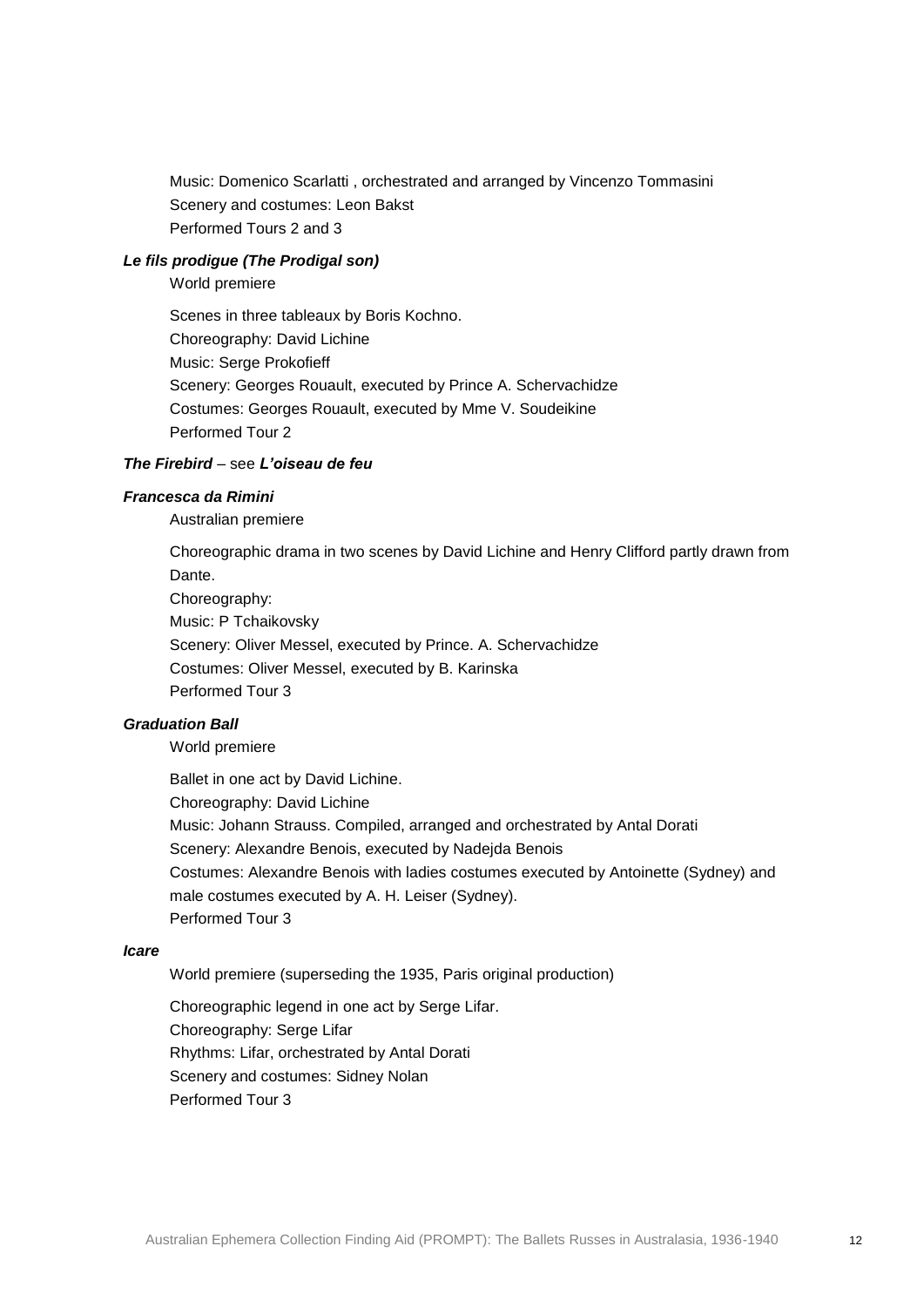#### *Jeux d'enfants (Children's Games)*

Australian premiere

Ballet: Boris Kochno Choreography: Leonide Massine Music: Georges Bizet Curtain, scenery, costumes and designs: Joan Miro. Curtain painted by Joan Miro, scenery painted by Prince A. Schervachidze and costumes executed by Madame B. Karinska Performed Tour 2

# *Le lac des cygnes (Swan Lake)*

Australian premier**e**

**C**horeographic poem in one act. Choreography: After Marius Petipa Music: Piotr Tchaikovsky Scenery: C. Korovine, executed by Prince A. Schervachidze (Tours 1-2), O. Allegri (Tour 3) Costumes: C. Korovine Performed Tours 1-3

### *Lutte eternelle (Eternal struggle)*

World premiere

Ballet in one act by Igor Schwezoff. Choreography: Igor Schwezoff Music: Robert Schumann from *Etudes symphoniques* orchestrated by Antal 3Dorati Scenery: Kathleen and Florence Martin, executed by G. Upward Costumes: Kathleen and Florence Martin, executed by Olga Larose Performed Tour 3

# *Le mariage d' Aurore (Aurora's wedding)*

Australian premiere

Choreography: After Marius Petipa Music: Piotr Tchaikovsky Scenery: Leon Bakst Costumes: Alexandre Benois Performed Tours 1-3

### *L'oiseau de feu (TheFirebird)*

Australian premiere

Ballet in two scenes by Michel Fokine from Russian folk tales. Choreography: Michel Fokine Music: Igor Stravinsky Scenery and costumes: Leon Bakst (Tour 1) and Nathalie Gontcharova (Tour 3) Performed Tours 1 and 3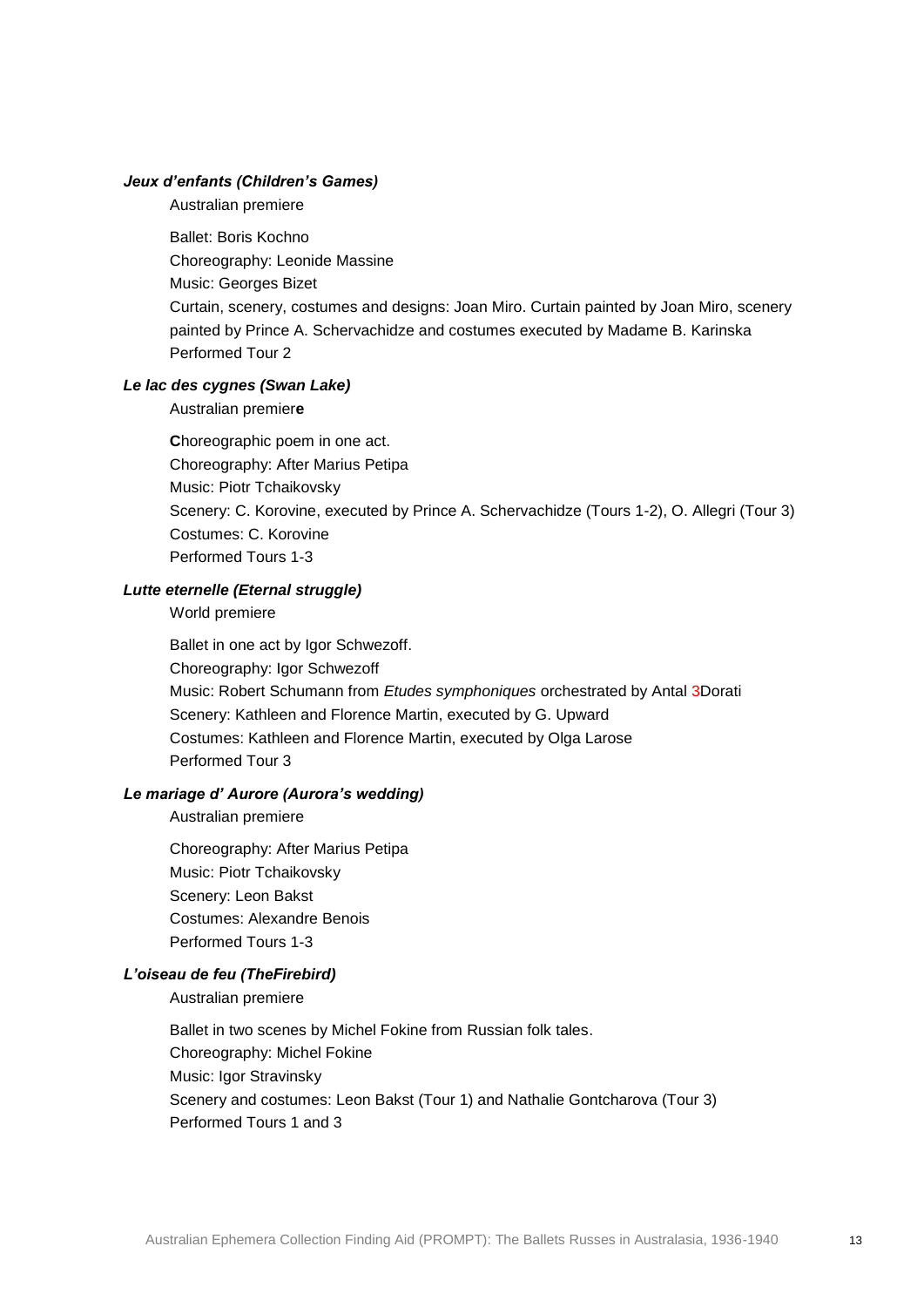#### *Paganini*

Australian premiere

Fantastic ballet in three scenes by S. Rachmaninoff and M. Fokine. Choreography: Michel Fokine Music: Serge Rachmaninoff from his *Rhapsody on a theme by Paganini* Scenery: Serge Soudeikine, executed by Oreste Allegri Costumes: Serge Soudeikine Performed Tour 3

### *Papillons (The Butterflies)*

Australian premiere

Ballet in one act. Choreography: Michel Fokine Music: Robert Schumann, arranged by N. Tcherepnine Scenery: Designed and executed by M. Doboujinsky Costumes: Leon Bakst Performed Tours 2 and 3

### *Pavane (Pavane of the Infantas)*

World premiere

Choreography: Serge Lifar Music: Gabriel Faure Scenery: Executed by Prince A. Schervachidze Costumes: Jose-Maria Sert Performed Tour 3

#### *Pavillon*

Australian premiere

Ballet: Boris Kochno Choreography: David Lichine Music: A. Borodine, arranged and orchestrated by Antal Dorati Scenery: Nicolas Benois Costumes: Cecil Beaton, executed by B. Karinska Performed Tour 3

#### *Petrouchka*

Australian premiere

A burlesque in four acts. Book: Alexandre Benois and Igor Stravinsky. Choreography: Michel Fokine Music: I. Stravinsky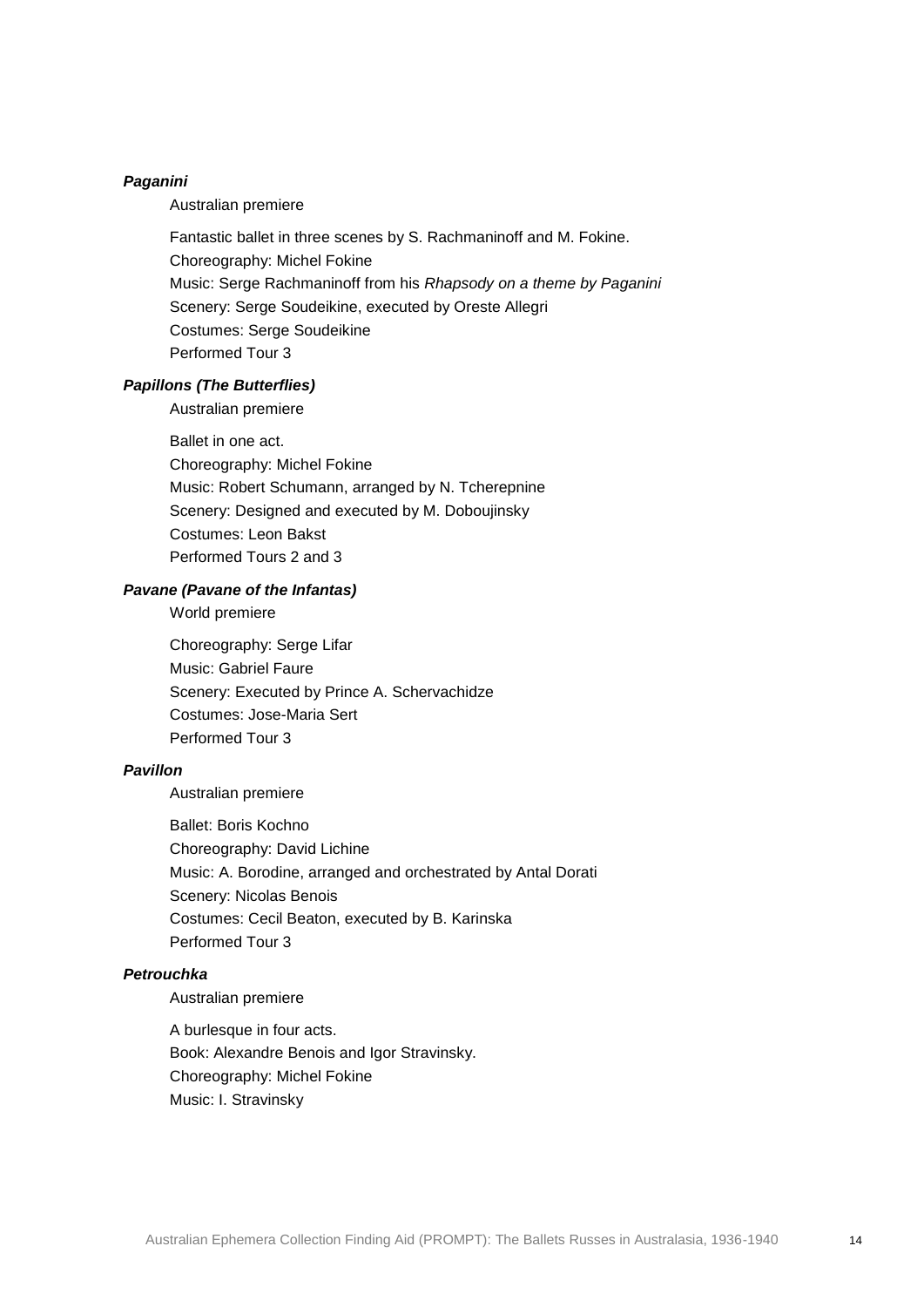Scenery, costumes and curtain: Alexandre Benois Performed Tours 1-3

### *Port Said*

Australian premiere

Choreography: Leon Woizikowsky Music: Konstantinoff Scenery and costumes: Michel Larionoff Performed Tour 1

#### *Les presages (Destiny)*

Australian premiere

Choreographic symphony. Book and choreography: Leonide Massine Music: Piotr Tchaikovsky from his *Fifth Symphony* Scenery: Andre Masson, executed by Prince A. Schervachidze Costumes: Andre Masson Performed Tours 1-3

#### *Prince Igor*

Australian premiere

Polovtsien dances from the opera *Prince Igor.* Choreography: Michel Fokine Music: Alexander Borodine Scenery and costumes: Nicholas Roerich Performed Tours 1-3

#### *Protee*

Australian premiere

Choreographic tableau by David Lichine and Henry Clifford. Choreography: David Lichine Music: Claude Debussy from his "Danses sacree et profane" Scenery: Giorgio de Chirico, executed by Prince A. Schervachidze Costumes: Giorgio de Chirico, executed by B. Karinska Performed Tours 2-3

### *Scheherazade*

Australian premiere

Choreographic drama in one act by Michel Fokine and Leon Bakst Choreography: Michel Fokine Music: N. Rimsky-Korsakoff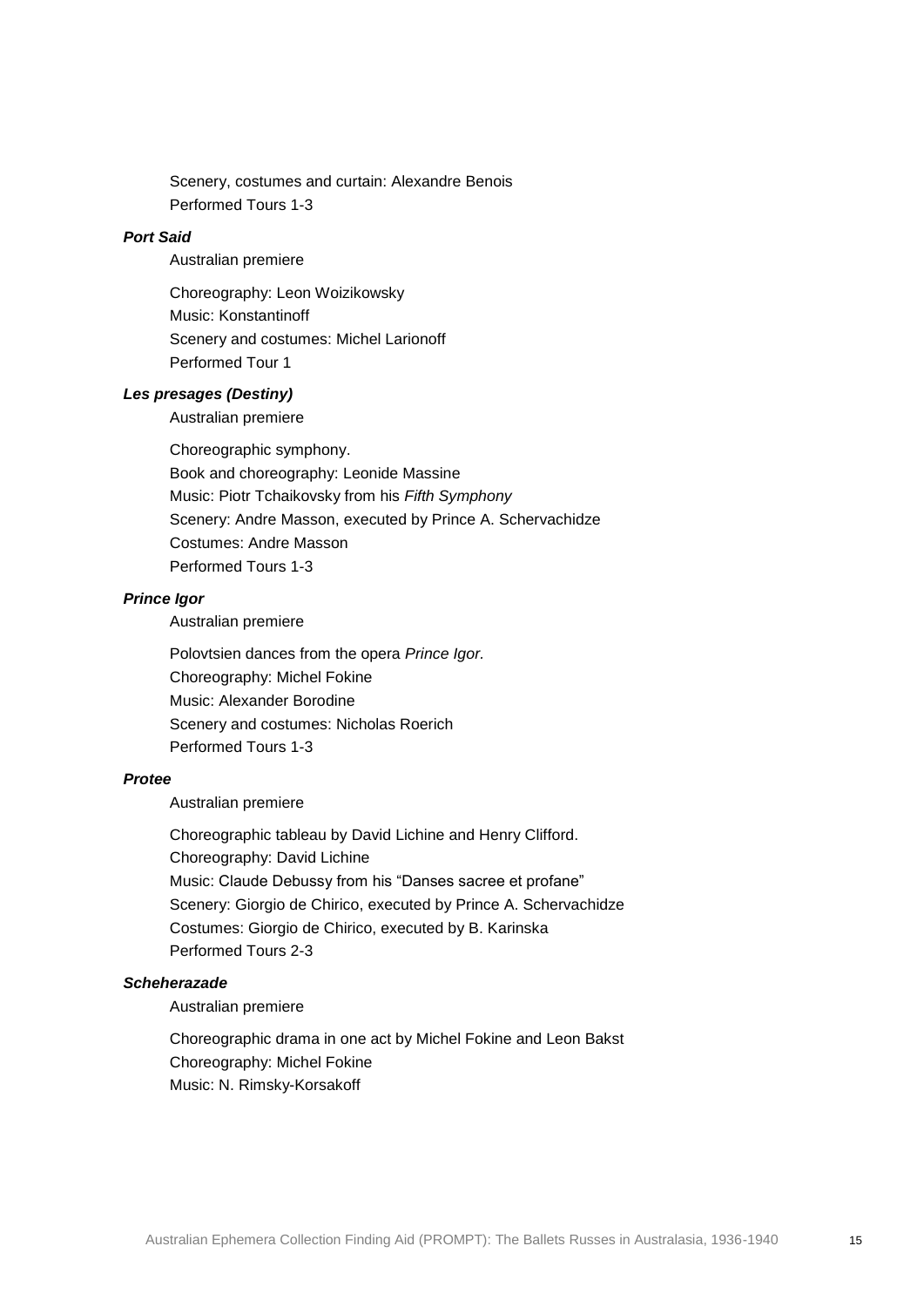Scenery and costumes: Leon Bakst Performed Tours 1-3

### *Scuola di ballo (The School of Dance)*

Australian premiere

A comedy by Carol Goldoni arranged and adapted by Leonide Massine. Choreography: Leonide Massine Music: L. Boccherini. Orchestrated by J. Francaix Scenery: Count Etienne de Beaumont, executed by Prince A. Schervachidze Costumes: Count Etienne de Beaumont Performed Tours 1-3

#### *Soleil de Nuit (The Midnight Sun)*

Australian premiere

Russian scenes and dances from the opera "Snegoutotchka". Choreography: Leonide Massine Music: N. Rimsky-Korsakoff Scenery and costumes: Michel Larionoff Performed Tours 1-2

### *Le Spectre de la Rose (The Spirit of the Rose)*

Australian premiere

Romantic poem in one act by J.J. Vaudoyer after the poem by Theophile Gautier. Choreography: Michel Fokine (reconstructed for Tour 1 by Leon Woizikowsky) Music: C.M. Weber Scenery and costumes: Leon Bakst Performed Tours 1

#### *Swan Lake* – see *Le lac des cygnes*

#### *Les Sylphides*

Australian premiere

A romantic reverie in one act by Michel Fokine. Choreography: Michel Fokine Music: F. Chopin, orchestrated by Vittorio Rieti Scenery: Prince A. Schervachidze after Corot Costumes: Executed by O. Larose Performed Tour s 1-3

#### *Symphonie Fantastique*

Australian premiere

An episode in the life of an artist. Choreography: Leonid Massine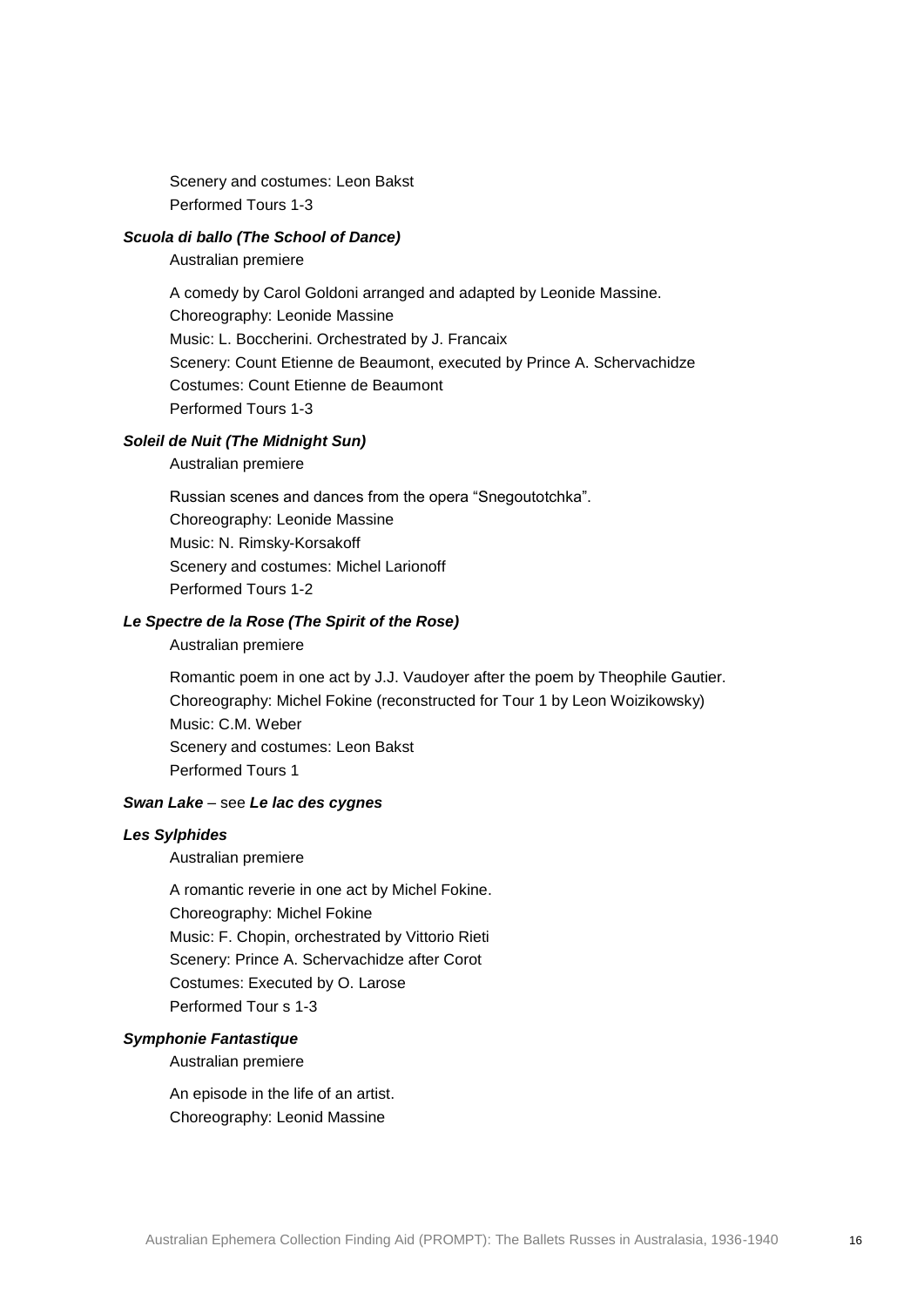Music: H. Berlioz Scenery: Christian Berard Costumes: Christian Berard, executed by Prince A. Schervachidze Performed Tours 2 and 3

### *Tcherepnine*

Scenery and costumes: Leon Bakst Performed Tours 1-3

### *Thamar*

Australian premiere

Choreographic drama in one act Choreography: Michel Fokine Music: M. Balakireff Scenery and costumes: Leon Bakst Performed Tour 1 and 3

# *Union Pacific*

Australian premiere

An American ballet in one act and four scenes Choreography: Leonide Massine Music: Nicolas Nabokoff based on folk songs of the period 1860 Libretto: Archibald MacLeish Scenery: Valentine Kashuba Costumes: Irene Sharaff Performed Tour 2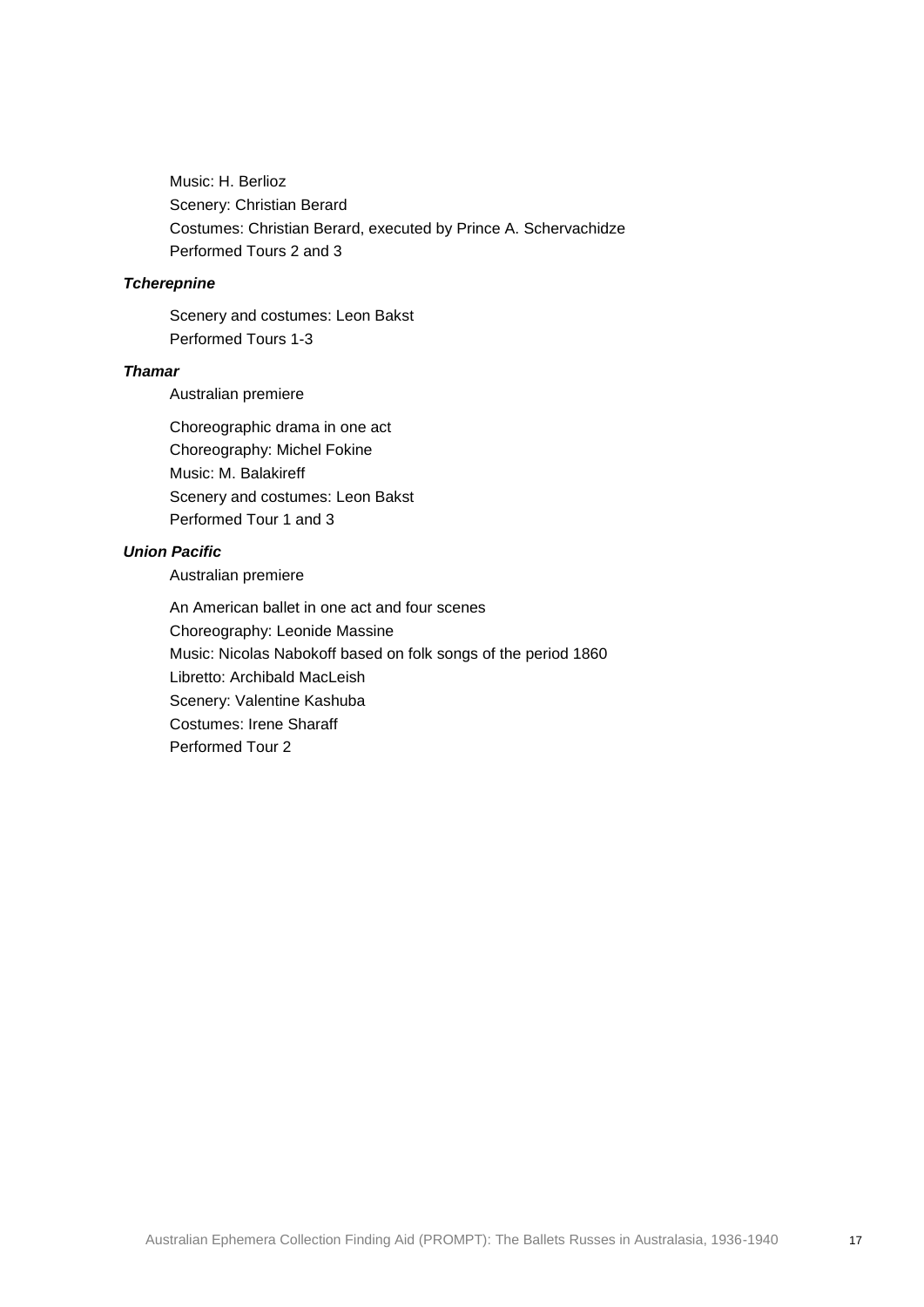### **FIRST TOUR: OCTOBER 1936 – JULY 1937**

Colonel W. De Basil's Monte Carlo Russian Ballet (sometimes abbreviated to Monte Carlo Russian Ballet) toured Adelaide-Melbourne-Sydney-New Zealand-Brisbane-Sydney-Melbourne-Adelaide.

Note: (E) denotes an evening performance, (M) denotes a matinee.

### **Personnel**

### Dancers as listed in cast lists

**Ballerinas:** Helene Antonova, Valentina Blinova, Irina Bondireva, Nathalie Branitzka, Mona Dimidova, Mira Dimina (Madeleine Parker), Helene Ducrailova, Nina Golovina, Margot Guerard (Mary Garina), Vanda (or Wanda) Grossen, Xenia Kalinowska, Helene Kirsova, Marija (or Moussia) Korjinska, Vera Lipska, Tatiana Mouravieva, Nina Natova, Helene Polouchina, Nina Raievska, Lilia (or Lelia) Roussova, Anna Severska, Anna Skarpa (or Anna Skarova), Elisabeth Souvorova (Betty Scorer), Tamara Tchinarova, Maria Valevska, Olga Valevska, Irina Vassilieva, Sonia Woizikowska and Nina Youchkevitch

Also appearing briefly (Source: Walker, 1982): Jean Brandon, Edna Brusse, Cherlova (Melbourne, 1937), Peggy Chauncey (Petrova), Patricia Cape, Jean Edwards, E. Georgieva, Joan Hope, Anne Mackentosh (Anne Chloe Elder), Marianne Martin, Mourova, Lindsay Shaw and Alexandra Stepanova.

**Male dancers:** Savva Andreieff, Thomas Armour, Jean Aykoff, Valentine Baline, Birger Bartholin, Jashf Crandall (Joseph Crandall), Joseph (or Jash or Jashf) Dolotine, Alexis Frank, Valentin Froman, Roland Guerard, Jean (or Jan) Hoyer, Milos Ristic, Ivan (or Vania or Jean) Rykoff, Valery Shaevsky, Thadee Slavinsky, Arnold Spirka, Dmitri Tovaroff, Serge Unger (or Serge Ungern), Serge Vladimiroff, Marjan Winter, Igor Yousskevitch and Leon Woizikowsky.

Also appearing briefly (Source: Walker, 1982): Vassilie Trunov/Trunoff.

#### Dance staff

Choreographer: Leon Woizikowsky Maitre de ballet/Regisseur-General: Leon Woizikowsky Regisseur/Assistant Regisseur: Jean Hoyer

#### Music staff

Principal conductor: Jascha Horenstein Associate conductor/musical director: Ivan Clayton

#### Management

Director: Jacques Lidji Founder and Director General: Col. W. de Basil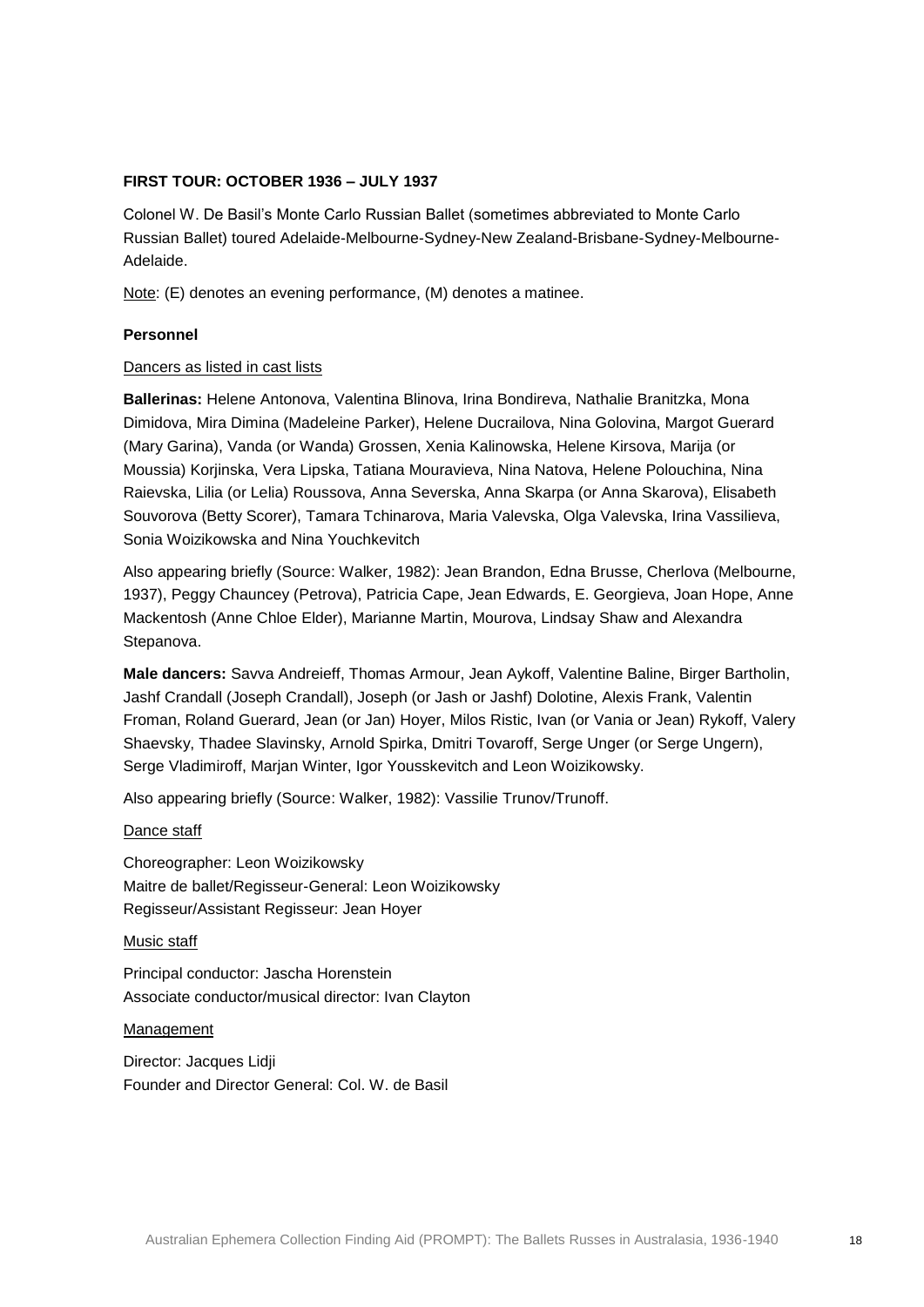Colonel de Basil's representative: Alexander Philippov Liaison officer: Arnold Haskell

# **GENERAL TOUR PUBLICATION**

# DIGITISED Ballets Russes de Monte Carlo (Col. W. de Basil's) Ltd. : Australia and New Zealand, season [1936-1937.](http://www.nla.gov.au/nla.aus-vn143713-1-1-1) New York : Nicolas Publishing Co, 1936. [29 p.] : ill. (some col.), ports. ; 31 cm.

A souvenir book issued for the Australasian tour featured a coloured cover of a reproduction of an original design by Ivan Bilibine of five women in Russian regional costume. The book contained a group photo of the company ; portraits of dancers ; synopses to 20 ballets ; 8 pages of colour illustrations of costumes, colour illustrations of scenery for *Aurora's wedding*, *Pulcinella*, *Scheherazade*, *Soleil de nuit*, *L'oiseau de feu*, *Les cent baisers*, *Cotillon*, *Scuola di ballo* and *Les presages*.

# **DIGITISED** [Advertising leaflet](http://www.nla.gov.au/nla.aus-vn143713-1-1-2)

1 leaflet, 11 x 25 cm., cream paper. Name of the company in red, probably used as signage.

#### **TOUR 1: ADELAIDE**

Theatre Royal, 13–28 October 1936 *[See also contemporary Australian newspaper reportage](http://trove.nla.gov.au/newspaper/result?q=%22Monte+Carlo+Russian+Ballet%22+adelaide&l-decade=193&l-year=1936&l-month=10)*

#### **Publications**

| <b>DIGITISED</b> Magazine program: | Three issues were published for the Adelaide season. All have 32 pages                        |
|------------------------------------|-----------------------------------------------------------------------------------------------|
|                                    | and contain stories of 21 ballets, with several biographies of the artists and                |
|                                    | the company. Portraits of the three principals, some soloists and the baby                    |
|                                    | ballerinas such as Sonia Woizikowska are included. The remainder of the                       |
|                                    | content is theatre gossip, advertisements, etc. Two issues had the same                       |
|                                    | cover of a ballerina wearing a green hat. Above the illustration are the                      |
|                                    | words "Colonel W. de Basil's Monte Carlo Russian Ballet, Theatre Royal,                       |
|                                    | Adelaide". Two contain programs of ballets to be performed in Programs 1-                     |
|                                    | 3 and 4-5 respectively. Another issue announced the exclusion of Le                           |
|                                    | spectre de la rose.                                                                           |
|                                    | The program of ballets changed twice weekly.                                                  |
| Cast lists:                        | Cast lists were not usually included in the Adelaide magazine programs.                       |
| Advertising:                       | 1 leaflet, 11 x 25 cm., crème paper. Name of the company in red, probably<br>used as signage. |

#### **Season**

Tuesday, 13 (E), Wednesday, 14 (M&E) and Thursday, 15 (E) October 1936 DIGITISED Overture: *Prince Igor* (Borodin) *Les sylphides* (Australian premiere), *Scheherazade* (Australian premiere), *Le spectre de la*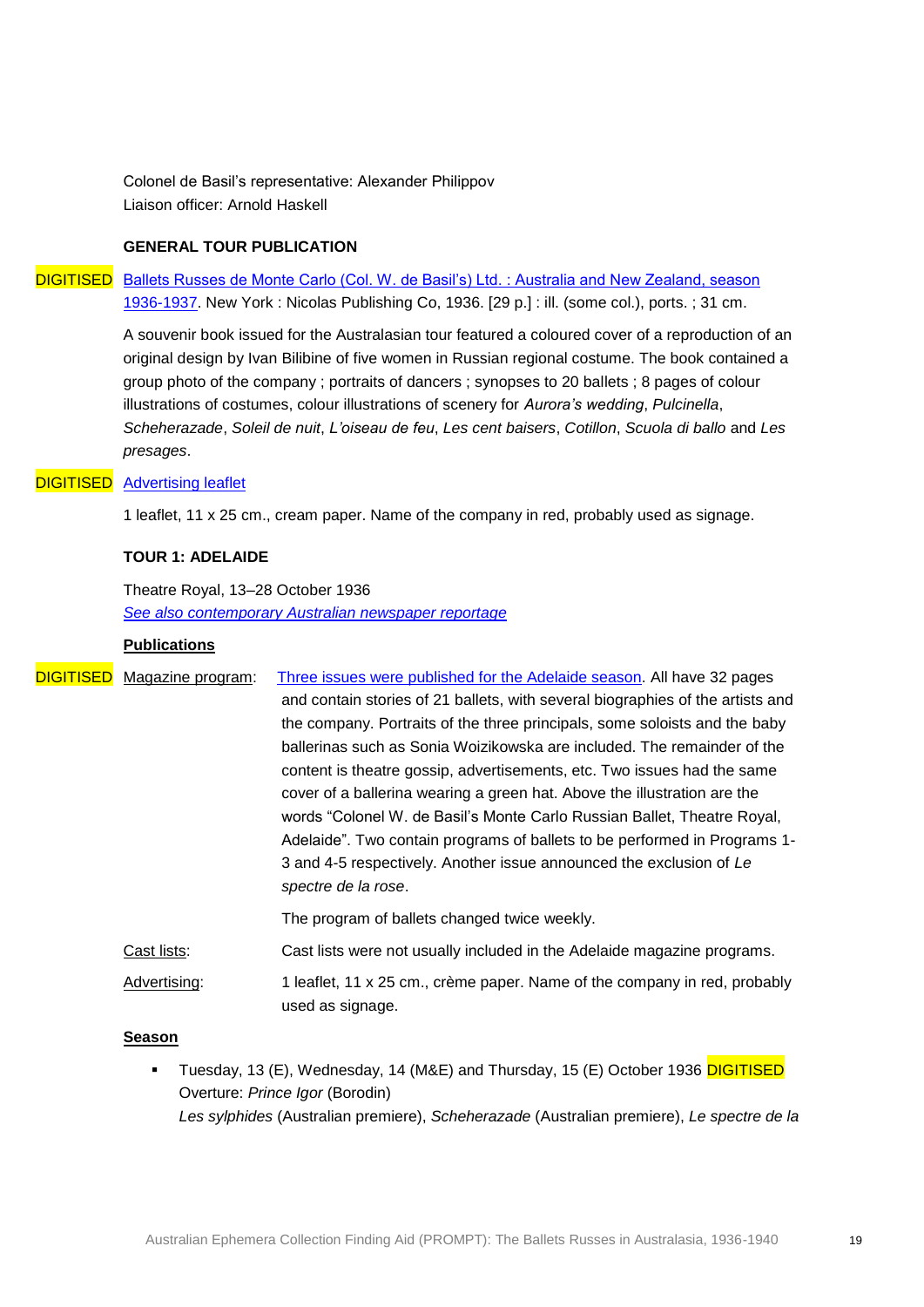*rose* (Australian premiere), *La boutique fantasque* (Australian premiere) "Program 1" as advertised in the first magazine program. NLA does not hold a separate cast list.

- 16 (E), 17 (M&E) and 19 (E) October 1936 Overture: Prince Igor (Borodin) *Carnaval* (Australian premiere), *Scheherazade* (Australian premiere), *Le beau Danube*  (Australian premiere), *Le spectre de la rose* "Program 2" as advertised together with Program 1 in the first magazine program. NLA does not hold a separate cast list.
- Saturday, 17 (E) October 1936 Overture: *Prince Igor* (Borodin) *Carnaval, Scheherazade, Le beau Danube, Le spectre de la rose*
- Tuesday, 20 (E), Wednesday, 21 (M&E) and Thursday, 22 (E) October 1936 DIGITISED Overture: *Merry wives of Windsor* (Nicolai) *Le lac des cygnes* (Australian premiere), *La boutique fantasque*, *L'apres midi d'un faun*  (Australian premiere), *Prince Igor* (Australian premiere) "Program 3" as advertised together with programs 1 and 2 in the first magazine program. NLA does not hold a separate cast list.
- **Thursday, 22 (E) October 1936** Overture: *Merry wives of Windsor* (Nicolai) *Le lac des cygnes, La boutique fantasque, L'apres-midi d'un faune, Prince Igor*
- Friday, [23 \(E\), Saturday, 24 \(M&E\) and Monday, 26 \(E\) October 1936](http://www.nla.gov.au/nla.aus-vn143713-1-2-2-4) DIGITISED *Les sylphides, Les presages* (Australian premiere), *Le beau Danube* "Program 4" as advertised in the second magazine program. NLA does not hold a separate cast list.
- Tuesday, [27 \(E\) October 1936](http://www.nla.gov.au/nla.aus-vn143713-1-2-2-5) DIGITISED *Carnaval, Le mariage d'Aurore* (Australian premiere), *Le beau Danube* "Program 5" as advertised with program 4 in the second magazine program. NLA does not hold a separate cast list.
- Wednesday, [28 \(M&E\) October 1936](http://www.nla.gov.au/nla.aus-vn143713-1-2-2-6) gala farewell DIGITISED *Les presages, Le beau Danube, Le mariage d'Aurore* Program as advertised in the second magazine program. NLA does not hold a separate cast list.

### **TOUR 1: MELBOURNE**

His Majesty's Theatre, 31 October – 22 December 1936 *[See also contemporary Australian newspaper reportage](http://trove.nla.gov.au/newspaper/result?l-decade=193&l-year=1936&q=%22Monte+Carlo+Russian+Ballet%22+melbourne)*

### **Publications**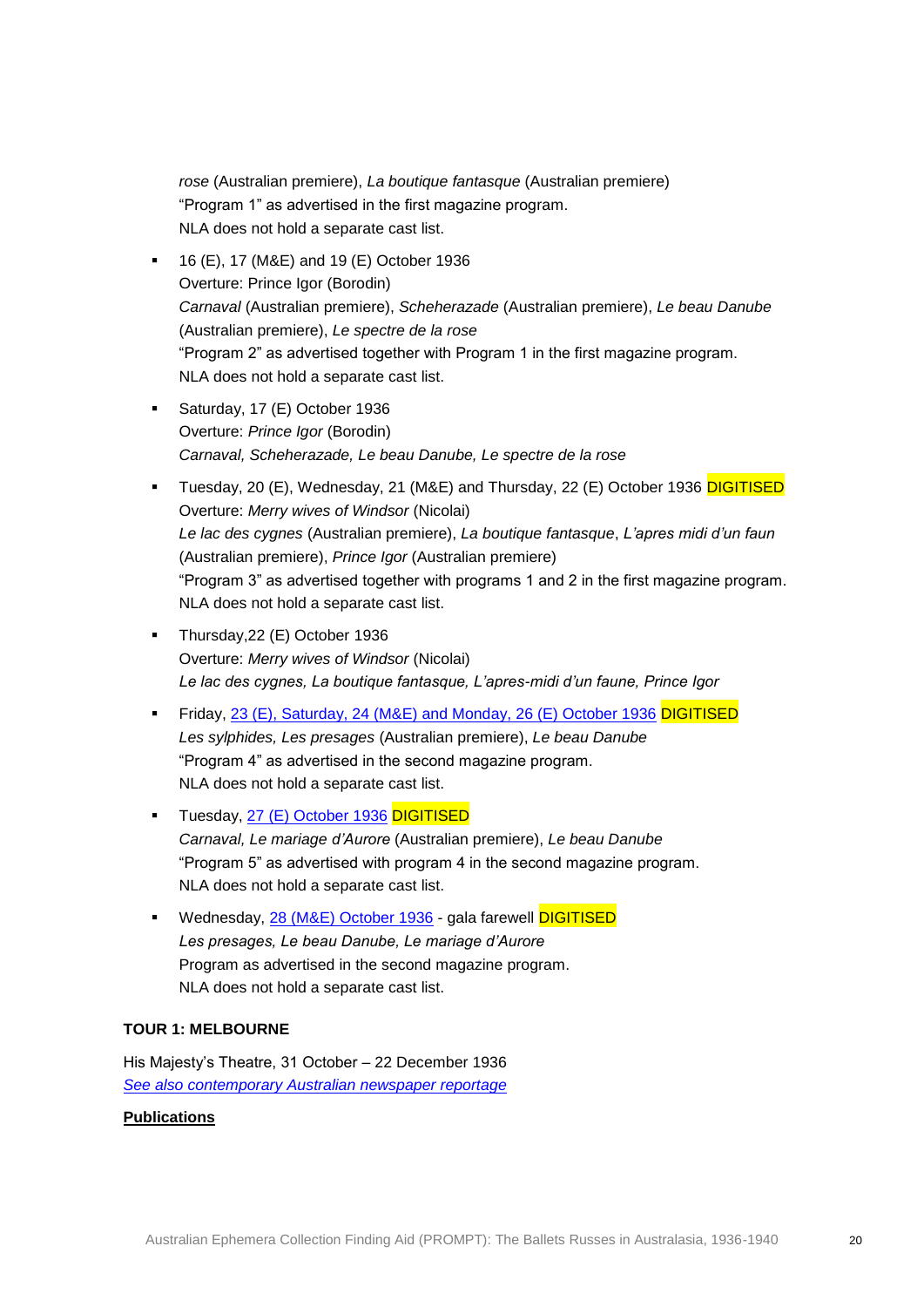DIGITISED Magazine program: Two covers issued for the Melbourne season. The [first cover](http://www.nla.gov.au/nla.aus-vn143713-1-3-1-1) for the earlier part of the season has a Baroque couple with a hovering cupid. This issue has 34 pages. It includes page length portraits of Woizikowsky, Blinova, Kirsova as well as smaller portraits of other soloists. There are illustrations of scenes from five ballets and articles on the Company's history, and the history of the Russian ballet. The [second cover](http://www.nla.gov.au/nla.aus-vn143713-1-3-1-2) features a ballerina with a green hat. This larger issue has 46 pages. Title page lists the company of 46 members and two conductors. Stories of the ballets are included with several biographies of the artists, company with portraits. Additional ballets such as *Fantasie chinois, Casse noisette, La concurrence* were advertised but there is little evidence of them being performed.

> Ballet programs changed weekly on Saturday; however, they were not printed in the magazine program.



Cast lists: Provide a statement of the 'Program' of ballets and casts covering performances usually over various periods, from one to six nights, beginning on Saturday,evening.

> A complete set of cast lists is held for this season, with annotations by hand indicating the changing program (JCW/BS, Volume 24).

#### **Season**

Weeks commencing:

- [Saturday, 31 October 1936](http://www.nla.gov.au/nla.aus-vn143713-1-3-2-1) DIGITISED and [second copy with cast changes](http://www.nla.gov.au/nla.aus-vn143713-1-3-2-2) DIGITISED Overture: *Rosamunde* (Schubert) *Les sylphides, Scheherazade, Le mariage d'Aurore*
- [Saturday, 7 November 1936](http://www.nla.gov.au/nla.aus-vn143713-1-3-2-3) DIGITISED and [second copy](http://www.nla.gov.au/nla.aus-vn143713-1-3-2-4) with cast changes DIGITISED Overture: *Merry wives of Windsor* (Nicolai) *Carnaval, Les presages, La boutique fantasque*
- **[Saturday, 14 \(E\) November 1936](http://www.nla.gov.au/nla.aus-vn143713-1-3-2-5) DIGITISED** *Le lac des cygnes, Petrouchka* (Australian premiere), *L'apres- midi d'un faune, Prince Igor*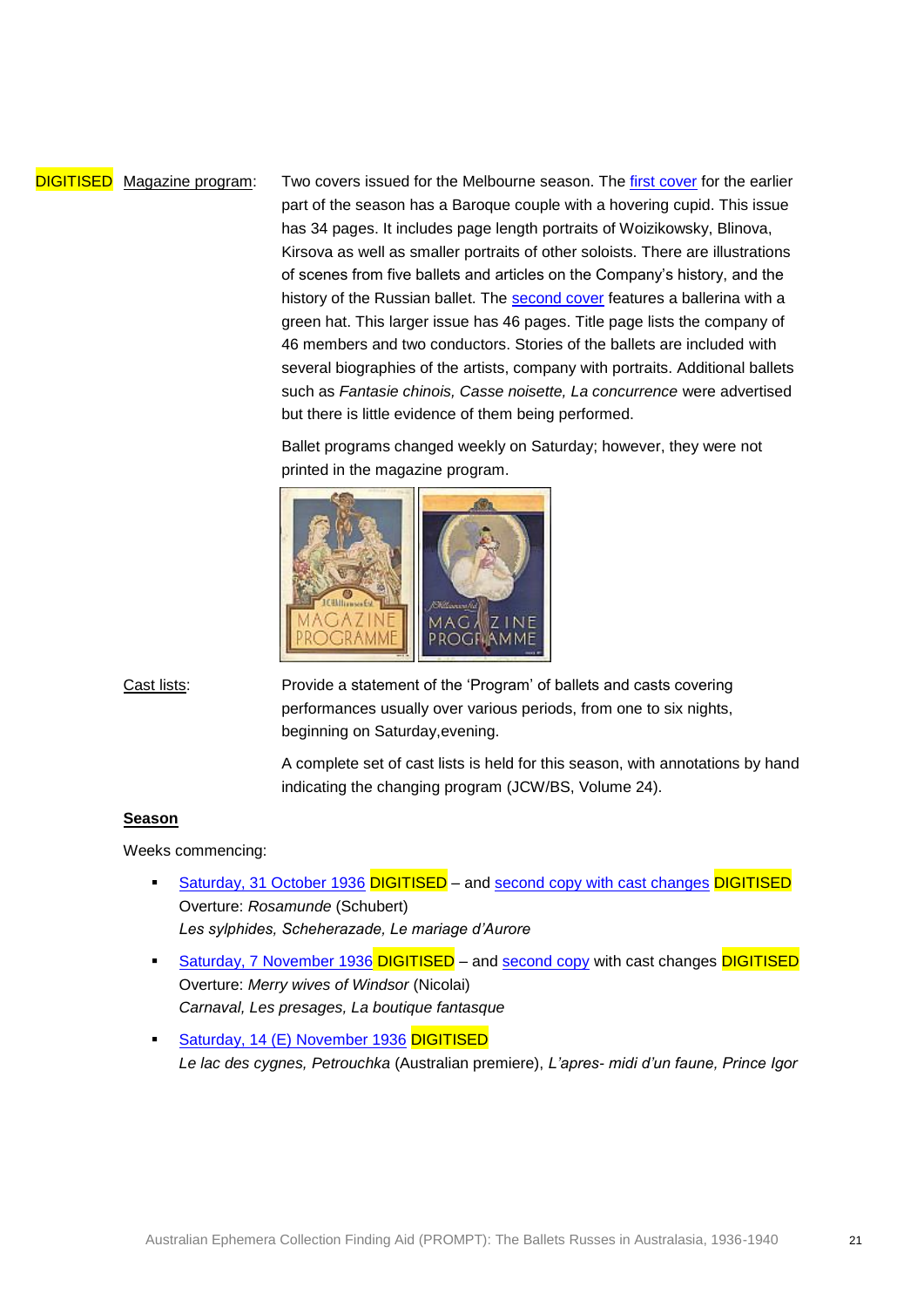- [Wednesday, 18 \(E\) November 1936](http://www.nla.gov.au/nla.aus-vn143713-1-3-2-6) DIGITISED Overture: *Merry wives of Windsor* (Nicolai) *Le lac des cygnes, Petrouchka*
- Saturday, evening, 21 November 1936 DIGITISED Overture: *Oberon* (Weber) *Scuola di ballo, Le spectre de la rose, L'amour sorcier, Le beau Danube*
- [Saturday, 21 \(E\) November 1936](http://www.nla.gov.au/nla.aus-vn143713-1-3-2-8) DIGITISED Overture: Oberon (Weber) *L'amour sorcier* (Australian premiere), *Le spectre de la rose*, *Scuola di ballo* (Australian premiere), *Le beau Danube* Order changed for remainder of week commencing Monday,evening, 23rd November.
- [Saturday, 28 \(E\) November 1936](http://www.nla.gov.au/nla.aus-vn143713-1-3-2-9) DIGITISED and [second copy](http://www.nla.gov.au/nla.aus-vn143713-1-3-2-10) with cast changes **DIGITISED**

Overture: *Russlan and Ludmilla* (Glinka) *Cotillon* (Australian premiere)*, L'oiseau de feu* (Australian premiere), *Le mariage d'Aurore*

- [Saturday, 5 December 1936](http://www.nla.gov.au/nla.aus-vn143713-1-3-2-11) DIGITISED and [second copy](http://www.nla.gov.au/nla.aus-vn143713-1-3-2-12) with cast changes DIGITISED Overture: *Rosamunde* (Schubert) *Les sylphides*, *Contes russes* (Australian premiere), *Les cent baisers* (Australian premiere), *Prince Igor*
- [Tuesday, 8 \(E\) December 1936](http://www.nla.gov.au/nla.aus-vn143713-1-3-2-13) DIGITISED Overture: *Rosamunde* (Schubert) *Les sylphides, Contes russes, Les cent baisers, Prince Igor*
- [Wednesday, 9 \(M\) December 1936](http://www.nla.gov.au/nla.aus-vn143713-1-3-2-14) DIGITISED Overture: *Rosamunde* (Schubert) *Les sylphides, Contes russes, Les cent baisers, Prince Igor*
- [Wednesday, 9 \(E\) December 1936](http://www.nla.gov.au/nla.aus-vn143713-1-3-2-15) DIGITISED Overture: *Rosamunde* (Schubert) *Les sylphides, Contes russes, Scheherazade* Program change.
- [Thursday, 10 \(E\) December 1936](http://www.nla.gov.au/nla.aus-vn143713-1-3-2-16) DIGITISED Overture: *Rosamunde* (Schubert) *Les sylphides, Scheherazade, Contes russes* Same as for Wednesday,evening except different order of program.
- [Friday, 11 \(E\) December 1936](http://www.nla.gov.au/nla.aus-vn143713-1-3-2-17) DIGITISED Overture: *Rosamunde* (Schubert) *Les sylphides, Scheherazade, Contes russes* Same as for Thursday,evening except for cast changes.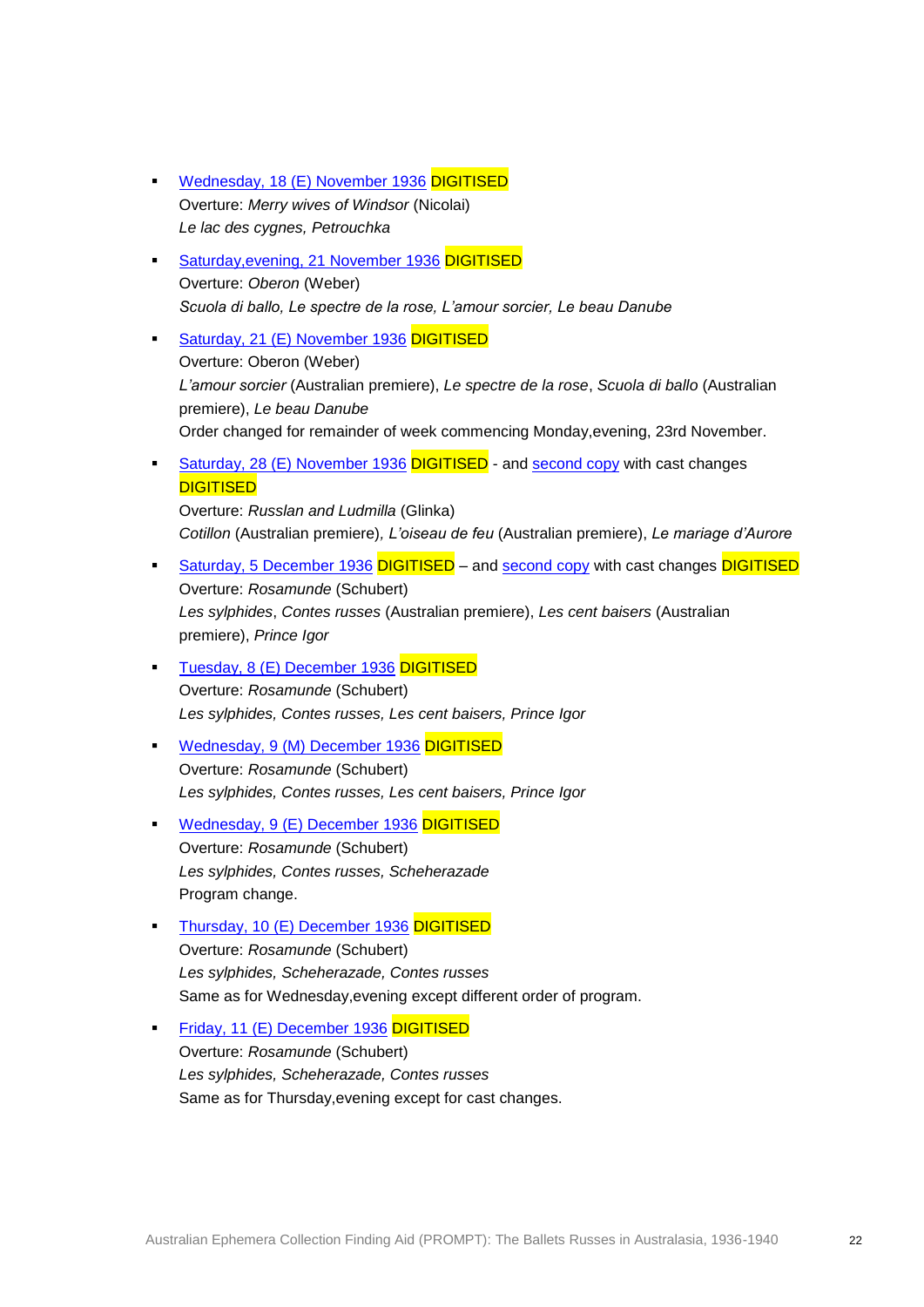- [Saturday, 12 \(M\) December 1936](http://www.nla.gov.au/nla.aus-vn143713-1-3-2-18) DIGITISED Overture: *Rosamunde* (Schubert) *Les sylphides, Contes russes, La boutique fantasque* Program change.
- [Saturday, 12 \(E\) December 1936](http://www.nla.gov.au/nla.aus-vn143713-1-3-2-20) DIGITISED *Thamar* (Australian premiere), *Carnaval*, *Port Said* (Australian premiere), *Petroushka*

And the *"Gala [program for the last four performances"](http://www.nla.gov.au/nla.aus-vn143713-1-3-2-21)*: DIGITISED

 Saturday, 19 (E) December 1936 Monday,21 (E) December 1936 Tuesday,22 (M&E) December 1936 *Le lac des cygnes, Les presages, Soleil de nuit* (Australian premiere)*, Le beau Danube*

### **TOUR 1: SYDNEY**

DIGITISED Magazine program for [Theatre Royal, 26 December 1936 –](http://www.nla.gov.au/nla.aus-vn143713-1-4-1-1) 26 February 1937 *[See also contemporary Australian newspaper reportage](http://trove.nla.gov.au/newspaper/result?l-decade=193&q=%22Monte+Carlo+Russian+Ballet%22+sydney&openFacets=true)*

### **Publications**

Magazine program: One cover was used for the Sydney season containing a design by Norman Lindsay of a scene from *Scheherazade*. Some of the issues include the artist's name on the cover. Many magazine programs were issued, each varying slightly regarding articles and advertisements. All issues contain 40 pages. A title page featured the members of the company [between 43-44] and the two conductors. Stories of all ballets performed in Sydney were included as well as biographies and portraits of the principals, some soloists, the baby ballerinas, and the company. Programs of ballets performed were not printed in the magazine program. Issues of the Magazine program released prior to the season had a cover of a ballerina *en pointe* with an orchestra at her feet. They contained 40 pages and approximately 30% of it was given to the forthcoming JCW attractions, notably the ballet company. They included portraits of Woizikowsky, Blinova and Kirsova and others, introductions to the art of the ballet, biographies of some of the artists and baby ballerinas. Advertised repertoire included *The good humoured ladies* which was not performed in this season. Cast lists: Cast lists provide a statement of the 'Program' of ballets and casts covering performances over various periods, from 1-6 nights, beginning on Saturday,evening.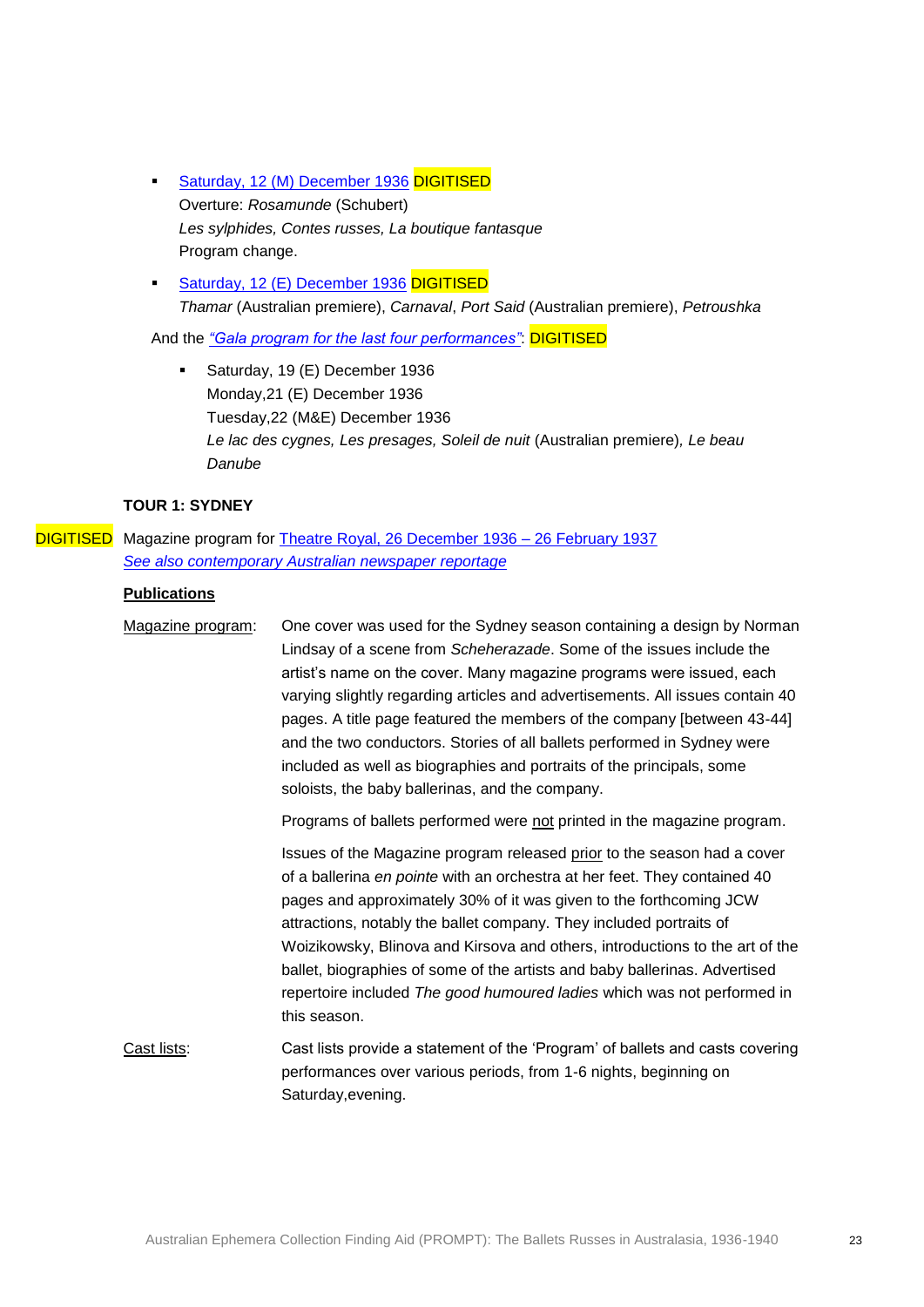A complete set is held for this season, each annotated by hand or typed indicating daily changes (JCW/BS, Volume 24).

#### **Season**

Weeks commencing:

- **[Saturday, 26 December 1936](http://www.nla.gov.au/nla.aus-vn143713-1-4-1-1)** Overture: *Rosamunde* (Schubert) *Les sylphides, Scheherazade, Le mariage d'Aurore*
- **Saturday, 2 January 1937** Overture: *Merry wives of Windsor* (Nicolai) *Carnaval, Les presages, La boutique fantasque*
- Saturday, 9 (E) January 1937 *Le lac des cygnes, Port Said, Le spectre de la rose, Petrouchka*
- Saturday 16 January 1937 Overture: *Oberon* (Weber) *Les sylphides, Le beau Danube, L'apres-midi d'un faune, Prince Igor*
- Wednesday, 20 (M) January 1937 Overture: *Oberon* (Weber) *Les sylphides, Le beau Danube, L'apres-midi d'un faune, Prince Igor*
- **•** [Wednesday, 20 (E) January 1937] Overture: *Oberon* (Weber) *Les sylphides, Le beau Danube, L'apres-midi d'un faune, Prince Igor* Matinee deleted with autograph of date change to evening.
- $\blacksquare$  [Friday, 22 (E) January 1937] Same program as Wednesday,evening, 20 January 1937. Matinee deleted with autograph of date change to evening.
- Saturday, 23 (E) January 1937 Overture: *Russlan and Ludmilla* (Glinka) *Cotillon, L'oiseau de feu, Le mariage d'Aurore*
- **Saturday, 30 January 1937** *Le lac des cygnes, L'amour sorcier, Les cent baisers, La boutique fantasque*
- **Saturday, 6 (M) February 1937** *Le lac des cygnes, L'amour sorcier, Les cent baisers, La boutique fantasque*
- **Saturday 6 February 1937** *Carnaval, Soleil de nuit, Scuola di ballo, Scheherazade*
- Saturday 13 (M) February 1937 *Carnaval, Soleil de nuit, Scuola di ballo, Scheherazade*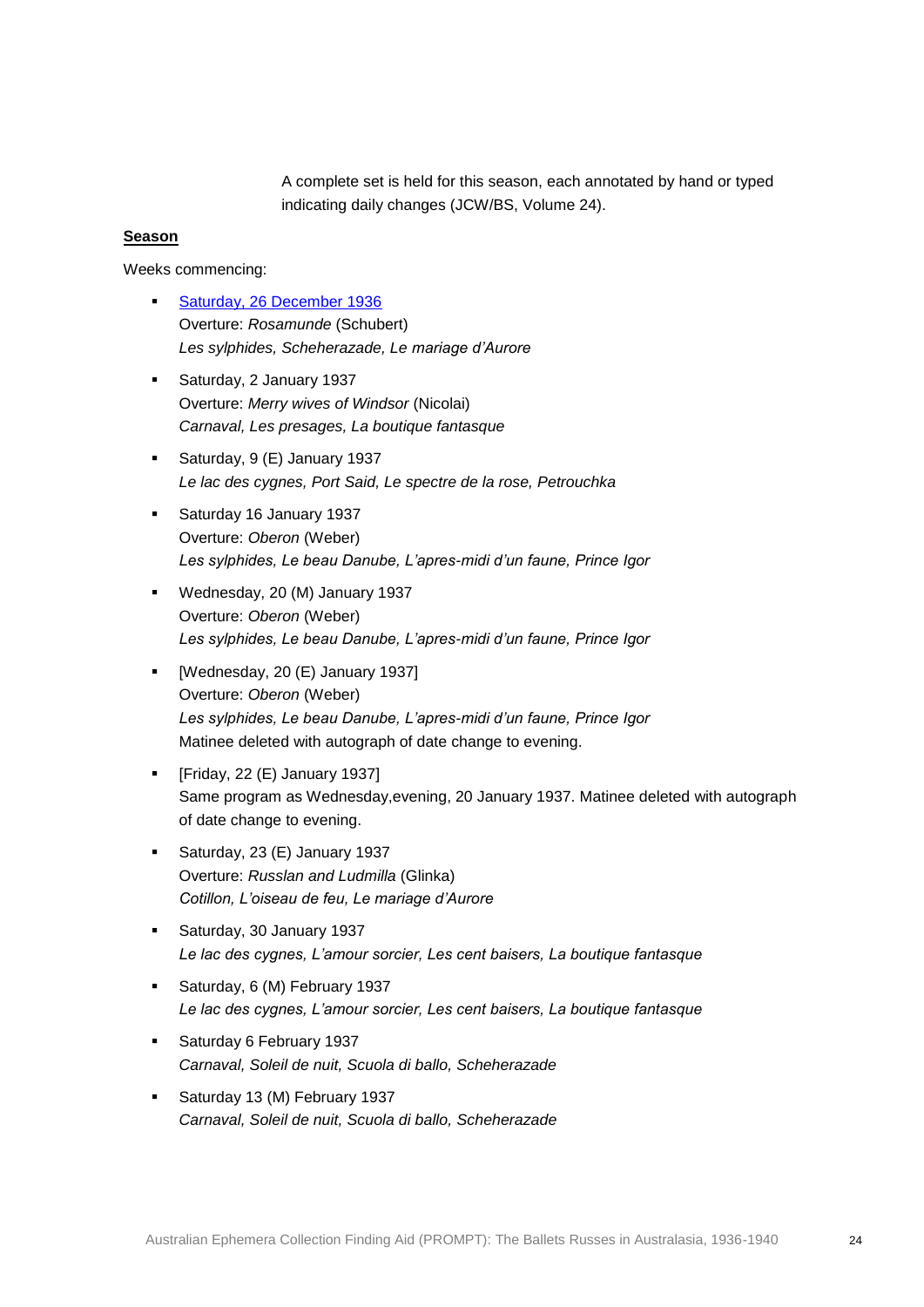- Saturday 13 (M), Monday-Wednesday, 15-17 (M) February 1937 *Les sylphides, Port Said, Les presages, Prince Igor*
- Wednesday-Saturday, 17-20 (M) February 1937 *Le lac des cygnes, Port Said, Petrouchka, Prince Igor*
- Saturday, (M), 20 (M) February 1937 *Le lac des cygnes, Port Said, Petrouchka, Prince Igor*
- **Saturday 20 February 1937** *Thamar, Le spectre de la rose, L'oiseau de feu, Le beau Danube*
- **Firiday 26 February 1937 gala farewell performance** *Carnaval, Port Said, Les presages, La boutique fantasque*

### **TOUR 1: NEW ZEALAND**

#### February-April 1937

*[See also contemporary Australian newspaper reportage](http://trove.nla.gov.au/newspaper/result?l-decade=193&q=%22Monte+Carlo+Russian+Ballet%22+new+zealand&l-year=1937)*

#### **Publications**

Souvenir program: Colonel W. de Basil's Monte Carlo Russian Ballet, New Zealand, 1937. [Sydney : J.C. Williamson, 1937]. 36 p. : ill., ports. ;28 cm. Issued on glossy paper for the New Zealand tour featuring the Sydney cover by Norman Lindsay as well as a "Behind scenes" design by his brother Daryl Lindsay. The title page lists the 42 members of the company, and the conductors. Four programs of ballets to be performed were printed in the souvenir book. Also included are a brief history of company, page length portraits of de Basil, Woizikowsky, Blinova, Kirsova, Horenstein as well as smaller portraits of others, and biographies of artists. A centrefold montage of photos is entitled "Scenes and personalities. Colonel W. de Basil's Monte Carlo Russian Ballet". Brief summaries of the ballets included.

Wanganui Opera House Saturday, 20 March 1937

### **Publications**

Advertising: Cover title "The greatest ballet tour in history! J.C. Williamson Ltd's huge attraction : Colonel W. de Basil's Monte Carlo Russian Ballet". 1 folded sheet [5 pages] ; 29 cm.

> "Behind scenes" design by Daryl Lindsay. A second sketch by him included as no. 3.

> Centrefold taken from the souvenir program with some changes. Includes 15 illustrations of rehearsal, portraits, and performances. Advertisement includes a repertoire of *Les sylphides, Scheherazade, Le mariage d'Aurore*.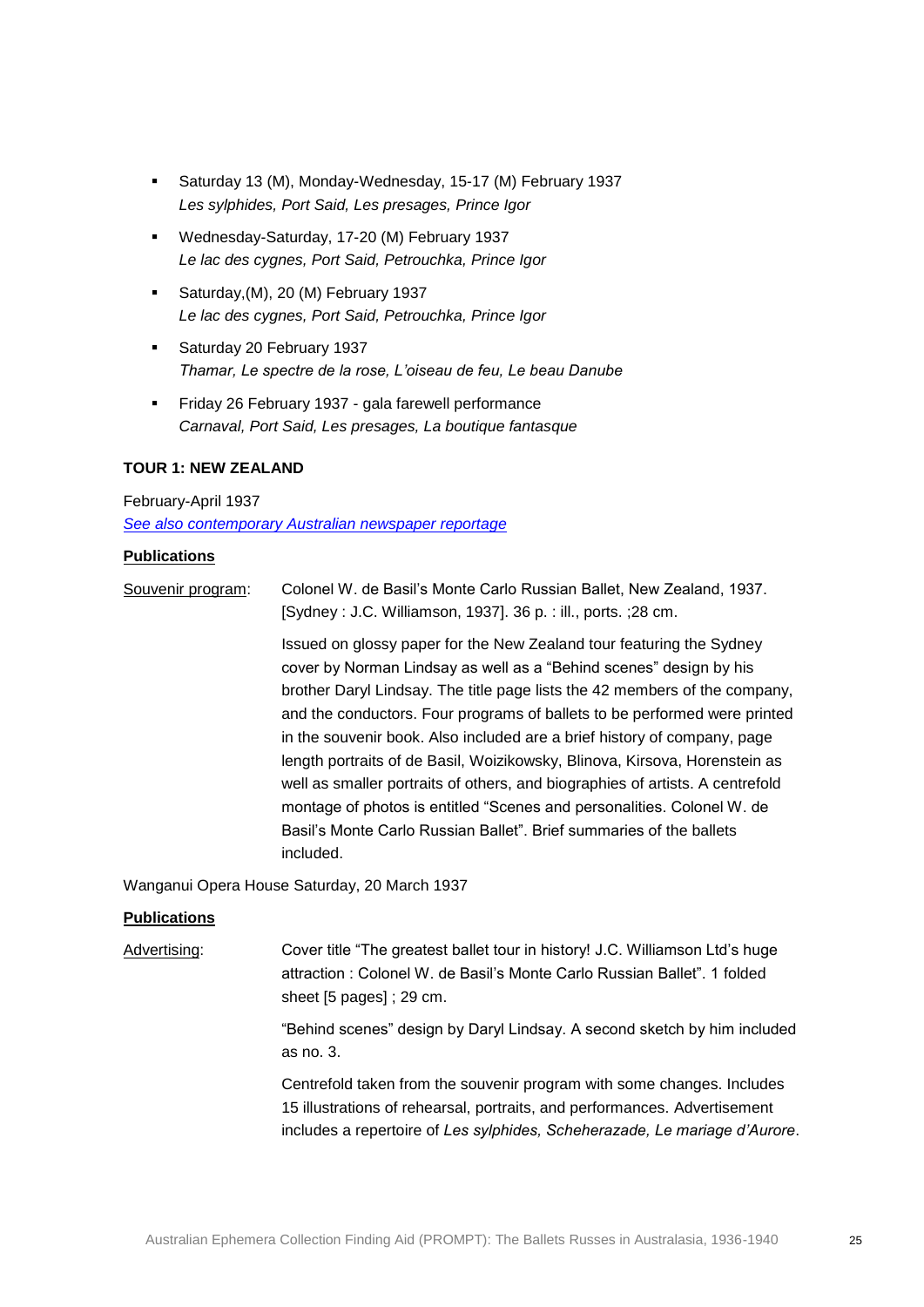#### **TOUR 1: BRISBANE**

His Majesty's Theatre, 8-27 May 1937 *[See also contemporary Australian newspaper reportage](http://trove.nla.gov.au/newspaper/result?l-decade=193&l-year=1937&q=%22Monte+Carlo+Russian+Ballet%22+brisbane&l-month=05)*

#### **Publications**

Magazine program: Cover for the Brisbane season contains a design by Norman Lindsay of a scene from *Scheherazade*. Some of the issues include the artist's name on the cover. A title page featured the members of the company [between 43- 44] and the two conductors. Stories of all ballets performed in Brisbane were included as well as biographies and portraits of the principals, some soloists, the baby ballerinas and the company.

Programs of ballets performed were not printed in the magazine program.

Earlier issues held include publicity about the company, stories of the ballets, biographies and portraits of the dancers.

#### **Season**

Note: Season and dates taken from [Potter.](http://nla.gov.au/anbd.bib-an11845459)

- 8, 10-12 (M&E) May 1937 *Les sylphides, Scheherazade, Le mariage d'Aurore* NLA does not hold magazine program or cast lists.
- 13-15 (M&E) and 17-18 May 1937 *Les cent baisers, Les presages, La boutique fantasque* NLA does not hold magazine program or cast lists.
- 19 (M&E) and 20-22 (M&E) May 1937 *Le Lac des cygnes, Soleil de nuit, Port Said, Prince Igor* NLA does not hold magazine program or cast lists.
- 24-26 (M&E) May 1937 *Carnaval, Le spectre de la rose, Scuola di ballo, Le beau Danube* NLA does not hold magazine program or cast lists.
- **Thursday, 27 May 1937 Gala farewell** *Scheherazade, La boutique fantasque, Les cent baisers* NLA does not hold magazine program or cast lists.

#### **TOUR 1: SYDNEY**

Theatre Royal, 29 May – 18 June 1937 – return season *[See also contemporary Australian newspaper reportage](http://trove.nla.gov.au/newspaper/result?l-decade=193&l-year=1937&q=%22Monte+Carlo+Russian+Ballet%22+sydney)*

### **Publications**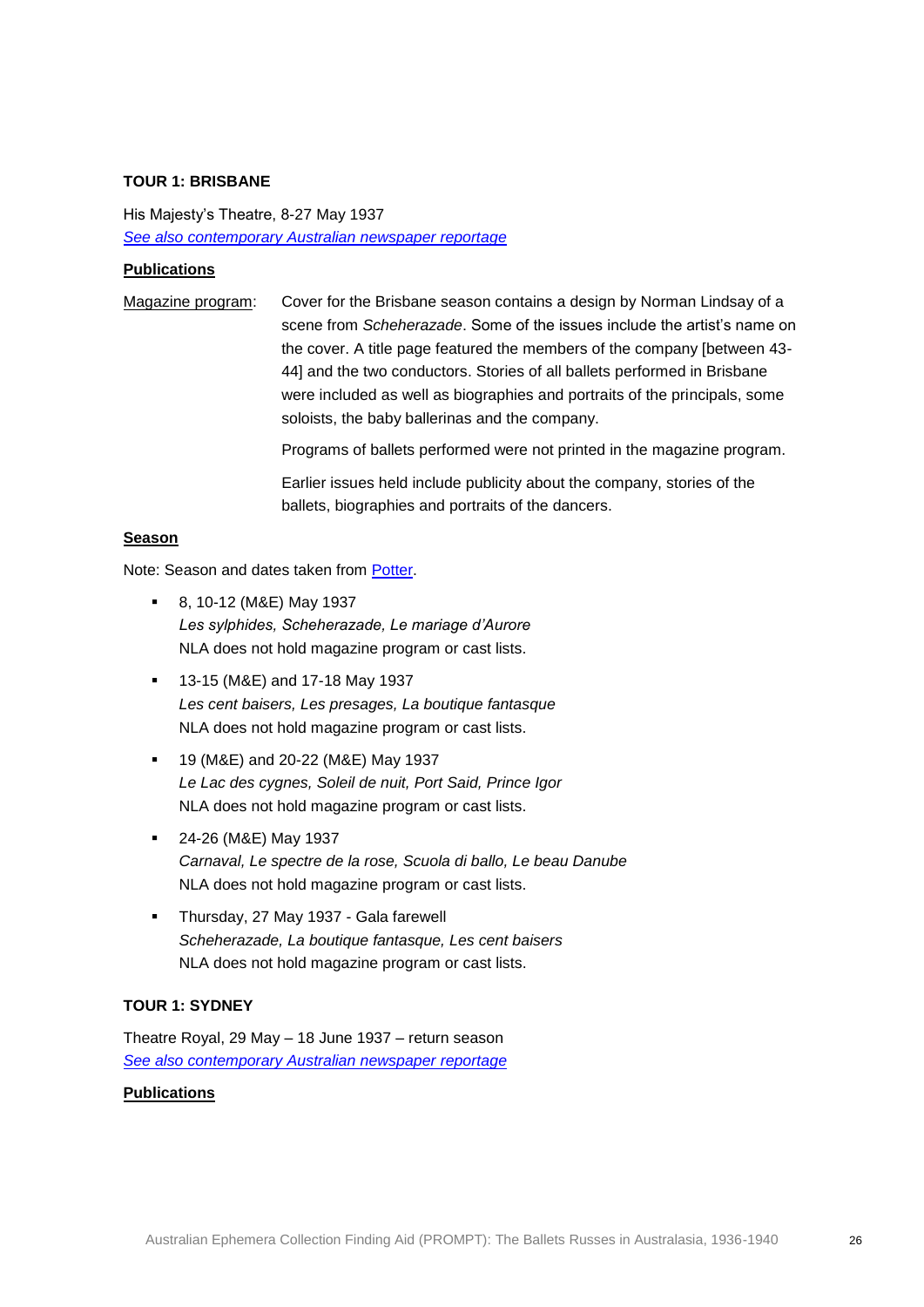# Magazine program: Same in style, format, cover, content and advertisements as for the first Sydney season.

Only one cover of the magazine program was used for the return Sydney season containing a design by Norman Lindsay of a scene from *Scheherazade*. Some of the issues include the artist's name. Many magazine programs were issued, each varying slightly regarding articles and advertisements. Issues contain 40 pages. A title page lists the members of the company [between 43-44] and the two conductors. Stories of all ballets performed in Sydney included. Biographies and portraits of the principals, some soloists, the baby ballerinas and the Company.

Programs of ballets performed were not printed in the magazine program.

Issues released prior to the season have a cover of a ballerina *en pointe* with an orchestra. They contain 36 pages and approximately 30% devoted to forthcoming JCW attractions, notably the ballet season. They include portraits of Woizikowsky, Blinova and Kirsova and others, introductions to the art of the ballet, biographies of some of the artists including the baby ballerinas.

Cast lists: Provide a statement of the 'Program' of ballets and casts covering performances usually over four nights, commencing Saturday,and Thursday,evenings.

> Some cast lists advertise Max Dupain's photographic exhibition of the artists and the Company:- *"The magnificent collection of photographs of members of the Monte Carlo Russian Ballet, at present being displayed in the foyer of the Theatre Royal, are from the studio of Max Dupain."*

#### **Season**

 Saturday, 29 May 1937 - also Monday, 31 May; Tuesday, 1 June; and Wednesday, 2 (M) June

*Le lac des cygnes, Les presages, Le spectre de la rose, Prince Igor*

- Wednesday 2 June 1937 also Thursday 3 June; Friday 4 June; and Saturday, 5 (M) June Overture: *Merry Wives of Windsor* (Nicolai) *Les cent baisers, L'oiseau de feu, La boutique fantasque*
- Saturday,5 (E) June 1937 also Monday, 7 June; Tuesday, 8 June; and Wednesday, 9 (M) June Overture: *Merry wives of Windsor* (Nicolai) *Les sylphides, Contes russes, Le beau Danube*
- Saturday,5 (E) June 1937 also Monday, 7 June; Tuesday, 8 June; and Wednesday 9 (M) June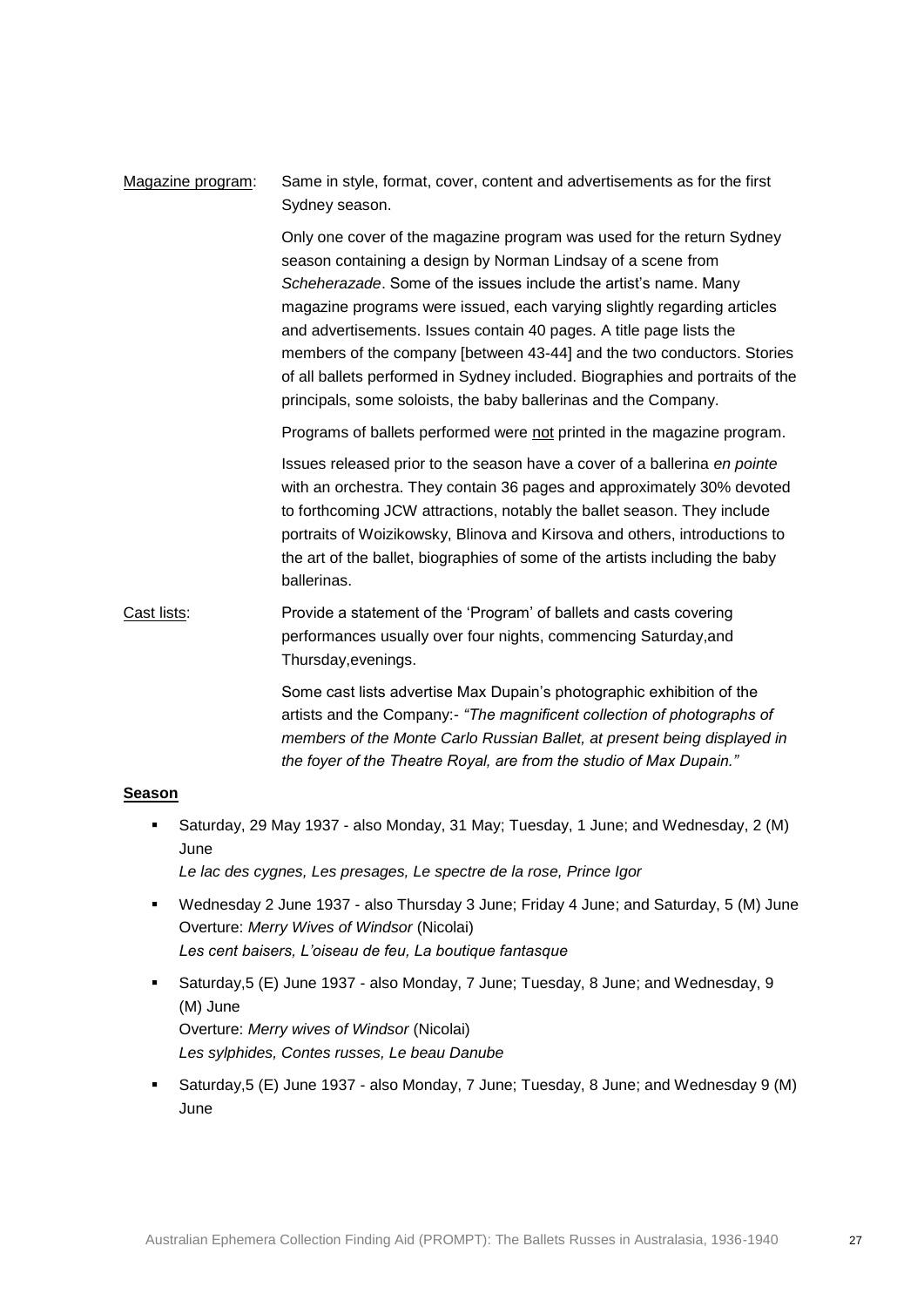Changes to dance order for *Contes russes*. Overture: *Merry wives of Windsor* (Nicolai) *Les sylphides, Contes russes, Le beau Danube*

- Wednesday, 9 (E) June; Thursday, 10 (E) June; Friday, 11 (E) June;and Saturday, 12 (M) June 1937 Overture: *Rosamunde* (Schubert) *Cotillon, Scheherazade, Le mariage d'Aurore*
- 12, 14-16 (M) June 1937 *Carnaval, Scuola di ballo, Le spectre de la rose, Petrouchka* NLA does not hold cast list.
- Tuesday,15 (M) June 1937 *Carnaval, Scuola di ballo, Spectre de la rose, Prince Igor*
- 16-18 (M) June 1937 *Les sylphides, Thamar, Port Said, Le beau Danube* NLA does not hold cast list.

### **TOUR 1: MELBOURNE**

His Majesty's Theatre, 19 June – 6 July 1937 – return season *[See also Australian newspaper reportage](http://trove.nla.gov.au/newspaper/result?l-decade=193&l-year=1937&q=%22Monte+Carlo+Russian+Ballet%22+melbourne+return)*

### **Publications**

| Souvenir book:    | J.C. Williamson re-used the ballerina with the green hat as the cover for the<br>souvenir book for the return Melbourne season. It contains 42 pages with<br>page length portraits of de Basil, Woizikowsky, Blinova, Kirsova and<br>Horenstein. There are smaller portraits of de Basil's representatives,<br>Clayton, the soloists and the baby ballerinas. A title page lists the company<br>of 43 members and two conductors. It includes articles, biographies of<br>some of the artists and stories of the ballets included. |
|-------------------|------------------------------------------------------------------------------------------------------------------------------------------------------------------------------------------------------------------------------------------------------------------------------------------------------------------------------------------------------------------------------------------------------------------------------------------------------------------------------------------------------------------------------------|
| Magazine program: | The same two covers used for the first season were re-issued for this<br>season. The first of a Baroque couple with a hovering cupid and the second<br>of a ballerina with a green hat. Contents are the same as for the first<br>season.                                                                                                                                                                                                                                                                                          |
|                   | Programs of ballets performed are not printed in magazine program.                                                                                                                                                                                                                                                                                                                                                                                                                                                                 |
| Cast lists:       | Provide a statement of the 'Program' of ballets and casts covering<br>performances usually over a period of four days, with changes on<br>Saturday, and Wednesday, evenings.                                                                                                                                                                                                                                                                                                                                                       |
|                   | Some Cast lists held.                                                                                                                                                                                                                                                                                                                                                                                                                                                                                                              |
| <b>Season</b>     |                                                                                                                                                                                                                                                                                                                                                                                                                                                                                                                                    |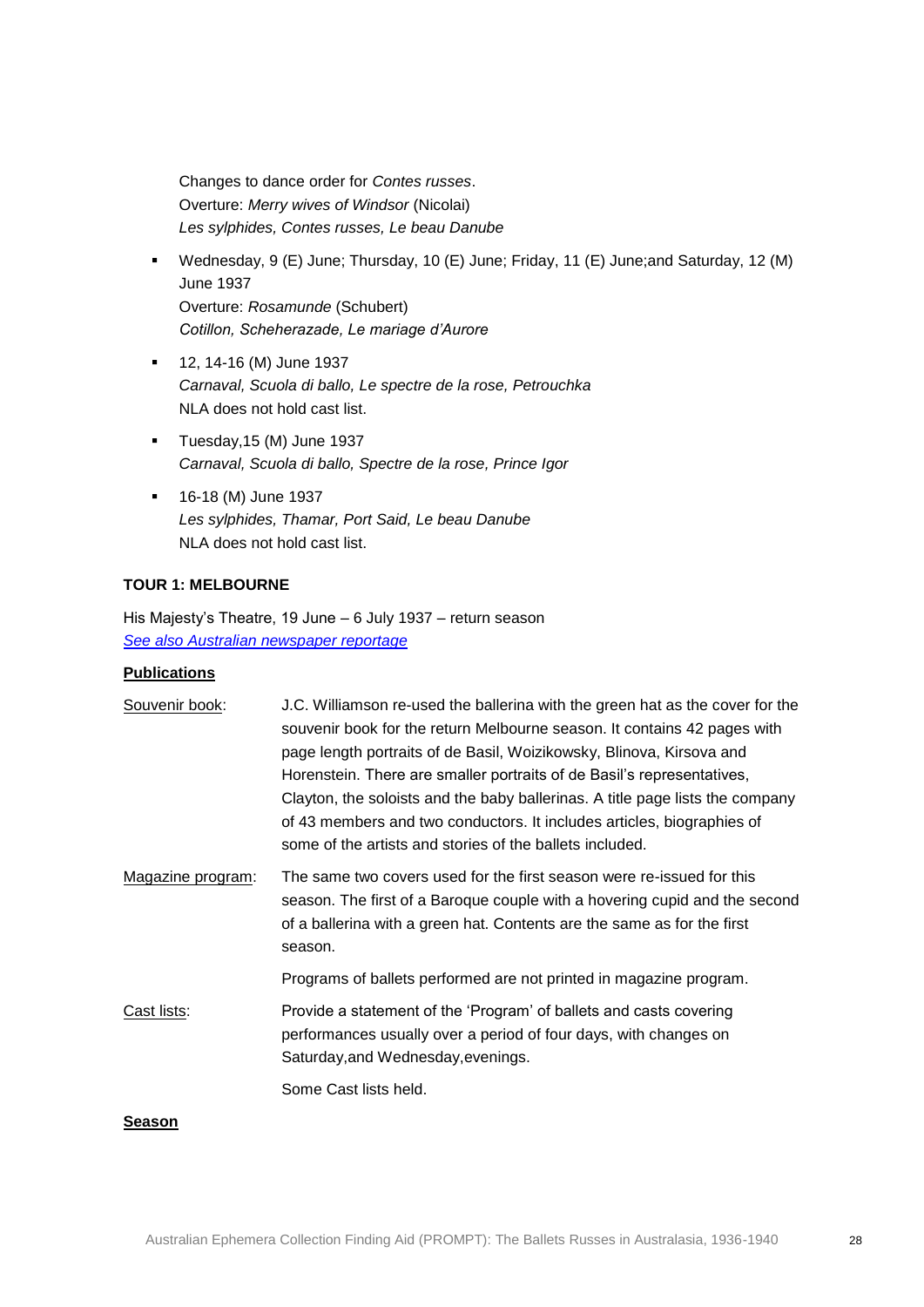Note: Season and dates taken from [Potter.](http://nla.gov.au/anbd.bib-an11845459)

- **19 and 21-23 (M) June 1937** *Le lac des cygnes, Les presages, Le spectre de la rose, Prince Igor* NLA does not hold separate cast list.
- **23 (E) and 24 June 1937** *Les cent baisers, L'oiseau bleu, Le beau Danube* NLA does not hold separate cast list.
- 25-26 (M&E) June 1937 *Les sylphides, Port Said, Le spectre de la rose, La boutique fantasque* NLA does not hold separate cast list.
- **28-30 (M) June 1937** *Carnaval, Scuola di ballo, Petrouchka* NLA does not hold separate cast list.
- Wednesday, 30 (E) June and Thursday, 1 (E) July 1937 *Les sylphides, Thamar, Port Said, Le mariage d'Aurore*
- Friday,  $2$  (E) July 1937 Overture: *Merry wives of Windsor* (Nicolai) *Carnaval, Soleil de nuit, Les presages, Le beau Danube*
- Saturday, 3 July (M&E) 1937 *Carnaval, Soleil de nuit, Contes russes, Le beau Danube* NLA does not hold separate cast list.
- Monday, 5 (E) July and Tuesday, 6 (M&E) July 1937 *Le lac des cygnes, Scheherazade, Le mariage d'Aurore*

### **TOUR 1: ADELAIDE**

Royal Theatre, 7-14 July 1937 – return season *[See also contemporary Australian newspaper reportage](http://trove.nla.gov.au/newspaper/result?l-decade=193&l-year=1937&q=%22Monte+Carlo+Russian+Ballet%22+adelaide&l-month=07)*

### **Publications**

Souvenir book: J.C. Williamson re-issued the cover from the Sydney seasons featuring Norman Lindsay's scene from *Scheherazade* for this return season with the title:- "Souvenir program 6d Colonel W. de Basil's Monte Carlo Russian Ballet".

> Contains 32 pages and includes page length portraits of Woizikowsky, Blinova, Kirsova and smaller portraits of the other soloists, and Ivan Clayton. Biographies of them are also included as well as an article on de Basil by Arnold Haskell and stories of the ballets.

One copy includes Irena Bondireva's signature adjacent to her portrait.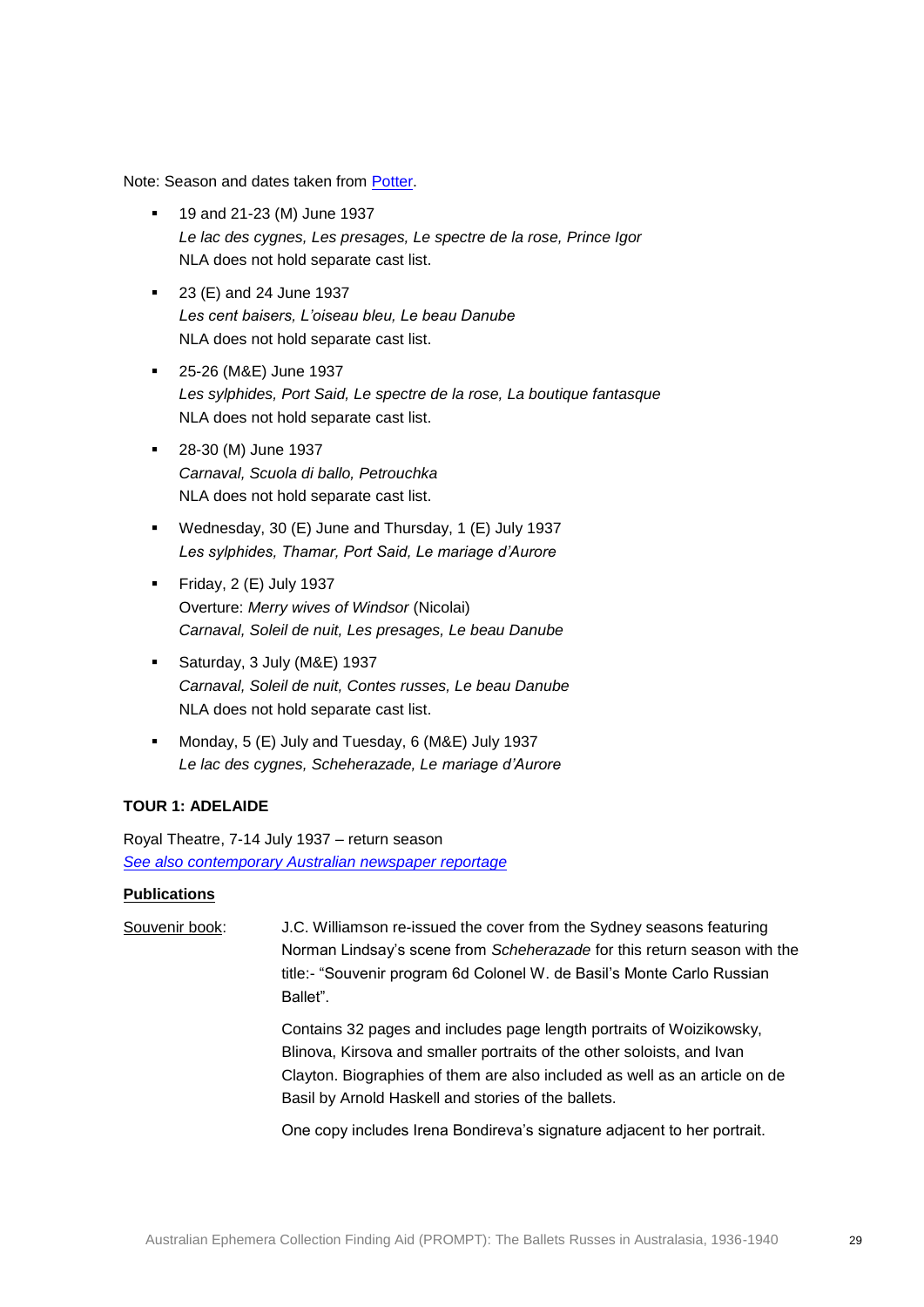| Magazine program: | None held and it is not known whether magazine programs were issued for<br>this season in addition to the souvenir program.              |
|-------------------|------------------------------------------------------------------------------------------------------------------------------------------|
| Cast lists:       | Provide a statement of the 'Program' of ballets and casts covering<br>performances usually over various periods, from one to six nights. |
|                   | Some held.                                                                                                                               |

#### **Season**

Note: Season and dates taken from [Potter.](http://nla.gov.au/anbd.bib-an11845459)

- 7-8 July 1937 *Les sylphides, Port Said, Contes russes, La boutique fantasque* NLA does not hold separate cast list.
- 9-10 (M) July 1937 *Thamar, Le spectre de la rose, Scuola di ballo, Prince Igor* NLA does not hold separate cast list.
- Saturday, 10 (E) July and Monday, 12 (E) July 1937 Overture: *Rosamunde* (Schubert) *Les cent baisers, Les presages, Le mariage d'Aurore* Includes single sheet insert of de Basil's portrait.
- $\blacksquare$  Tuesday, 13 (E) July 1937 *Carnaval, Soleil de nuit, L'amour sorcier, Le beau Danube*
- Wednesday, 14 (M) July 1937 *Carnaval, Soleil de nuit, L'amour sorcier, Le beau Danube*
- Wednesday, 14 (E) July 1937 *Le lac des cygnes, Scheherazade, Le mariage d'Aurore* NLA does not hold separate cast list.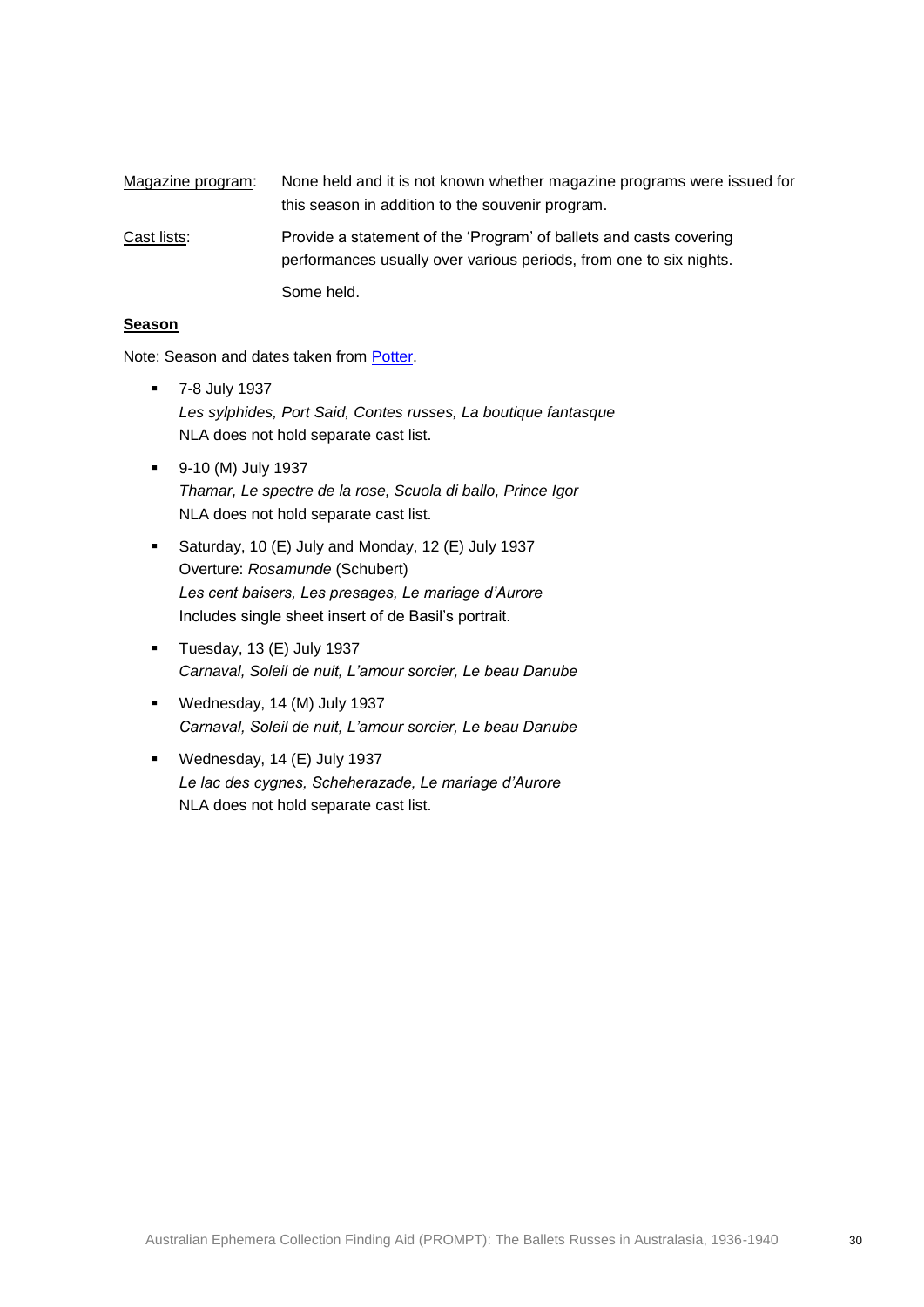#### **SECOND TOUR: SEPTEMBER 1938 – APRIL 1939**

Covent Garden Russian Ballet toured Melbourne-Sydney-New Zealand-Melbourne-Adelaide.

Note: (E) denotes an evening performance, (M) denotes a matinee.

### **Personnel**

#### Dancers as listed in cast lists

**Ballerinas:** Kira Abricossova, Irina Baronova, Irina Bondireva, Alexandra Denisova, Tamara Grigorieva, Vanda Grossen, Irina Kosmovska, Raissa Kouznetsova, Lina Lerina, Ludmila Lvova , June Mackay, Vera Nelidova, Lara Obidenna, Sono Osato, Galina Razoumova, Tatiana Riabouchinska, Lelia Roussova, Maria Sanina, Lisa Serova, Nadia Smirnova, Natasha Sobinova, Kira Strakhova, Tamara Tchinarova, Edna Tresahar, Anna Volkova , Irina Wassilieva and Helene Wolska.

**Male dancers:** Gregory Alexandroff, H Algeranoff, Alberto Alonso, Lorand Andahazy, Boris Belsky, Edouard Borovansky, Serge Bousloff, Anton Dolin, Edouard Dzikovsky, Jan Hoyer, Serge Ismailoff , ?Ivanoff, Roman Jasinsky, Marian Ladre, Yura Lazofsky, Narcisse Matouchak, Paul Petroff, Dimitri Rostoff, Borislav Runanine, Simon Semenoff, Yurek Shabelevsky, Valeri Shaivesky, Edouard Sobichevsky, Oleg Tupine and Valentin Zeglovsky.

#### Dance staff

*"Ballets by Michel Fokine under his personal supervision"*

Choreographer: David Lichine Regisseur-General: Serge Grigorieff Assistant Regisseur: Jan Hoyer

#### Music staff

Principal conductor: Antal Dorati Assistant conductor: Vladimir Launitz Leader of orchestra: Haydn Beck

#### Management

Educational Ballets Limited, Chairman and Director of Company: Victor Dandre Managing Director: G. Sevastianov Assistant Manager: V. Grigorieff

### **TOUR 2: MELBOURNE**

His Majesty's Theatre, 28 September – 21 November 1938 *[See also contemporary Australian newspaper reportage](http://trove.nla.gov.au/newspaper/result?l-decade=193&q=%22Covent+Garden+Russian+Ballet%22+melbourne&l-year=1938)*

#### **Publications**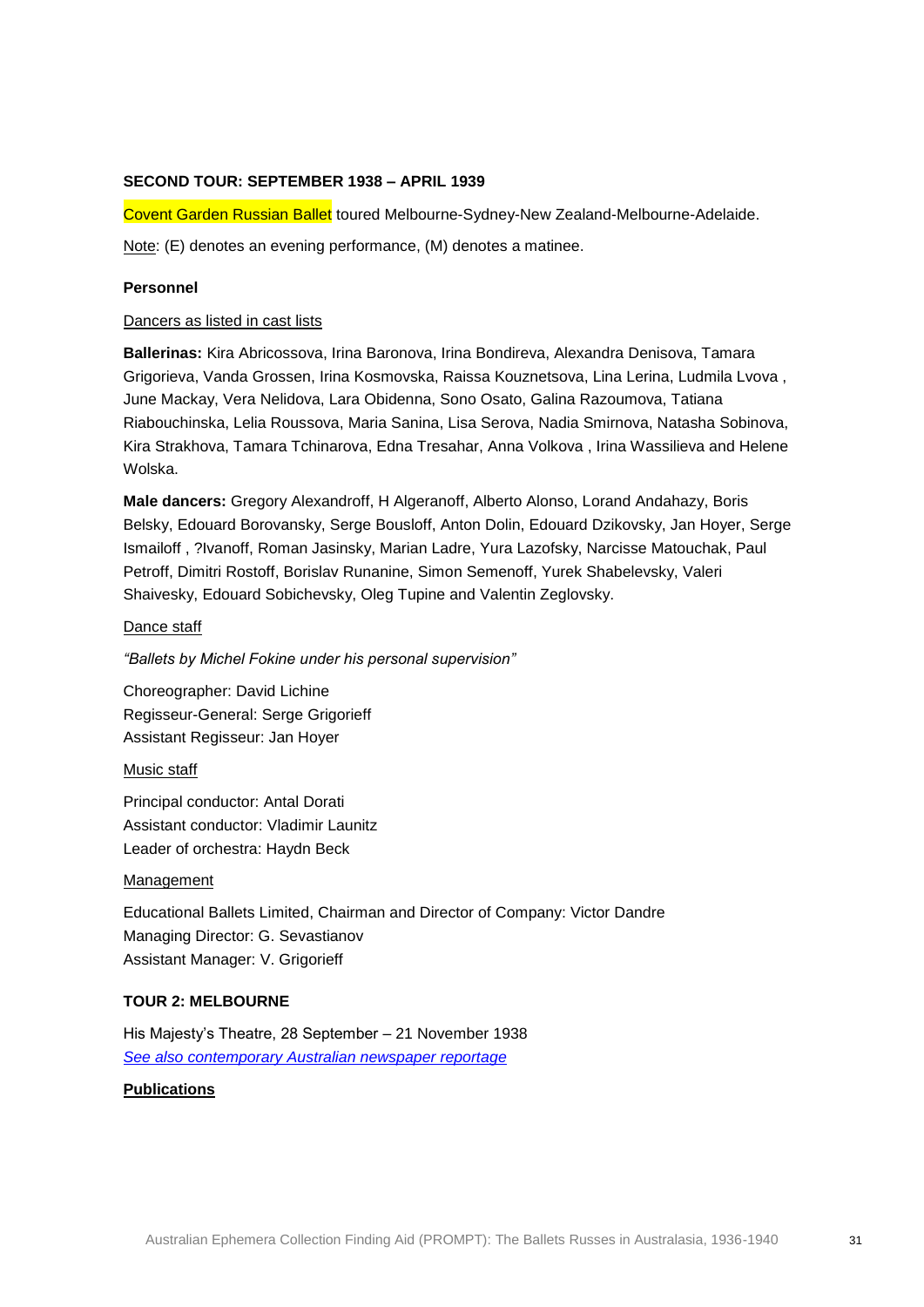- Magazine program: The Magazine program for the Melbourne season varies from 50 to 54 pages. A sepia photograph cover of a scene from the ballet *Francesca da Rimini* is used for the season. The contents include "Stories of the ballets", short biographies of "Stars of the ballet" plus conductor Antal Dorati and small publicity paragraphs on the company. Photograph portraits of Irina Baronova, Tatiana Riabouchinska, Anton Dolin, David Lichine, Yurek Shabelevesky, Paul Petroff, Antal Dorati, Tamara Grigorieva, Roman Jasinsky and some group photos of other members of the company.
- Cast lists: Cover programs of ballets with casts for periods of three nights, occasionally four. The program of ballets changed once a week.

Advertising: Large advertising brochure for season. 4 page folder. Sepia tone photographs of stars and scenes from the ballets with listing of repertoire, stars, prices and ticket sales.

> Small advertising brochure for part of season, October 6–27, includes ticket prices, repertoire.

Publisher's advertising flyer with scene from *Les Sylphides* with principal ballerinas Anna Volkova, Tatiana Riabouchinska and Vera Nelidova. One reproduced image from publisher's flyer advertising the book *Ballet in Australia : from Pavlova to Rambert* by Hugh P. Hall (1948).

### **Season**

- 28-29 September (M&E) and Sunday, 30 (M) October 1938 Overture: *Capriccio Espagnol* (Rimsky-Korsakoff) *Les sylphides*, *Cendrillon* (Australian premiere), *Le mariage d'Aurore*
- 1, 3-4 (E) and Wednesday, 5 (M&E) October 1938 Overture: *The Impresario* (Mozart) *Le lac des cygnes, Symphonie fantastique* (Australian premiere), *Prince Igor*
- 6-7 (E) and Saturday, 8 (M&E) October 1938 Overture: *The Impresario* (Mozart) *Les dieux mendiants* (Australian premiere), *Petrouchka, La concurrence* (Australian premiere)
- 10-11 (E) and Wednesday, 12 October 1938 Overture: *Fete Poloniase* (Chabrier) *Jeux d'enfants* (Australian premiere), *Choreartium* (Australian premiere), *Scuola di ballo*
- 13-14 and Saturday, 15 (M&E) October 1938 Overture: *La Cenerentola* (Rossini)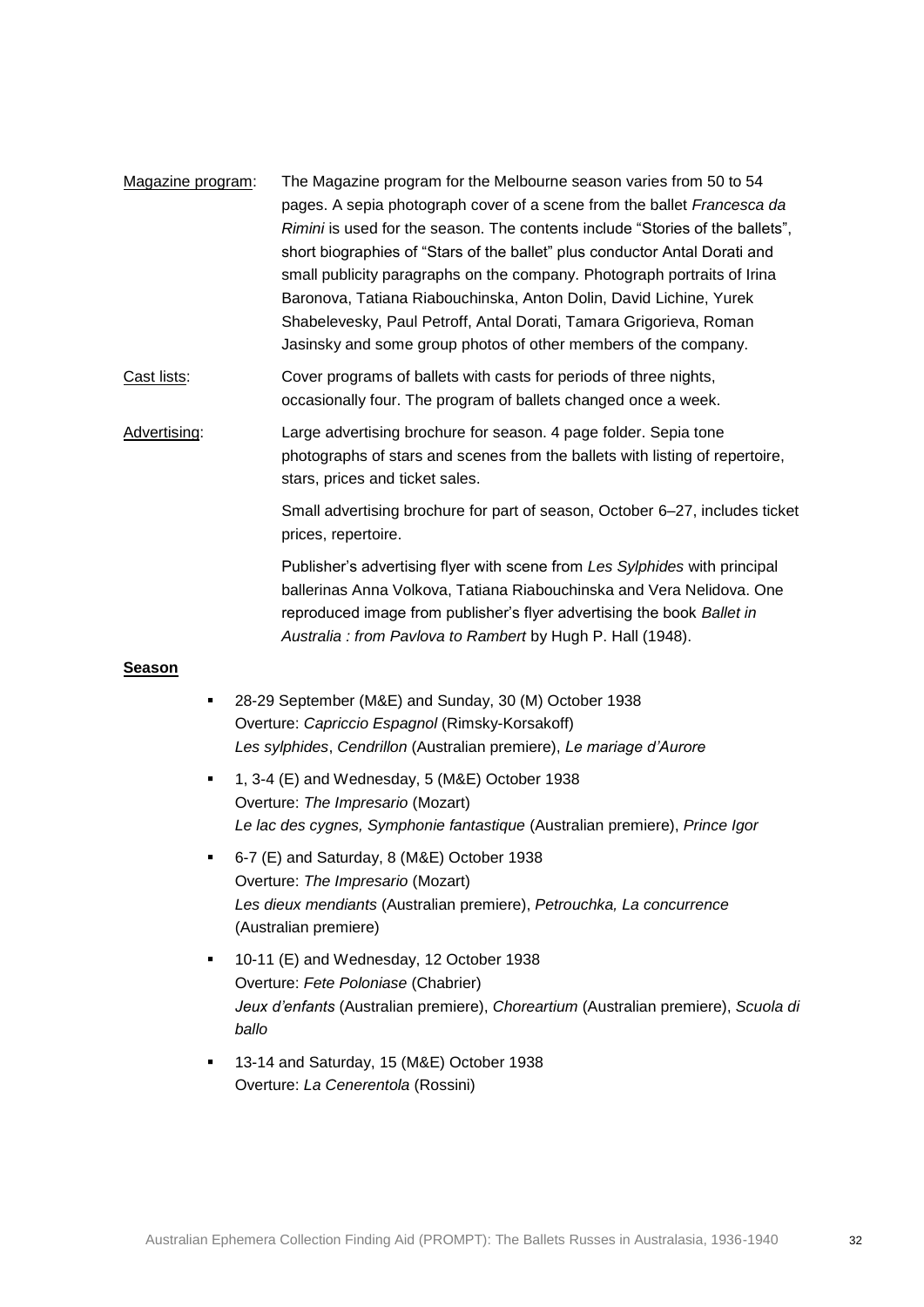*Les femmes de bonne humeur* (Australian premiere), *Scheherazade, La spectre de la rose, Soleil de nuit*

- Tuesday, 18 (M) October 1938 *Scheherazade* replaced by *Cendrillon* (see [Potter](http://nla.gov.au/anbd.bib-an11845459) listing and advertisement in previous cast list). No separate cast list held for this matinee
- 17, 18 (E) and Wednesday, 19 October 1938 Overture: *The Impresario* (Mozart) *Jeux d'enfants, Le coq d'or* (Australian premiere)*, Prince Igor*
- 20-21 (E) and Saturday, 22 (M&E) October 1938 Overture: *Capriccio Espagnol* ( Rimsky-Korsakoff) *Le lac des cygnes, Cendrillon, Protee* (Australian premiere), *Danses slaves et tziganes* (Australian premiere)
- 24-25 (E) and Thursday, 26 (M&E) October 1938 Overture: *Capriccio Italien* (Tschaikowsky) *Cotillon, Les presages, Protee*  Orchestral interlude: *Kamarinskaya* (Glinka) *Danses slaves et tziganes*
- 27-28 (E) and Saturday, 29 (M&E) October 1938 Overture: *La Cenerentola* (Rossini) *Les dieux mendiants, Le coq d'or, Bolero, La concurrence*
- **Saturday, 29 October 1938** *Bolero* included in performances according to [Potter](http://nla.gov.au/anbd.bib-an11845459) listing and advertisements in program No separate cast list held
- Monday, 31 October; Tuesday, 1 (E) November and Wednesday, 2 (M&E) November 1938 Overture: *The Impresario* (Mozart) *Les sylphides, Bolero, Scheherazade, Le mariage d'Aurore*
- 3-4 November (E) and Saturday, 5 (M&E) 1938 Overture: *Hungarian folk dances* (Weiner) *Le lac des cygnes, Petrouchka* Orchestra: *Danze ed aria antiche* (Respighi) *Union Pacific* (Australian premiere)
- 7-8 (E) andday, 9 (M&E) November 1938 Overture: *Fete Polonaise* (Chabrier) *Symphonie fantastique, La spectre de la rose*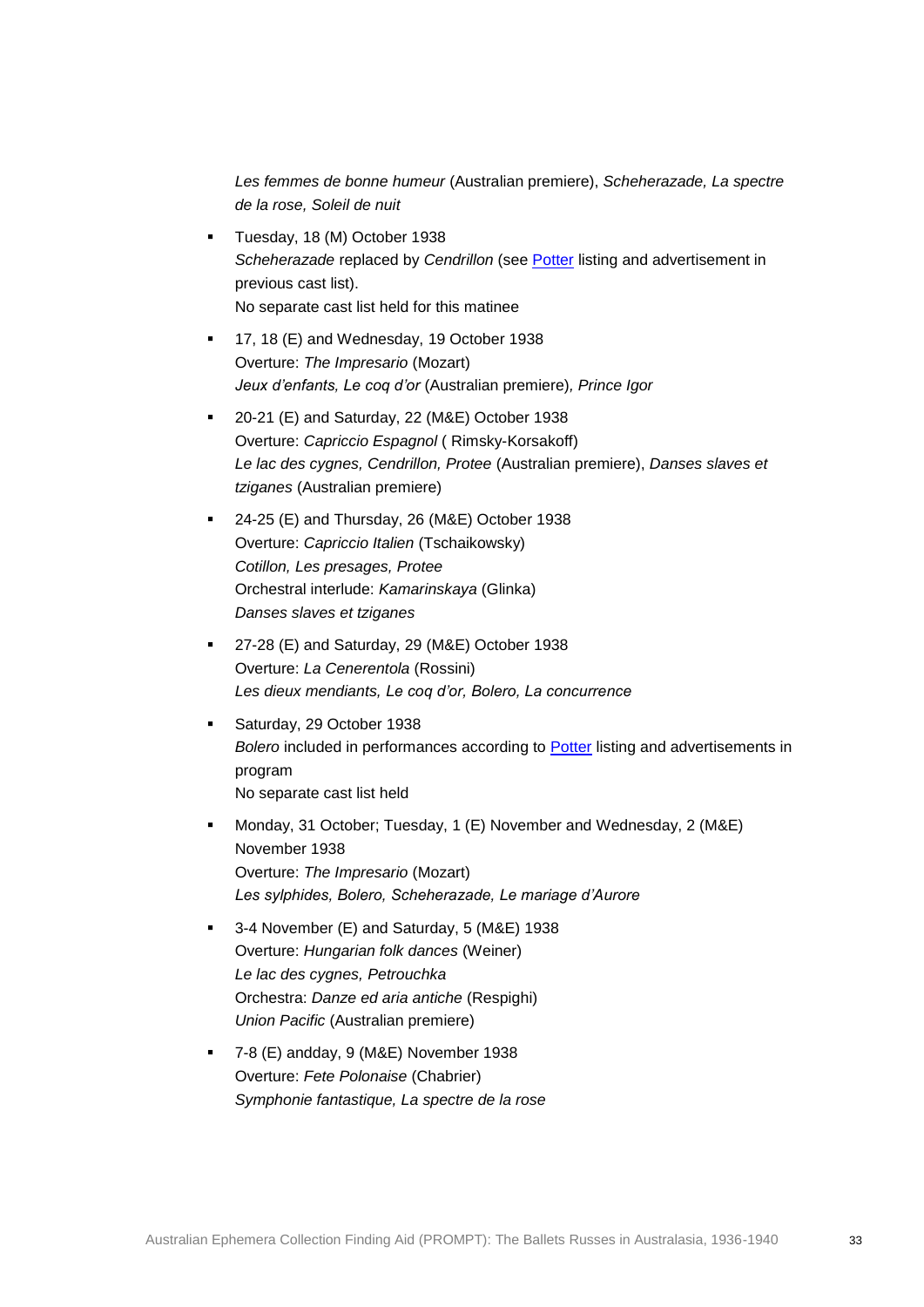Orchestral interlude: *Kamarinskaya* (Glinka) *Danses slaves et tziganes* 

- 7-8 (E) and Wednesday, 9 (M&E) November 1938 Overture: *Fete Polonaise* (Chabrier) *Les Cent Baisers, Symphonie fantastique, La spectre de la rose*  Orchestral interlude: *Kamarinskaya* (Glinka) *Danses slaves et tziganes*
- 10-11 (E) and Saturday, 12 (M&E) November 1938 Overture: *Midsummer night's dream* (Mendelssohn) *Papillons* (Australian premiere), *Le coq d'or, Le mariage d'Aurore*
- 14-15 (E) and Wednesday, 16 (M&E) November 1938 Overture: *La Cenerentola* (Rossini) *Les sylphides, Les presages, Protee, Union Pacific*
- 17-18 (E), Saturday, 19 (M&E) and Monday, 21 (E) November 1938 Overture: *Capriccio Espagnol* (Rimsky-Korsakoff) *Le lac des cygnes, Cendrillon, Le mariage d'Aurore*

# **TOUR 2: SYDNEY**

Theatre Royal, 25 November 1938 – 26 January 1939 *[See also contemporary Australian newspaper reportage](http://trove.nla.gov.au/newspaper/result?l-decade=193&q=%22Covent+Garden+Russian+Ballet%22+sydney)*

#### **Publications**

| Magazine program: | Magazine program for the Sydney season is consistently 48 pages. Two<br>covers were used: one is a colour reproduction of a pastel/crayon drawing<br>by Daryl Lindsay of a ballet dancer on stage. The other cover appears<br>briefly towards the end of the ballet season, from 20 January onwards. It is<br>plain white with brown lettering with the name of the company.                                                                                                                               |
|-------------------|------------------------------------------------------------------------------------------------------------------------------------------------------------------------------------------------------------------------------------------------------------------------------------------------------------------------------------------------------------------------------------------------------------------------------------------------------------------------------------------------------------|
|                   | The contents include stories of the ballets, and biographies of leading<br>dancers. Photographs of members of the company are more numerous<br>than in the Melbourne magazine program and include Irina Baronova (a<br>different portrait to the one used in the Melbourne season), Tatiana<br>Riabouchinska, Antal Dorati, Anton Dolin, David Lichine, Tamara<br>Grigorieva, Michel Fokine, Yura Lavovsky, Lisa Serova, Paul Petroff,<br>Roman Jaskinsky, Vladimir Launitz, Anna Volkova, and Sono Osato. |
| Cast lists:       | Cover programs of ballets and casts for 6 night seasons. In mid January<br>they change to 3 night seasons, with the program changing once a week.                                                                                                                                                                                                                                                                                                                                                          |
|                   | The most complete set of cast lists are held in the bound volumes at<br>JCW/BS as indicated below.                                                                                                                                                                                                                                                                                                                                                                                                         |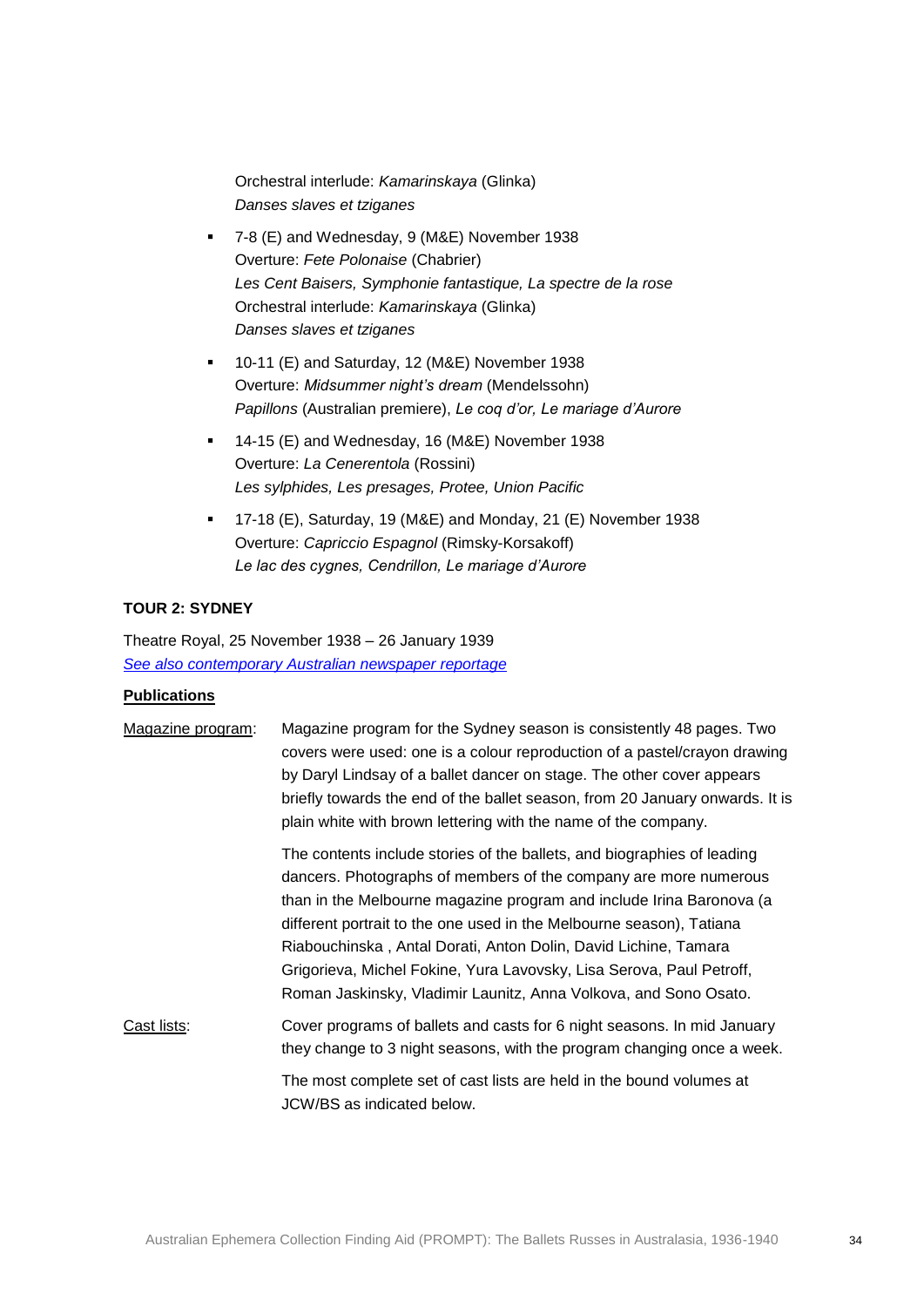# Advertising: Four fold large brochure for season in red and yellow. Illustrated with photos of stars and scenes from ballets. Full repertoire listed with ticket prices.

### **Season**

- 25-26, 28, 30 (E) and 26 November, 1 December (M&E) 1938 *Les sylphides, Le coq d'or, Le marriage d'Aurore*
- 2, 5-6, 8 (E) and 3, 7 (M&E) December 1938 *Papillons, Symphonie fantastique, Protee, Prince Igor*
- 9, 12-13, 15, (E) and 10, 14 (M&E) December 1938 *Les femmes de bonne humeur, Le spectre de la rose, Union Pacific*
- 16, 19-20, 22 (E) and 17, 21 (M&E) December 1938 Overture: *Capriccio Espagnol* (Rimsky-Korsakoff) *La concurrence, Le lac des cygnes, Petrouchka*
- 23, 27, 29 (E) and 24, 26, 28 (M&E) December 1938 *Jeux d'enfants, Les presages, Cendrillon*
- 30 December 1938; 2, 3, 5 January 1939 (E) and 31 December 1938, 4 January 1939 (M&E) *Les sylphides, Le fils prodigue* (world premiere), *Cendrillon*
- 6, 9-10, 12, (E) and 7, 11 (M&E) January 1939 *Les dieux mendiants, Choreartium, Le mariage d'Aurore*
- **13, 16 (E) and 14 (M&E) January 1939** *Carnaval, Symphonie fantastique, Scuola di ballo*
- 17, 19 (E) and 18 (M&E) January 1939 *Les cent baisers, Le fils prodigue, Scheherazade*
- 20, 23 (E), and 21 (M&E) January 1939 *Les sylphides, Le coq d'or, Le spectre de la rose, Danses slaves et tziganes*
- 24, 26 (E) and 25 (M&E) January 1939 *Le lac des cygnes, Petrouchka, Protee, Le mariage d'Aurore*

### **TOUR 2: NEW ZEALAND**

February – March 1939 *[See also contemporary Australian newspaper reportage](http://trove.nla.gov.au/newspaper/result?l-decade=193&l-year=1939&q=%22Covent+Garden+Russian+Ballet%22+new+zealand)*

### **Publications**

Souvenir book: "New Zealand season 1939. The Covent Garden Russian Ballet." 32 page 'Program.' Cover illustration in red and brown, drawing of the interior of a theatre including tiered boxes and curtain. Contents include same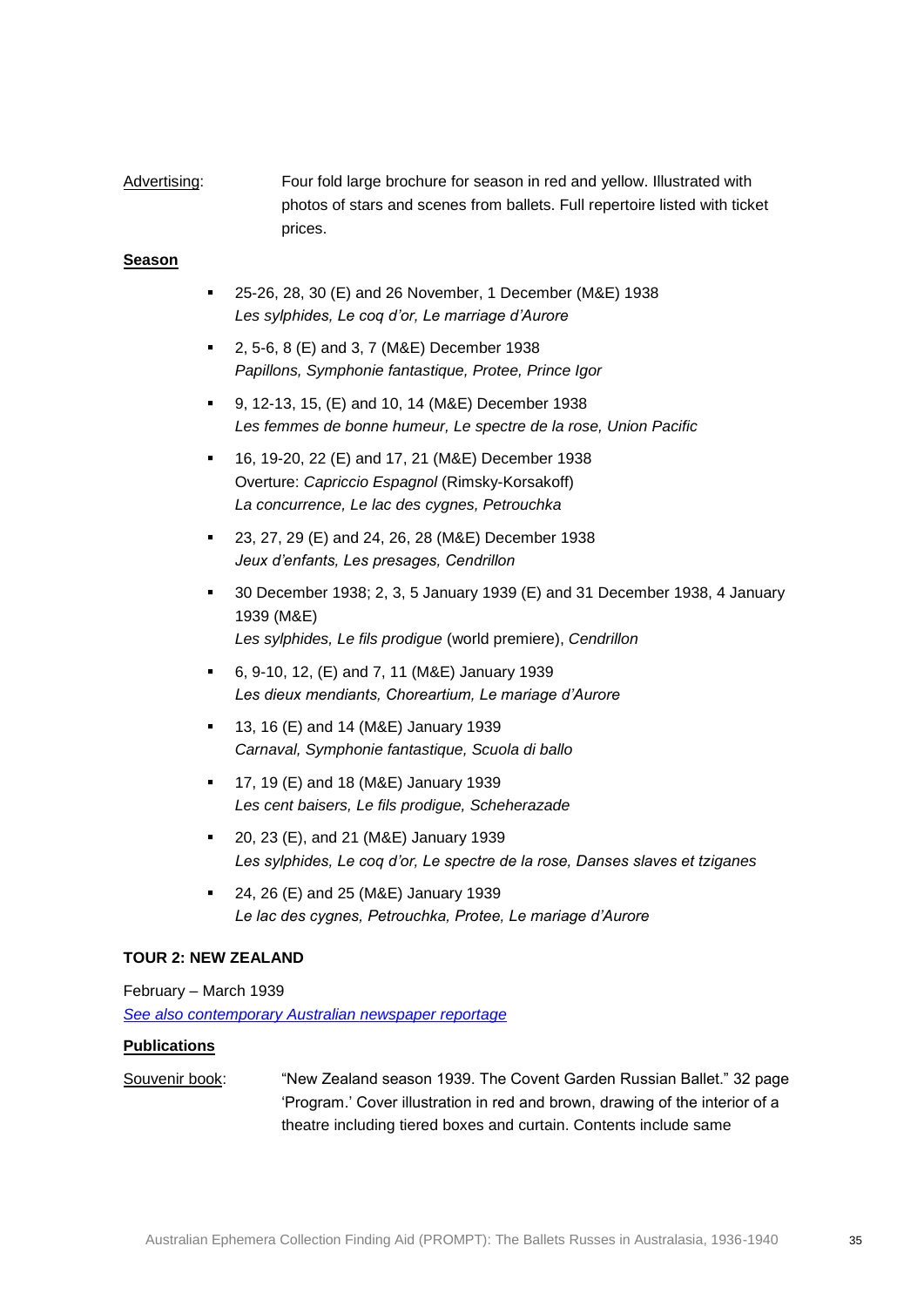biographies, and photos of principal dancers as used in Australian magazine programs. Also included is a photo montage of 17 portraits and scenes from performances and rehearsal under title "Come back stage and meet the famous Covent Garden Russian Ballet". Page 32 includes a reproduction of the Christmas card designed by Daryl Lindsay used by members of the company. It depicts koalas as dancers taking a bow on stage with a lizard as the conductor.

Repertoire for the New Zealand season is listed as comprising three programs:

- Program No. 1. *Carnaval, Le lac des cygnes, Cendrillon*
- Program No. 2. *Les dieux mendiants, Scheherazade, Le mariage d'Aurore*
- Program No. 3. *Les sylphides, Les presages, Union Pacific*

Cast lists are included under each ballet. Itinerary of the New Zealand tour with dates and venues not given.

Program: Cover title – "Maurice Ralph presents a Group of the Covent Garden Russian Ballet late of the J C Williamson Theatres Ltd and Royal Opera, Covent Garden, London"**.** 4 fold with insert of program (ie the repertoire). Photos of Valeri Shaievsky, Petruche Orlova, Raissa Kousnetzova and Eduard Sobichewsky, plus pianist Feodor Pellack. Two statements in the brochure record that this company toured to "the provincial towns" and the "the smaller centres" but the exact itinerary is not given. The program in the insert lists solos, and pas de deux from *Les sylphides, Les matelots, Tarantella, Blue bird, Carnaval, Spectre de la rose, Sleeping beauty*, as well as 8 other special dances and instrumental solos.

Advertising: 3-fold advertising brochure printed on both sides. Issued for the Grand Opera House, Wellington season commencing Saturday, 18 February 1939 for "…eleven nights and special matinees". Same cover and art work as the souvenir book described above, including the same photo montage but with one additional photo. One fold has three large photographs of scenes from *Aurora's wedding, Les sylphides*, and *Scheherazade*. Brochure includes ticket prices and booking information.

> Single sheet colour reproduction "Daryl Lindsay's impression of a dancer". Dated "New Zealand 1939". Same image as used on cover of Sydney magazine program.

Single sheet on yellow paper announcement the presentation at the 25 February matinee, of *"Le spectre de la rose"* due to *"…hundreds of requests"*. Starring Paul Petroff and Tatiana Ribouchinska.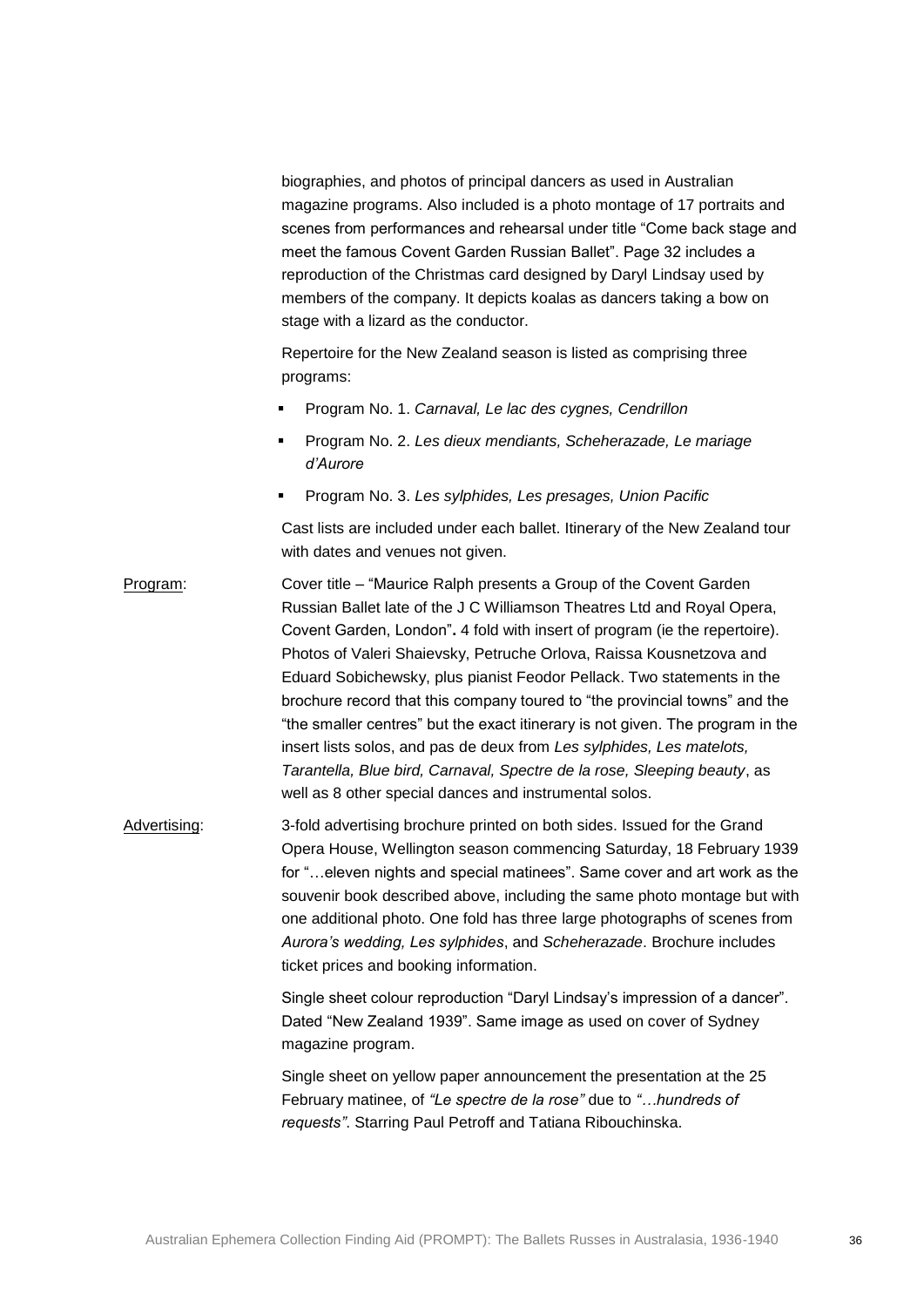### **TOUR 2: MELBOURNE**

His Majesty's Theatre, 29 March – 12 April 1939 – return season *[See also contemporary Australian newspaper reportage](http://trove.nla.gov.au/newspaper/result?l-decade=193&l-year=1939&q=%22Covent+Garden+Russian+Ballet%22+melbourne)*

### **Publications**

| Magazine program: | Magazine programs for the return Melbourne season vary between 34 and<br>38 pages. Text and photos of the company are variations on those already<br>used earlier in programs on the tour. Two covers are used. One is a sepia<br>photograph of a scene from the ballet Francesca da Rimini. The other is a<br>colour cover with the head of a blonde woman, an orchid and string of<br>pearls. This latter cover was used widely for other J.C. Williamson<br>magazine programs at the time. In some issues there is an additional eight<br>page insert advertising the London Casino Revue appearing at the King's<br>Theatre from 8 April 1939. |
|-------------------|----------------------------------------------------------------------------------------------------------------------------------------------------------------------------------------------------------------------------------------------------------------------------------------------------------------------------------------------------------------------------------------------------------------------------------------------------------------------------------------------------------------------------------------------------------------------------------------------------------------------------------------------------|
| Cast lists:       | Cover programs of ballets for three or four night seasons.                                                                                                                                                                                                                                                                                                                                                                                                                                                                                                                                                                                         |
| Advertising:      | Single sheet, "Academy of Russian Ballet opening soon in Melbourne by<br>Edward Borovansky Member of Covent Garden Russian Ballet. Details will<br>be announced later". Loose insert into magazine program with season 3-<br>5 April 1939.                                                                                                                                                                                                                                                                                                                                                                                                         |
| Invitation:       | Small slip of paper addressed "Dear Balletomane" inviting patrons to the<br>"first entertainment sponsored by the Ballet Club of Victoria" at the Comedy<br>Theatre on a Sunday, night (date not given). Dancers Dolin and Algeranoff<br>"have promised to attend " and to give lectures on ballet and Japanese<br>dancing respectively. Loose insert in magazine program with season of 29<br>March - 1 April 1939.                                                                                                                                                                                                                               |
| Exhibition flyer: | Ballet photographs / by Hugh P. Hall at the Sedon Galleries, Melbourne,<br>Monday, March 27- Saturday, April 1, 1939. Photographs of performances in<br>Melbourne by the Covent Garden Ballet Company. 1 folded sheet (3 pages<br>$(20 \text{ cm.}) + \text{single notice}.$                                                                                                                                                                                                                                                                                                                                                                       |

#### **Season**

- 25, 27-28 (E) March 1939 *Carnaval, Choreartium, Le mariage d'Aurore* Conductor Launitz for *Le mariage d'Aurore*
- <sup>2</sup> 29 March, April (M&E) and 30-31 March (E) 1939 *Le lac des cygnes, Le fils prodigue, Cendrillon*
- 3-4 (E) and 5 (M&E) April 1939 *Les dieux mendiants, Symphonie fantastique, Le spectre de la rose, Les femmes de bonne humeur*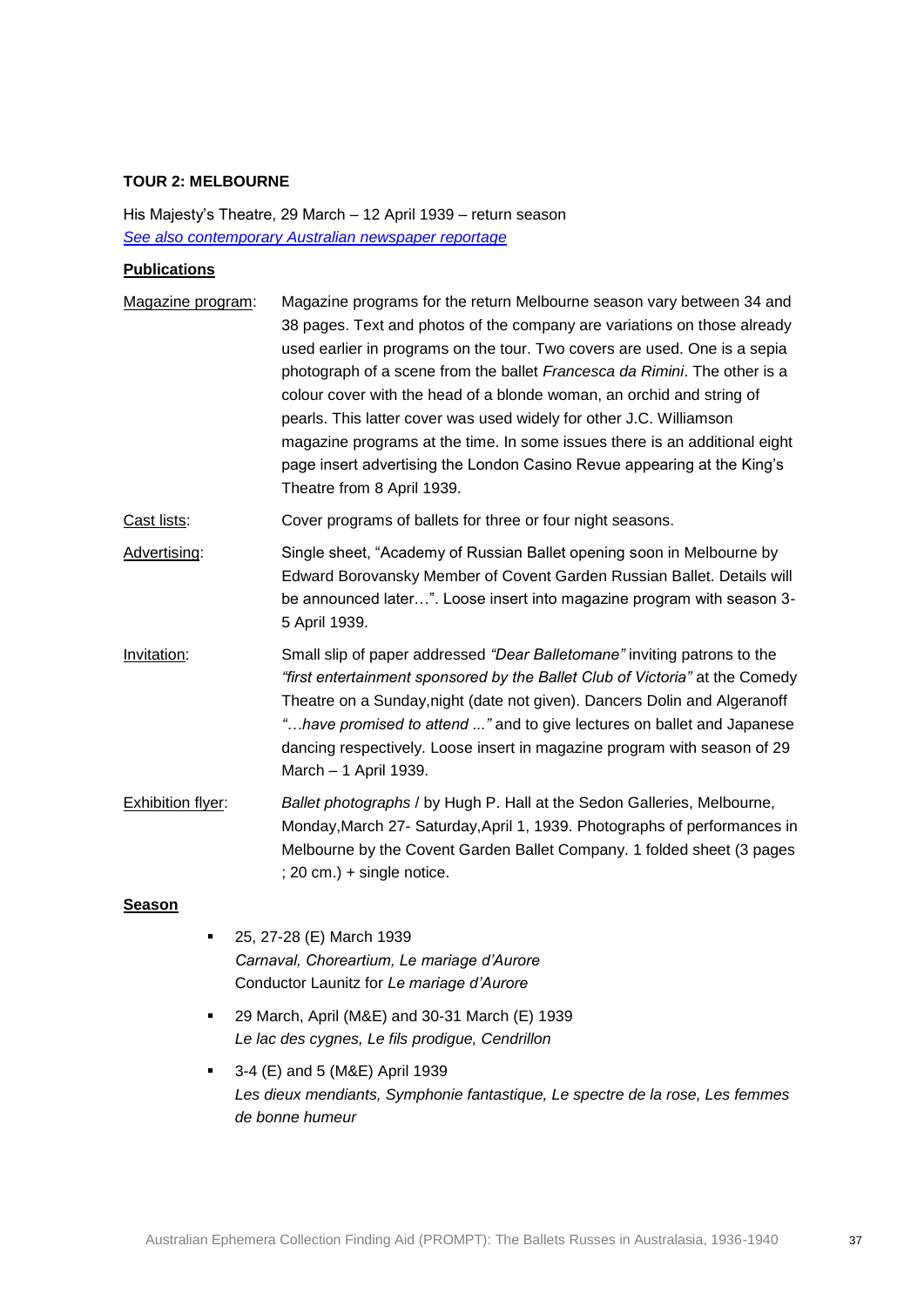- 6 (E) and 8, 10 (M&E) April 1939 *Les sylphides, Les presages, Protee, Cendrillon*
- **11 April (M&E) 1939** *The Gods go a–begging, The prodigal son, Le spectre de la rose, Le mariage d'Aurore* Listed in [Potter](http://nla.gov.au/anbd.bib-an11845459) and in advertisements in the cast list of the previous program as "Farewell performances".
- 12 April (M) 1939 *Dieux mendiants, The prodigal son, La spectre de la rose, Le mariage d'Aurore*
- 12 April (E) 1939 *Le lac des cygnes, Symphonie fantastique, Le spectre de la rose, Le mariage d'Aurore*  Cast list is headed "Farewell performance".

### **TOUR 2: ADELAIDE**

Theatre Royal, 13-26 April 1939 *[See also contemporary Australian newspaper reportage](http://trove.nla.gov.au/newspaper/result?l-decade=193&l-year=1939&q=%22Covent+Garden+Russian+Ballet%22+adelaide&l-month=04)*

#### **Publications**

Souvenir program: For the Adelaide season a 32 page souvenir program was issued. The cover was a reproduction in red and brown of an interior of a theatre seen from the stage with draped curtains and boxes (the same as the New Zealand cover). The contents included details of the company, photographs and biographies of dancers, conductors and key management personnel which had appeared in earlier programs.

> Repertoire of the Adelaide season is listed as four programs which have been matched with the repertoire listed in **Potter** (based on advertisements in the newspaper *The Advertiser* (Adelaide)).

NB. Cast lists appear for each ballet in the Souvenir program.

### **Season**

- 13-14 (E) and 15 (M&E) April 1939 Program No. 1. listed in souvenir program *Carnaval, Le lac des cygnes, Cendrillon*
- 17-18 (E) and 19 (M&E) April 1939 Program No.2. listed in souvenir program *Les sylphides, Les presages, Le coq d'or*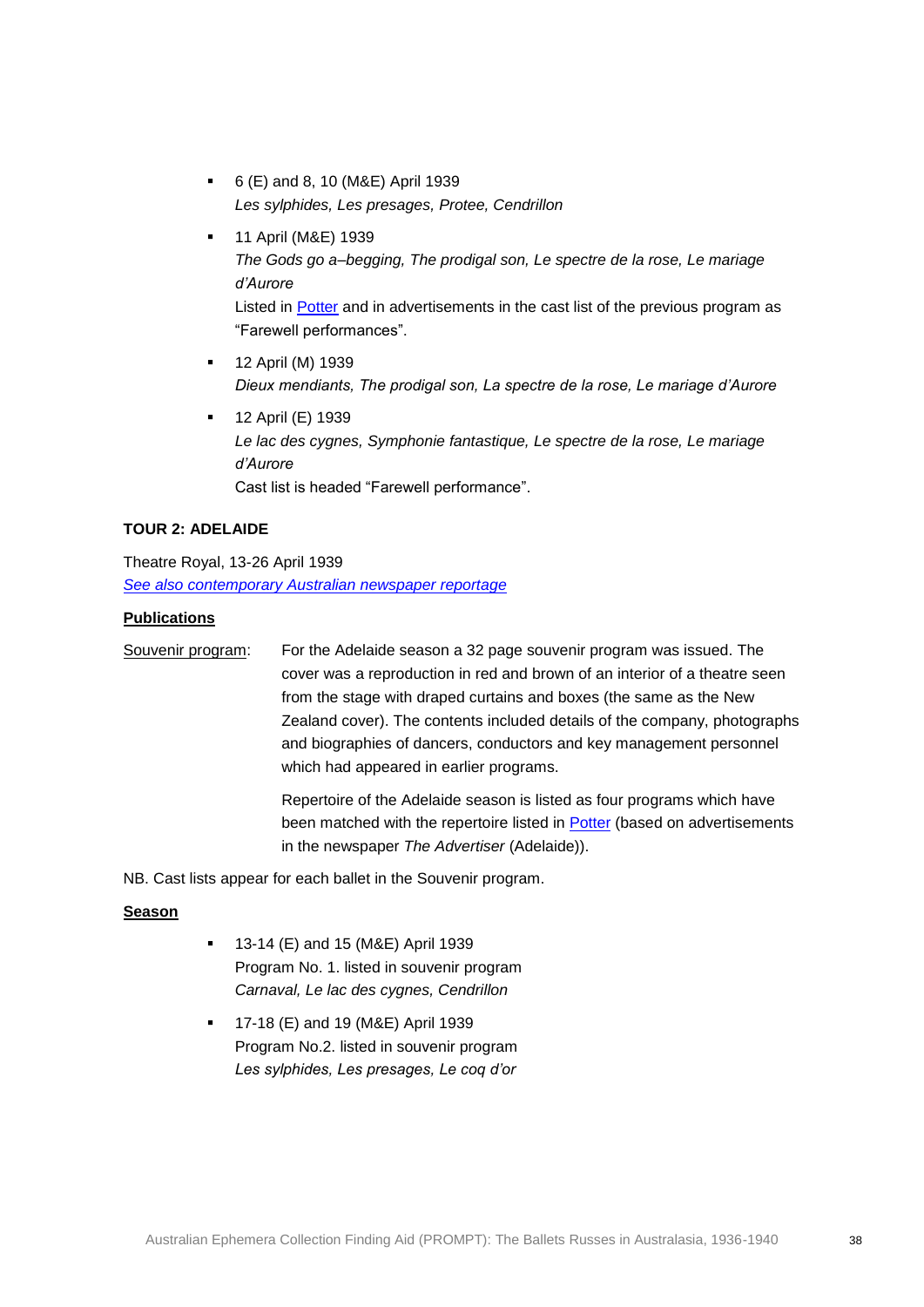- 20-21 (M&E) April 1939 Program No. 3. listed in souvenir program *Les dieux mendiants, Union Pacific, Protee, Le mariage d'Aurore*
- 24-25 (E) and 26 (M&E) April 1939 Program No.4. listed in souvenir program *Les femmes de bonne humeur, Scheherazade, La spectre de la rose* The souvenir program announces that *"The final ballet on this farewell program to be selected by popular request"*. [Potter](http://nla.gov.au/anbd.bib-an11845459) lists the ballet selected and performed as *Les presages*.
- **27 April 1939**

Separate program issued - midnight performance. Farewell performance of principal artists.

Overture: *The impresario* (Mozart)

*Les sylphides* (with Baronova, Riabouschinska, Dolin), *L'apres-midi d'un faune* (with Lichine), *Bolero* (with Dolin), *Le lac des cygnes* (with Baronova, Dolin, Ismailoff, Pierce)

*Jeux d'enfants* (with Riabouschinska, Lichine), *Le mariage d'Aurore* (with Baronova, Riabouchinska, Dolin, Belsky)

NLA holds two versions: one on blue paper, one on cream.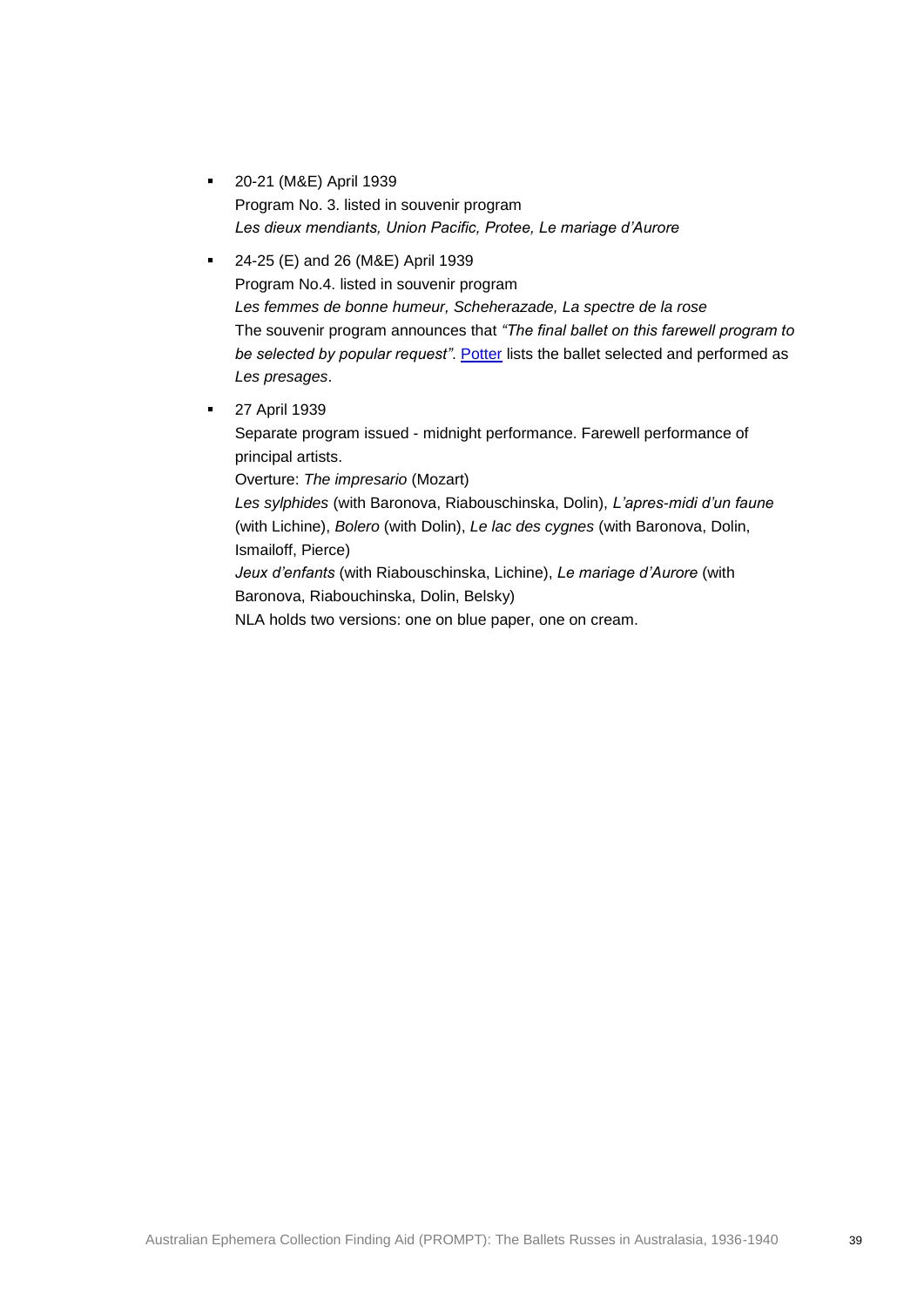### **THIRD TOUR: DECEMBER 1939 – AUGUST 1940**

Colonel W. de Basil's Covent Garden Ballet (also known as Colonel W. de Basil's Ballet Company and The Original Ballet Russe) toured to Sydney-Melbourne-Adelaide-Brisbane-Sydney. The latter title was used until the company closed in 1952.

Note: (E) denotes an evening performance; (M) denotes a matinee.

### **Personnel**

### Dancers as listed in cast lists

**Ballerinas:** Maria Azrova, Tatiana Bechenova, Kira Bounina , Lydia Couprina Alexandra Denisova, Nina Golovina , Marguerite Gontcharova, Tamara Grigorieva, Irina Lavrova, Anna Leontieva, Tatiana Leskova, Helena Lineva, Ludmila Lvova , Natasha Melnikova, Olga Morisova, Genevieve Moulin, Vera Nelidova, Vera Nemtchinova , Lara Obidenna, Sonia Orlova , Sono Osato, Nina Popova ,Galina Razoumova, Tatiana Riabouchinska, Nadia Smirnova, Natasha Sobinova, Tatiana Stepanova, Marina Svetlova, Lubov Tchernicheva, Tamara Toumanova, Nina Verchinina, Anna Volkova , Irina Zarova and Lubov Zlatina.

**Male dancers:** Gregory Alexandroff, H Algeranoff, Alberto Alonso, Lorand Andahazy, Boris Belsky, Edouard Borovansky, Nicolas Ivangine, Vladimir Irman, Serge Ismailoff , Roman Jasinsky, Marian Ladre, Yura Lazofsky, David Lichine, Serge Lifar Narcisse Matouchak, Vassily Nicolaieff, Nicolas Orloff, Michel Panaieff, Paul Petroff, Dimitri Rostoff, Borislav Runanine, Igor Schwezoff, Georges Skibine, Sviatslov Toumine, Oleg Tupine, Serge Unguer, Kiril Vassilkovsky and Anton Vlasoff.

Dance staff

Choreographer: David Lichne Regisseur-General: Serge Grigorieff

Music staff

Conductor: Antal Dorati Assistant conductors: Max Goberman and Gabriel Joffe (for Sydney return season July-August 1940)

### Management

O.B.R. Limited: Chairman T.H. Bischoff Director: R.B. Popkiss Colonel de Basil's Ballet Company, Founder and Director General: Col. W. de Basil

### **TOUR 3: SYDNEY**

Theatre Royal, 30 December 1939 – 13 March 1940 *[See also contemporary Australian newspaper reportage in 1939](http://trove.nla.gov.au/newspaper/result?q=%22de+Basil%22+sydney&l-decade=193&l-year=1939) and [1940](http://trove.nla.gov.au/newspaper/result?q=%22de+Basil%22+sydney&l-decade=194&l-year=1940)*

#### **Publications**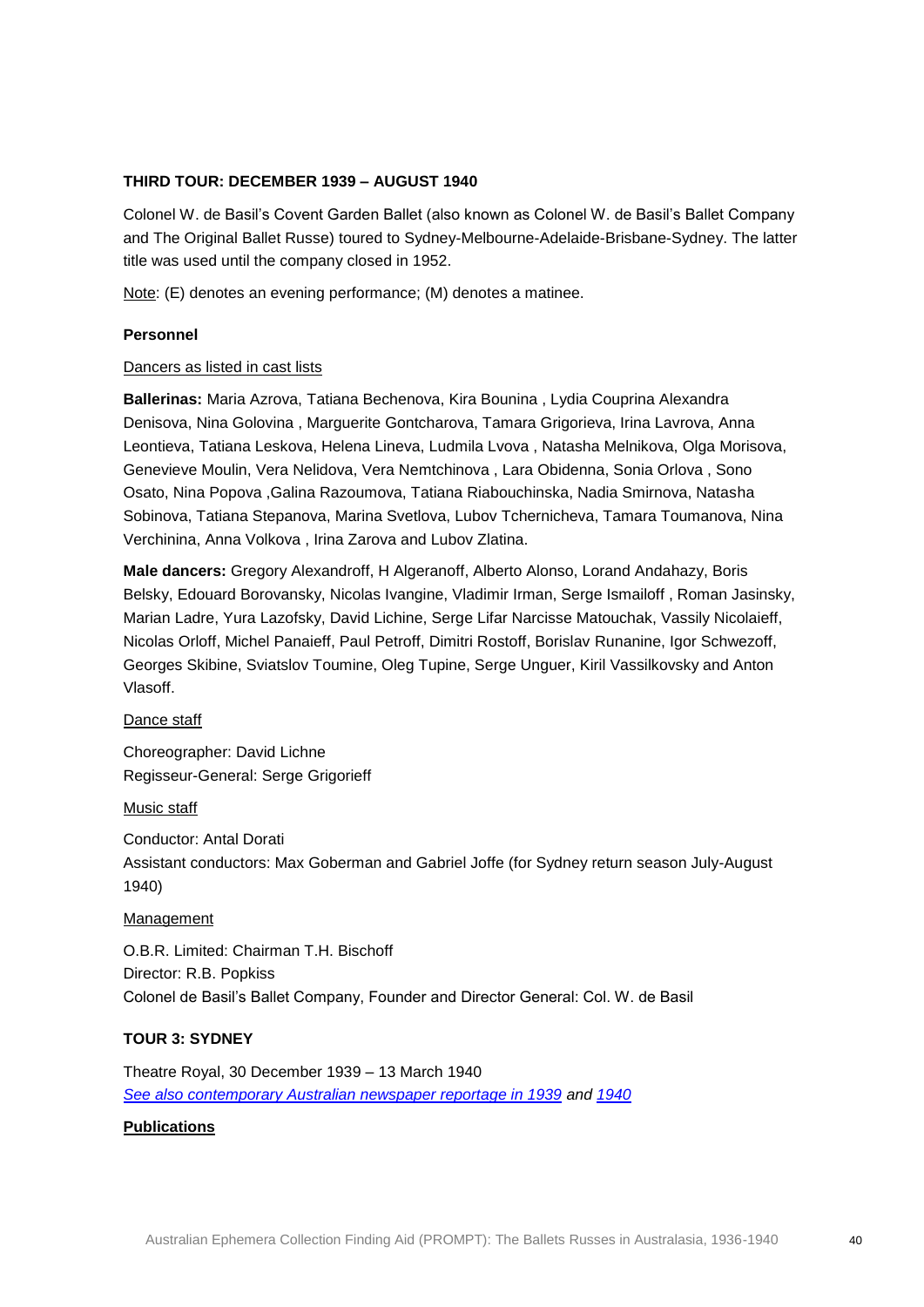Souvenir books: 'Souvenir completed by Claude Kingston'. Cover title "Souvenir Col.W.de Basil's Ballet. Australia-New Zealand 1939-40". Cover illustration in light brown of corps de ballet by Norman Lindsay. Printed by Peerless Press, Sydney? 38 pages. Inserted as the first page is a one page colour advertisement for the exhibition "Art for theatre and ballet" at David Jones. Design for advertisement by Loudon Sainthill. Page three has an etching by Harold Byrne of crowds arriving at a theatre – the name 'Theatre Royal' has been over-printed at the top of the page. Contains one page "Introduction" by Arnold Haskell on de Basil. No other text. Portrait photographs (63) of dancers and management. Photos of ballets in performance: *Les sylphides, Paganini, Good humoured ladies, Protee, Symphonie fantastique, Aurora's wedding, Swan lake, Francesca da Rimini, Les presages, Choreartium*. Centre spread contains a large montage of photos of the company on tour. A map of the Americas titled "The tour of 1932-1936" shows tours to locations in Canada and USA. A map of the rest of the world titled "The tour of 1936-1940" shows the companies' tours in Europe and to Australia and New Zealand, although the tour route and locations shown are not complete accounts of the antipodean tours. One other copy includes the words "Theatre Royal" on the back cover.

> Three copies held including one signed by several members of the company

A copy of the Russian ballet program for the Royal Opera House, Covent Garden, June-September 1938 was signed in Sydney in 1939 by members of the company who toured to Australia. 46 signatures are included. The program includes colour reproductions of designs for the following ballets which were all subsequently performed in Australia - *Coq d'or, Francesca da Rimini, Symphonie fantastique, Choreartium, Cimarosiana, Jeux d'enfants, Les cent baisers.*

"Art for Theatre & Ballet" souvenir season program for the Theatre Royal, Sydney. This program features *"Many designs, Marquettes, and Costumes lent by Colonel W. de Basil"* to the Exhibition "Art for Theatre and Ballet". The program includes a repertoire listing, portraits of all the principles and scenes from several performances. 38 pages [1940].

Magazine program: Two covers were issued in Sydney. One featuring a brown photo of the corps de ballet in a scene (from *Les sylphides*?) credited to photographer Lionel Lunn. This cover bears the name "Colonel W. De Basil's Covent Garden Ballet". A copy of this Magazine program has a cast list for the opening program stapled in, and pages numbered in sequence. This was presumably issued for opening night, 30 December 1940. A second and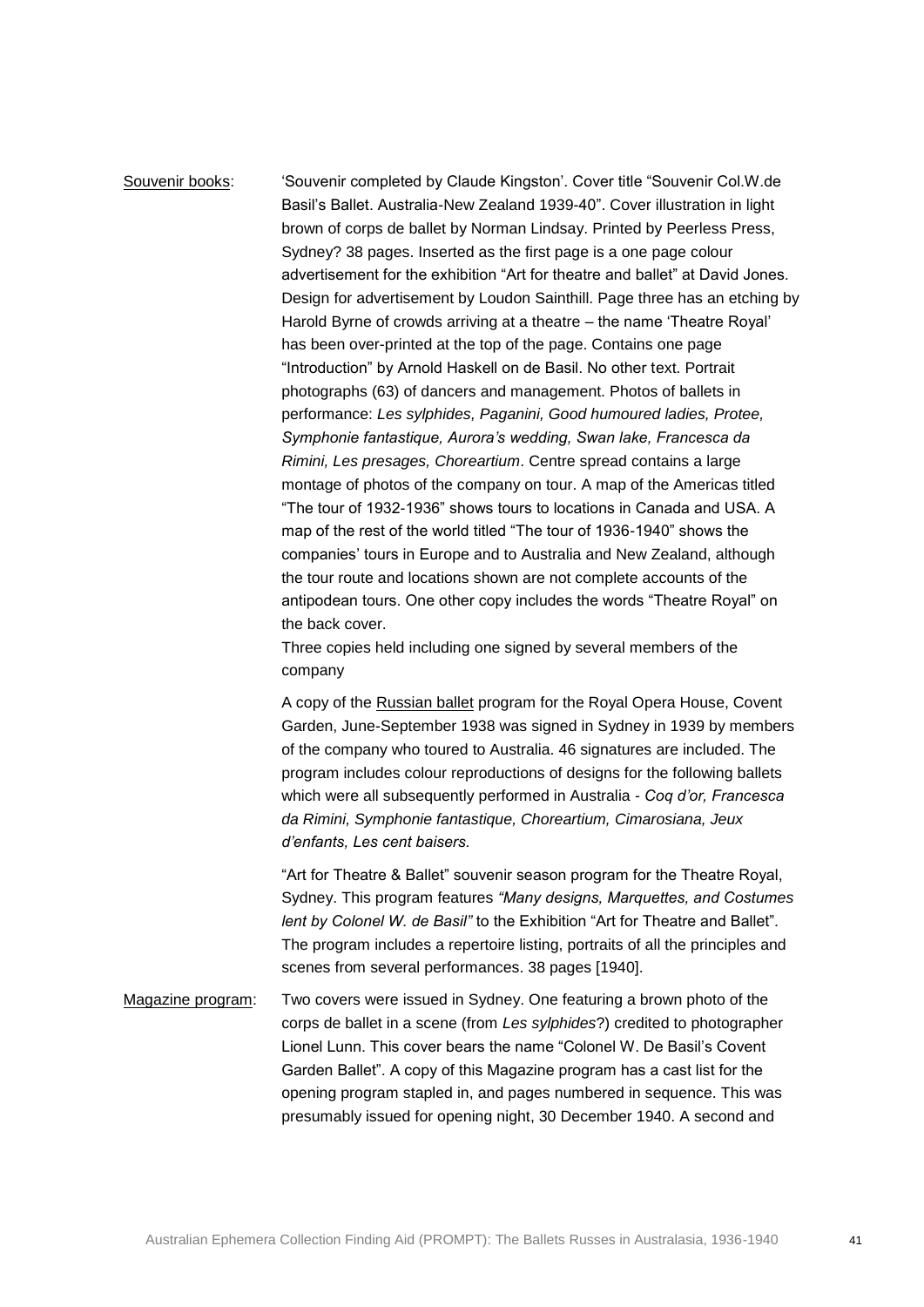more commonly used cover is a reproduction of a red painting of the interior of a theatre seen from the stage, with tiers of boxes framed by draped curtains. This cover bears the name "Colonel W. de Basil's Ballet Company from Royal Opera, Covent Garden. Australia-New Zealand 1939- 40". Both magazine programs are 32 pages. Photographs include: portraits of Colonel de Basil, Antal Dorati, Serge Lifar, David Lichine, Tatiana Riabouchinska, Tamara Toumanova, Tatiana Stepanova, Tamara Grigorieva, Anna Volkova, Alexandra Denisova, Roman Jasinsky, Paul Petroff, Yura Lazovsky, Michel Panaieff, Dimitri Rostoff, H. Algernoff.

Cast lists: Provide the 'Program' of ballets and casts covering performances over various periods, from one to six nights. Some cast lists have individual dates printed at the top of the first page – these dates have been noted.

> Most complete set of Cast lists are held in the bound volumes at JCW/BS as indicated below.

Advertising: One small sheet announcing the ballet *Francesca da Rimini* "For the first time in Sydney". Photo of Lubov Tchernicheva in costume, "Guest artist performing the role she created in this ballet". Loose insert in magazine program for 3 January.

> Small brochure headed "The greatest ballet tour in history" which includes list of leading dancers, ticket prices, etc. Three copies with slightly variant texts and repertoires for different periods in the Sydney season held. Note: These advertised repertoires do not necessarily tally with the repertoire in the final cast lists.

Single sheet headed "Colonel W. De Basil's Ballet Company", comprising black and white portrait photos of Nina Verchinina, Olga Morosova, and Sono Osato. Loose insert into Magazine program for 5 January 1940.

One sheet advertisement/invitation for an 'Exhibition of art for theatre and ballet' at David Jones, George Street, 5 February *"for one month"*. It consisted of "500 original decor, costume, setting and backcloth designs" from productions of de Basil, Vic Wells Ballet, C.B. Cochran etc… Artists represented include Benois, Beaton, Messel, Fedorovitch, Goncharova and the Australian Loudon Sainthill.

Single sheet headed "Memories of the ballet by Lionel Lunn", advertising the pictures of the ballet company by Lionel Lunn for sale in the foyer of the theatre. Inserted in JCW/BS vol. 28 as 7 March 1940.

#### **Season**

 30 December 1939, 2-5 January (E) and 3 (M&E) January 1940 *Les sylphides, Paganini, Le mariage d'Aurore*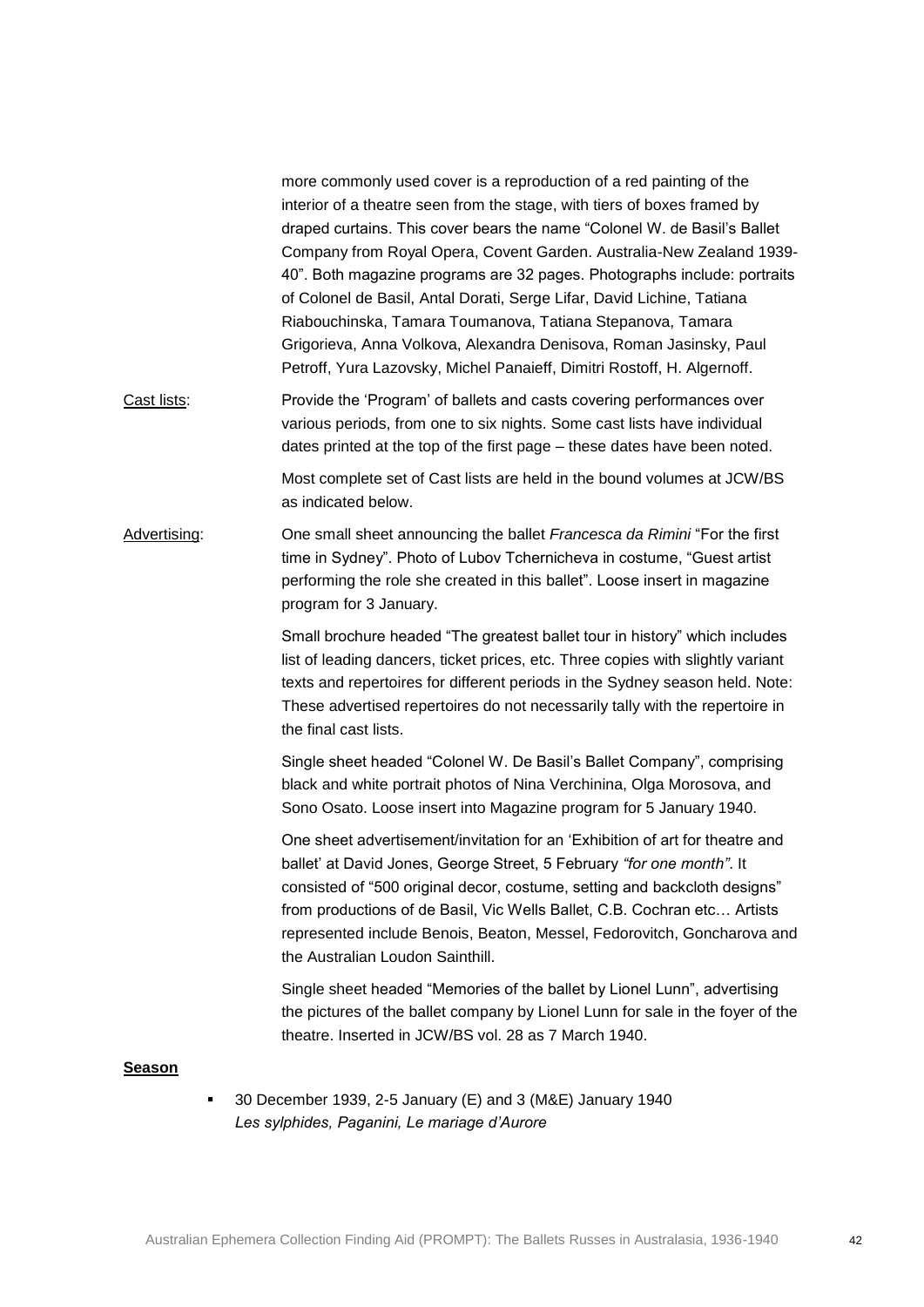Piano solo in *Paganini*, Eric Landerer

Cast list covering all dates listed above included in magazine program, pages 15- 18.

- 5, 8-9, 11 (E) and 6, 10 (M&E) January 1940 *Carnaval or Les sylphides, Paganini, Le spectre de la rose, Les femmes de bonne humeur*  Piano solo in *Paganini*, Eric Landerer NLA holds cast lists dated January 5-6 (E), 8-10 (M&E) JCW/BS vol. 28. Note: Cast list dated 6 January (M) has *Les sylphides* as first ballet.
- 12, 15-16, 18 (E) and 13, 17 (M&E) January 1940 *Le lac des cygnes, Cimarosiana, Protee, Cendrillon* Harp solo in *Protee*, Joyce Lang Cast lists dated for all performances as listed above held in JCW/BS vol. 28.
- 19, 22-23, 25 (E) and 20, 24 (M&E) January 1940 *Les sylphides, L'oiseau de feu, L'apres-midi d'un faune, Prince Igor* Flute solo for *L'apres-midi d'un faune*, Americo Gagliardi Cast lists dated for all performances as listed above held in JCW/BS vol. 28.
- 26, 29-30 January, 1 (E) February and 27, 31 (M&E) January 1940 *Les dieux mendiants, Francesca da Rimini \*\*, Le spectre de la rose, Les femmes de bonne humeur or Le mariage d'Aurore or Cendrillon*  Cast lists dated 26, 29-31 January (M&E) in JCW/BS vol. 28 have *Les femmes de bonne humeur* as last ballet; 27 January held in JCW/BS Vol.28 has *Cendrillon* as last ballet; 31 January and 1 February held in JCW/BS Vol.28 have *Le mariage d'Aurore* as last ballet.
- 2 (E) and 3 (M&E) February 1940 *Jeux d'enfants, Choreartium, Cimarosiana* Cast lists dated Friday, 2 February held in JCW/BS vol. 28; cast lists for Saturday,February 3 (M&E) held as separates.
- 5-6, 8 (E) and 7 (M&E) February 1940 *Paganini, Jeux d'enfants, Choreartium* Cast lists held for dates listed above in JCW/BS vol. 28.
- 9, 12-13, 15 (E) and 10, 14 (M&E) February 1940 *Le lac des cygnes, Les presages, Protee, Le Danube bleu* Harp solo in *Protee*, Joyce Lang Cast lists held for dates listed above in JCW/BS vol. 28.
- 16, 19-22 February 1940 *Papillons, Le coq d'or, Icare* (word premiere) and *Prince Igor* Cast lists held for dates listed above in JCW/BS vol. 28.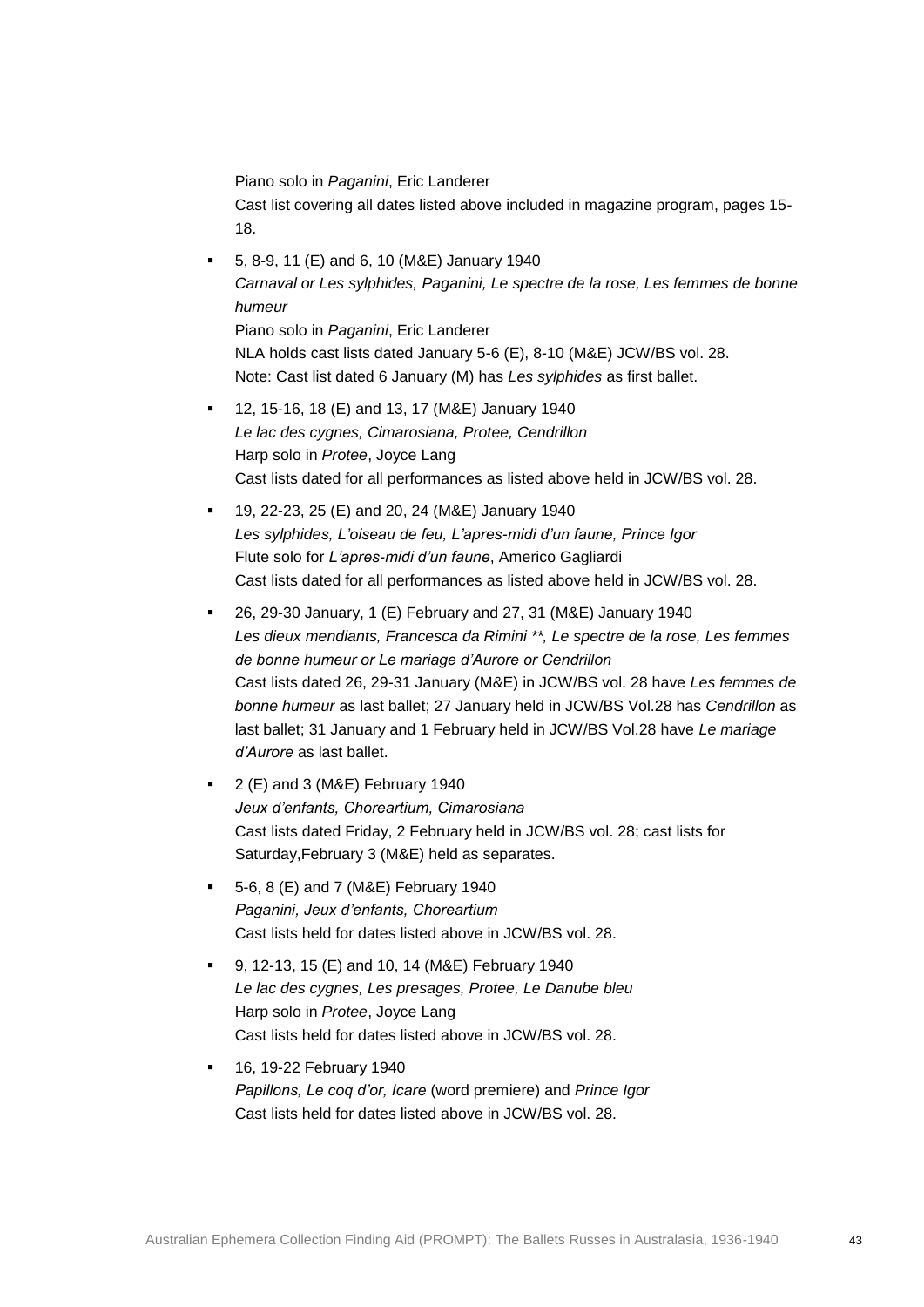- 17 (M&E) February 1940 *Le lac des cygnes, Le coq d'or, Protee, Le Danube bleu* Special performances in aid of Red Cross, cast lists held in JCW/BS vol. 28.
- 23, 26-27, 29 (E) and 24, 28 (M&E) February 1940 *Les cent baisers, Symphonie fantastique, Pavane* (world premiere)*, Le Danube bleu*

Cast lists for dates listed above held in JCW/BS vol. 28.

- 1, 4-5, 7 (E) and 2, 6 (M&E) March 1940 *Les sylphides, Graduation ball* (world premiere)*, Petrouchka.* Cast lists for dates listed above held in JCW/BS vol. 28.
- 8 and 9 March 1940 *Le lac des cygnes, Scheherazade, Le spectre de la rose, Le Danube bleu*  Cast lists for dates listed above held in JCW/BS vol. 28.
- 11 March 1940 *Le lac des cygnes, Scheherazade, Le spectre de la rose, Graduation ball*  Cast list held dated 11 March at JCW/BS Vol.28 and as separate.
- 12 March 1940

*Le mariage d'Aurore, Les presages, Protee, Graduation ball*  Note: Program decided as a "Result of plebiscite" with cast list held in JCW/BS vol. 28.

12 March 1940

*"Midnight performance for Polish Relief organised by Col. W.de Basil and Polish members of the Company"*. *Seventeen Divertissements* performed including world premieree of *Etude choreographique*, Choreography by Verchinina to music of Handel.

Program held as one folded sheet (4 pages), with line drawing on cover by Y.Lazowsky. Back cover lists members of the Committee for Midnight Concert.

13 March 1940

*Le lac des cygnes, Le mariage d'Aurore, Protee, Le Danube bleu* Note: Program decided by "Result of plebiscite" with cast list held in JCW/BS vol. 28.

### **TOUR 3: MELBOURNE**

His Majesty's Theatre, 14 March – 4 June 1940 *[See also contemporary Australian newspaper reportage](http://trove.nla.gov.au/newspaper/result?q=%22de+Basil%22+melbourne&l-decade=194&l-year=1940)*

### **Publications.**

Souvenir program: Cover title "Souvenir. Col. W. de Basil's Ballet. Australia-New Zealand 1939-40". Cover illustration in light brown of corps de ballet by Norman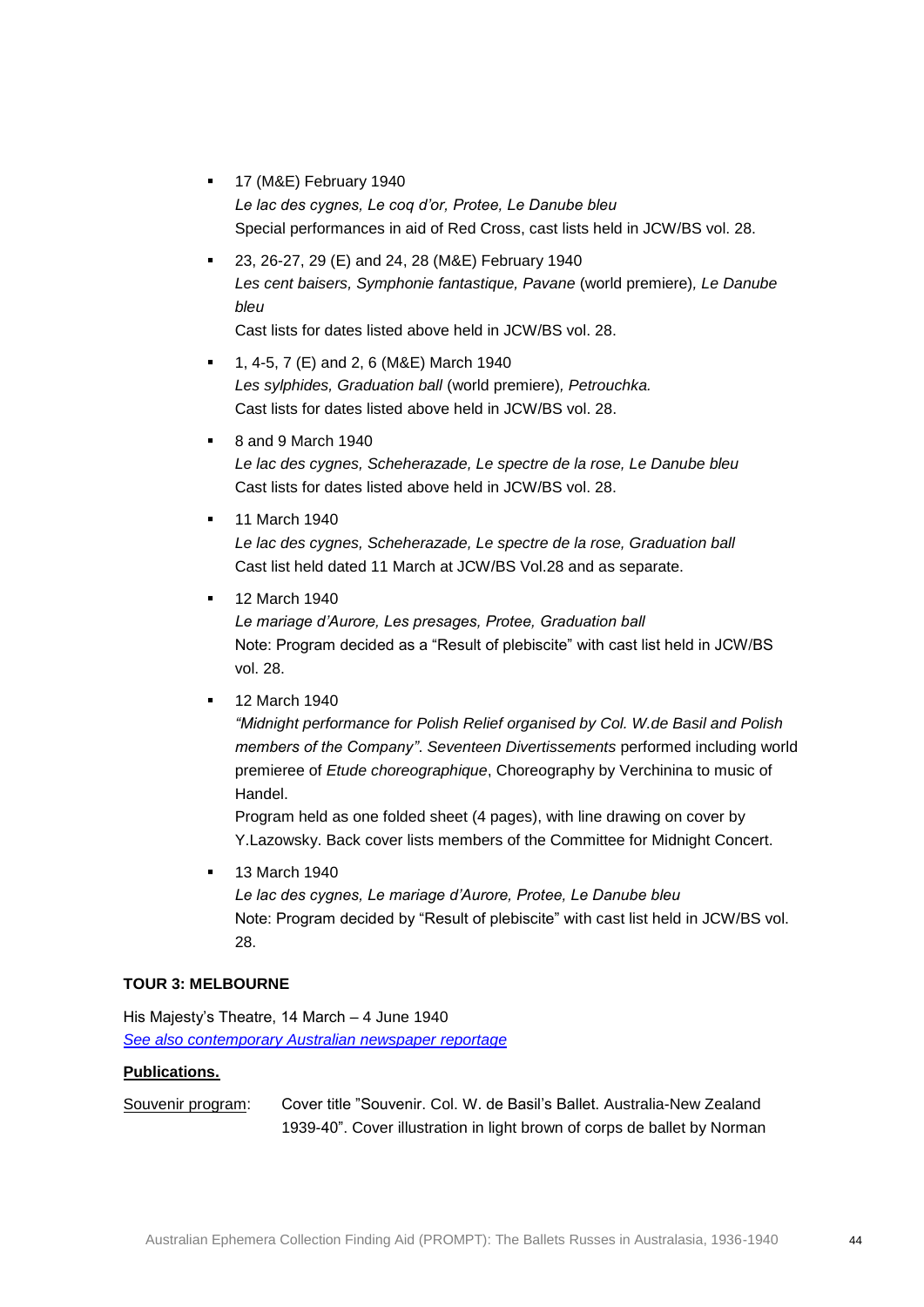| Lindsay. Printed by Speciality Press, Sydney? 50 pages. Back cover -         |
|------------------------------------------------------------------------------|
| Souvenir 'completed by Claude Kingston'. 11 pages of Melbourne based         |
| advertising. Inserted at page 8 is a one page colour advertisement for the   |
| exhibition "Art for theatre and ballet", "to be held in Melbourne during the |
| season". Design by Loudon Sainthill. Page three has one photo of the         |
| audience at the Theatre Royal, Sydney attending a performance of the         |
| company and another of the dancers taking curtain calls with de Basil.       |
| Contains one page "Introduction" by Arnold Haskell on de Basil. Inserted at  |
| page 34 is a half page, blue photograph of corps de ballet from "Les         |
| sylphides". Portrait photographs (63) of dancers and management.             |

Photos of ballets in performance: *Les sylphides, Paganini, Good humoured ladies, Protee, Symphonie fantastique, Aurora's wedding, Swan lake, Francesca da Rimini, Les presages, Choreartium*. Same photographs as in Sydney edition but presented in different order.

Centre spread contains large montage of photos of the company on tour. A map of the Americas titled "The tour of 1932-1936" shows tours to locations in Canada and USA. A map of the rest of the world titled "The tour of 1936- 1940" shows the companies' tours in Europe and to Australia and New Zealand, although the tour route and locations shown are not complete accounts of the antipodean tours.

- Magazine program: 42 pages with cover of blonde woman, orchid and pearls. Contains stories of ballets and portraits of leading dancers and personnel.
- Cast lists: Provide the 'Program' of ballets and casts covering performances over various periods, from one to seven nights. Some cast lists have *individual dates* printed at the top of the first page – these dates have been noted.
- Advertising: One sheet advertisement/invitation for an 'Exhibition of art for theatre and ballet' at the Exhibition Gallery, Mural Hall, The Myer Emporium, Melbourne, April 18 –May 16. It consisted of *"500 original décor, costume, setting and backcloth designs from productions of de Basil, Vic Wells Ballet, C.B.Cochran etc… Artists represented include Benois, Beaton, Messel, Fedorovitch, Goncharova and the Australian Loudon Sainthill"*. NLA holds several copies, loosely inserted into magazine programs, eg. 29 April 1940.
- Exhibition flyer: *Ballet photographs* / by Hugh P. Hall at the Sedon Galleries, Melbourne, 13-24 May 1940. Photographs of performances in Melbourne by Colonel W. de Basil's Ballet Company taken during the 1937 and 1939 ballet seasons in Melbourne. 1 folded sheet ([2] p. ; 24 cm.)

### **Season**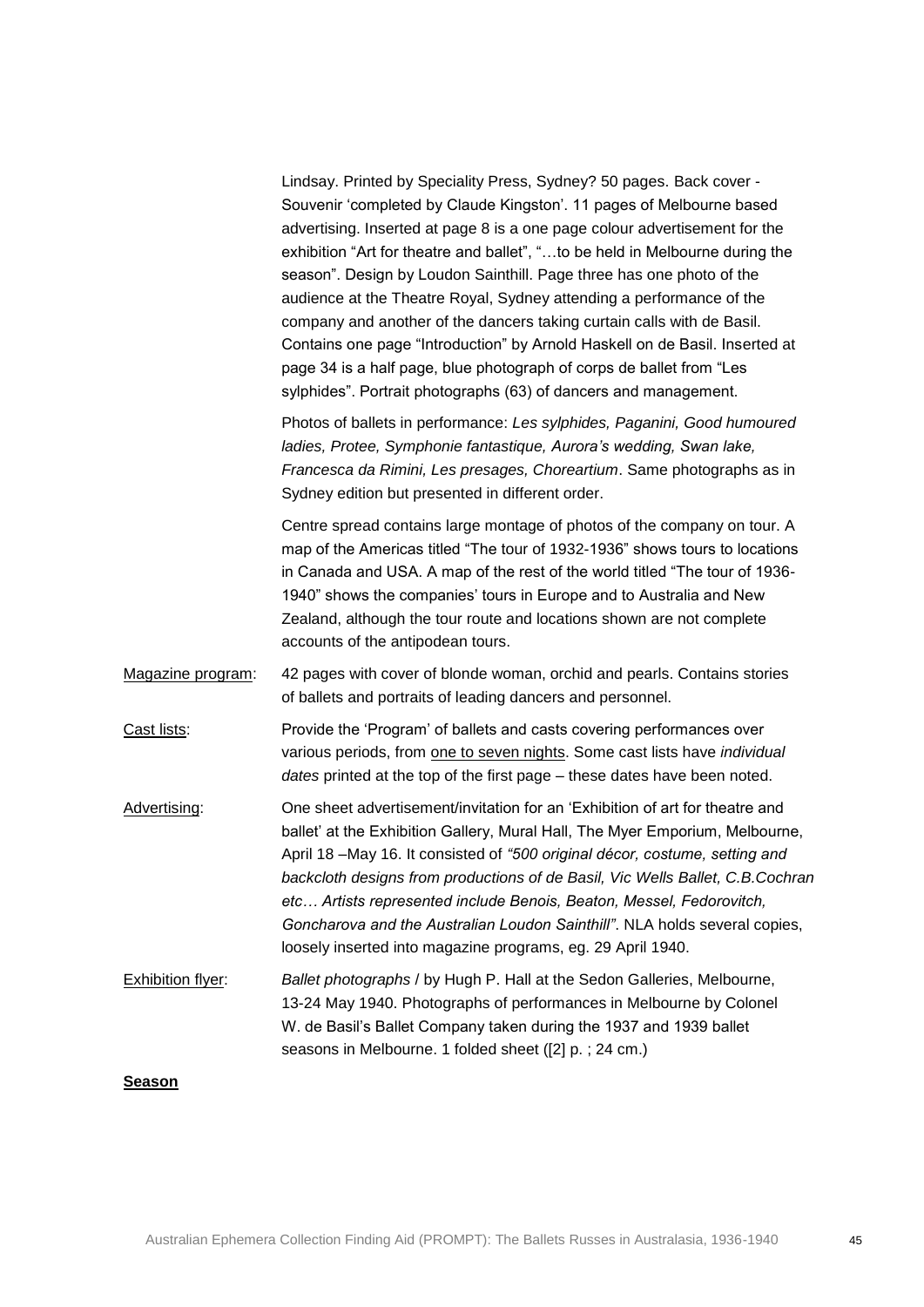- 14-15, 18-19, 21-22, (E) and 16, 20,23 (M&E) March 1940 *Les sylphides, Paganini, Le mariage d'Aurore* NLA- Cast list for 20 March.
- **25-26, 28-29 (E) and 27, 30 (M&E) March 1940** *Le lac des cygnes, Francesca da Rimini, Pavane, Le Danube bleu*
- $1-2$ , 4-5 (E) and 3, 6 (M&E) April 1940 *Cimarosiana, Les presages, Protee, Prince Igor*  Harp solo in *Protee*, Adrian Bendall
- 8-9, 11-12 (E) and 10, 13 (M&E) April 1940 *Les sylphides, Le coq d'or, Graduation ball*
- 15-16, 18-19, (E) and 17, 20 (M&E) April 1940 *Les femmes de bonne humeur, Symphonie fantastique, Le mariage d'Aurore*  Note: Cf. [Potter's](http://nla.gov.au/anbd.bib-an11845459) listing which substitutes *Graduation ball* for *Le mariage d'Aurore* on 19-20 April.
- 22-23, 25-26 (E) and 24, 27 (M&E) April 1940 *Les dieux mendiants, L'oiseau de feu, Graduation ball*
- 29-30 April and 1 May (M&E) 1940 *Le lac des cygnes, Francesca da Rimini, L'apres-midi d'un faune, Le Danube bleu*
- $= 2-3$  (E) and 4 (M&E) May 1940 *Le lac des cygnes, Paganini, L'apres-midi d'un faune, Le Danube bleu* Flute solo for *L' apres-midi d'un faune*, Americo Gagliardi
- $-6$ -7, 9-10 (E) and 8,11 (M&E) May 1940 *Papillons, Petrouchka, Le spectre de la rose, Graduation ball*
- **9 May 1940**

*Le lac des cygnes, Divertissements, Graduation ball* Special charity matinee in aid of Royal Melbourne Hospital and Children's Hospital. NLA holds photocopy of original program held in National Gallery of Australia Research Library.

- 13-14, 16-17 (E) and 15, 18 (M&E) May 1940 *Carnaval, Thamar, Icare, Cendrillon/Le coq d'or* NLA holds two cast lists issued for the period 13-18 May 1940 One cast list announces season "For six nights…13-18 May" with *Cendrillon* as final ballet; another announces season "For three nights ..16-18 May" has *Le coq d'or*" as final ballet. Both cast lists direct patrons to "See dailies for Matinees". NB. [Potter](http://nla.gov.au/anbd.bib-an11845459) also notes that *Le coq d'or* replaced *Cendrillon* for some performances.
- 20-21, 23-24 (E) and 22, 25 (M&E) May 1940 *Le pavillon* (Australian premiere), *Scheherazade, Choreartium*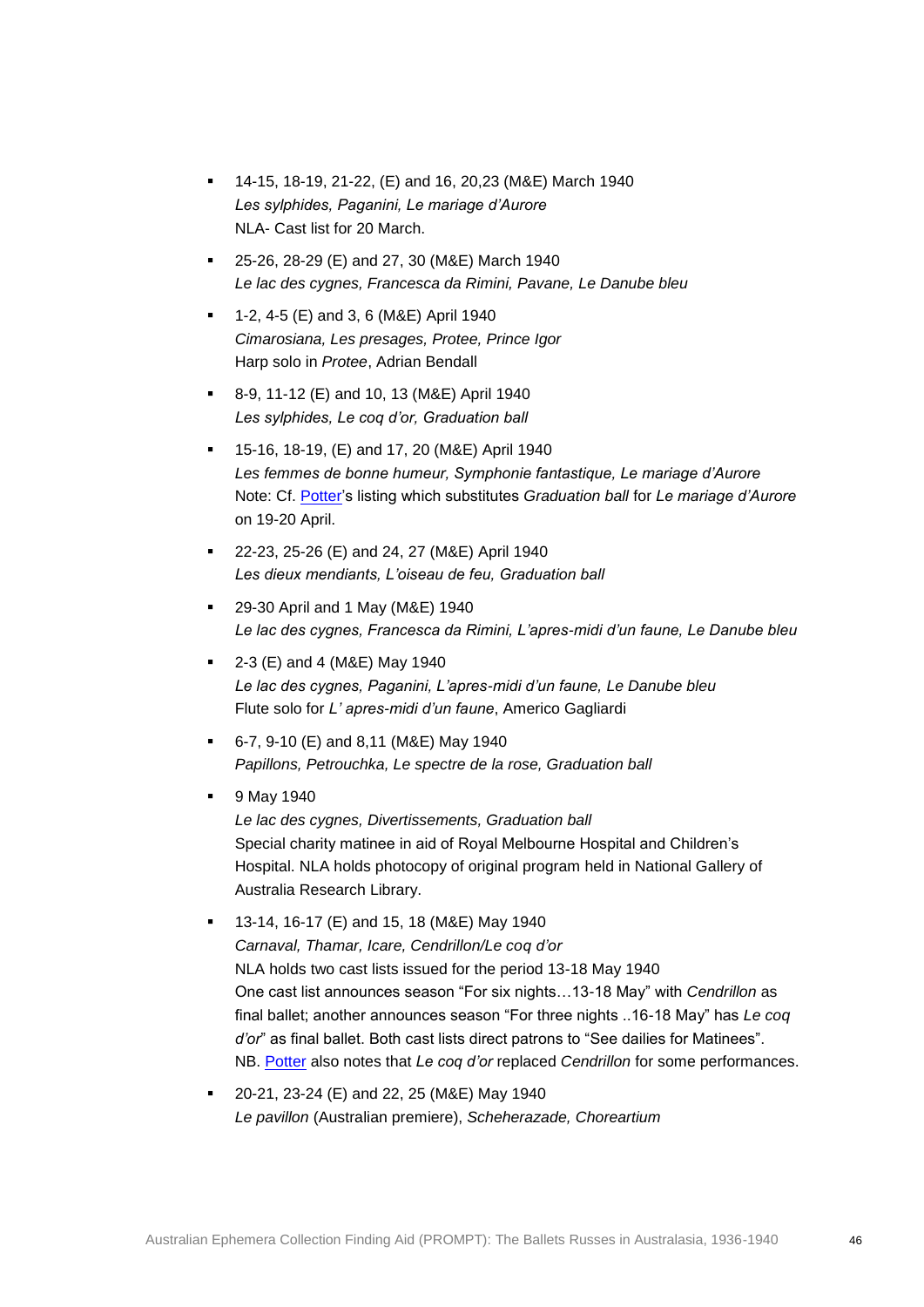- **27-28 May 1940** *Le lac des cygnes, L'oiseau de feu, Scuola di ballo*
- 29 (M&E) and 30 (E) May 1940 *Les sylphides, Paganini, Scuola di ballo* Piano solo in *Paganini*, Erich Landerer
- 31 May (E) and 1 June (M&E) 1940 *Les sylphides, Icare, Les presages, Le Danube bleu*
- $-$  June 3,4 (E) *Graduation ball, Le coq d'or, Le mariage d'Aurore* NLA holds two cast lists issued for 3 and 4 June. One has order of ballets as *Le mariage d'Aurore, Le coq d'or , Graduation ball*; other is headed "Final performance" has order of ballets as *Graduation ball, Le coq d'or, Le mariage d'Aurore*.

### **TOUR 3: ADELAIDE**

Theatre Royal, 5-22 June 1940 *[See also contemporary Australian newspaper reportage](http://trove.nla.gov.au/newspaper/result?l-decade=194&l-year=1940&q=%22de+Basil%22+adelaide&l-month=06)*

#### **Publications**

| Magazine program: | 24 pages. Cover has red scene of theatre auditorium from a stage as per<br>Sydney and Melbourne Magazine programs. Includes stories of the ballets<br>plus 30 portrait photographs of dancers and members of the music staff.                                                                                                                                                                                                                                                      |
|-------------------|------------------------------------------------------------------------------------------------------------------------------------------------------------------------------------------------------------------------------------------------------------------------------------------------------------------------------------------------------------------------------------------------------------------------------------------------------------------------------------|
| Cast lists:       | Cast lists provide the 'Program' of ballets and casts covering performances<br>over various periods, from three to four nights. Some Cast lists have<br>individual dates printed at the top of the first page – these dates have been<br>noted in the list which follows.                                                                                                                                                                                                          |
| Advertising:      | One sheet advertisement/invitation for an 'Exhibition of art for theatre and<br>ballet' at the Australian Art Gallery, 97 Rundle St, Adelaide, June 18-July 2<br>- inserted into cast list for 22 June. It consisted of "500 original décor,<br>costume, setting and backcloth designs from productions of de Basil, Vic<br>Wells Ballet, C.B. Cochran etc Artists represented include Benois,<br>Beaton, Messel, Fedorovitch, Goncharova and the Australian Loudon<br>Sainthill". |

### **Season**

- **5-8 June 1940** *Les sylphides, Paganini, Le Danube bleu*
- **10-11 (E) and Wednesday, 12 June 1940** *Le lac des cygnes, Francesca da Rimini, Le spectre de la rose, Graduation ball*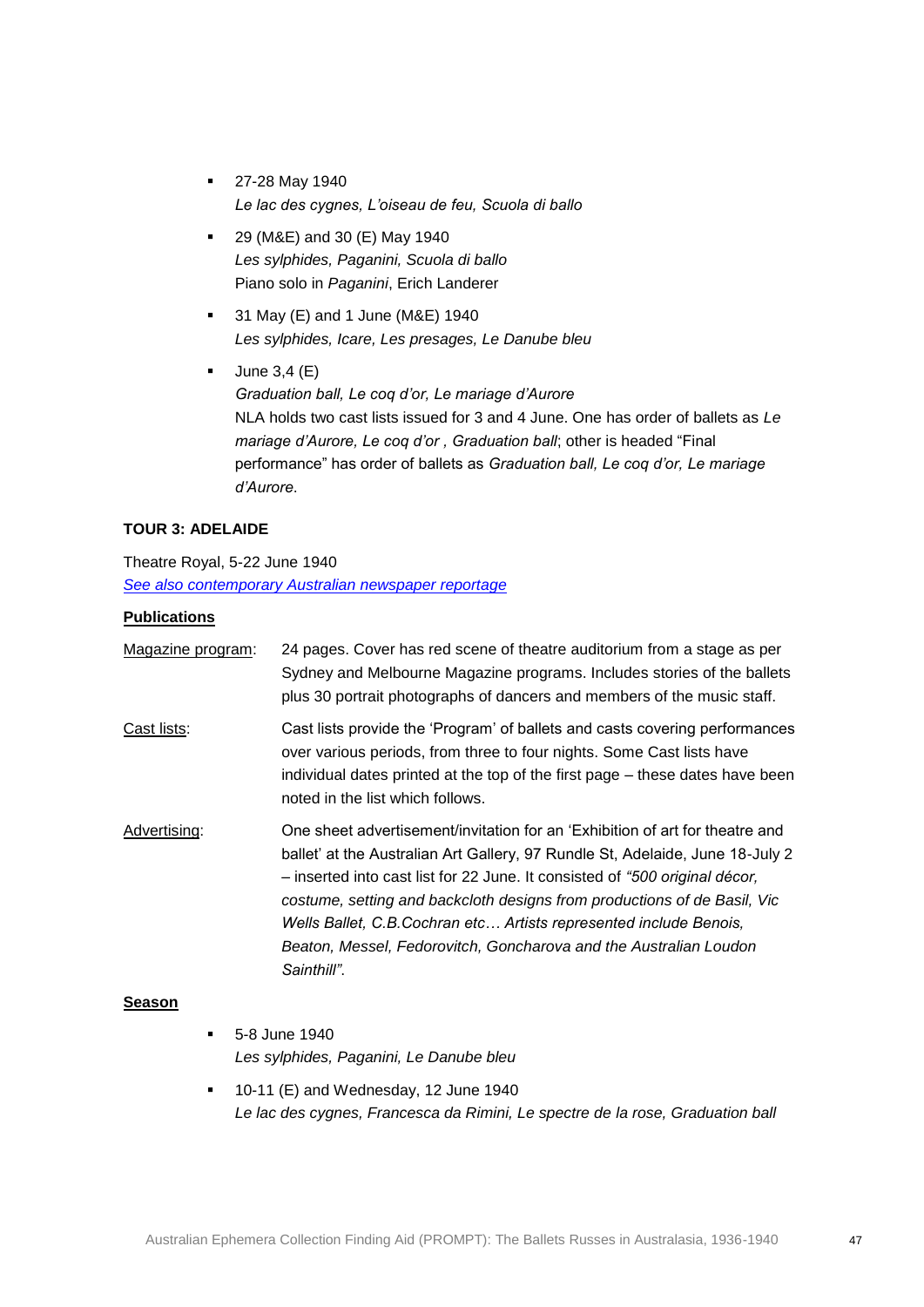- 13-14 (E) and Saturday, 15 (M&E) June 1940 *Le pavillon, Petrouchka, Graduation ball* Piano solo for Petrouchka – Dorothy Mendoza
- 17-18 June 1940 *Les femmes de bonne humeur, Les presages, Pavane, Le mariage d'Aurore* NLA does not hold cast list. Program taken from [Potter.](http://nla.gov.au/anbd.bib-an11845459)
- 20-21 June 1940 *Le sylphides, Le coq d'or, Protee, Le Danube bleu*  NLA does not hold cast list. Program taken from [Potter.](http://nla.gov.au/anbd.bib-an11845459)
- 22 (M&E) June 1940 *Le mariage d'Aurore, Le coq d'or, Graduation ball*

### **TOUR 3: BRISBANE**

His Majesty's Theatre, 26 June – 11 July 1940 *[See also contemporary Australian newspaper reportage](http://trove.nla.gov.au/newspaper/result?l-decade=194&l-year=1940&q=%22de+Basil%22+brisbane)*

#### **Publications**

Magazine program: 24 p. Brown-sepia cover photo of corps de ballet [from *Les sylphides*?], photo credited to Lionel Lunn. Cover title *"Colonel W. de Basil's Covent Garden Ballet."* Cf. Title page reads *"Colonel W. de Basil's Ballet Company from Royal Opera Covent Garden"*. Included stories of ballets and 31 photo portraits of dancers and musical staff.

> NLA holds 2 versions of the Magazine programs. Contents of the stories of the ballets vary and advertisements differ.

Cast lists: Provide the 'Program' of ballets and casts covering performances over various periods, from three to four nights. Some cast lists have individual dates printed at the top of the first page – these dates have been noted.

### **Season**

- 26-27 (E) and Monday, 29 (M&E) July 1940 *Les sylphides, Cendrillon, Graduation ball*
- 1-3 July 1940 *Paganini, Carnaval, Le Danube bleu, Le spectre de la rose* NLA does not hold cast list. Program taken from [Potter.](http://nla.gov.au/anbd.bib-an11845459)
- 4-5 (E) and Saturday, 6 (M&E) July 1940 *Francesca da Rimini, Le lac des cygnes, Protee, Le mariage d'Aurore*
- **8-10 July 1940** *Les femmes de bonne humeur, Les presages, Graduation ball*  NLA does not hold cast list. Program taken from [Potter.](http://nla.gov.au/anbd.bib-an11845459)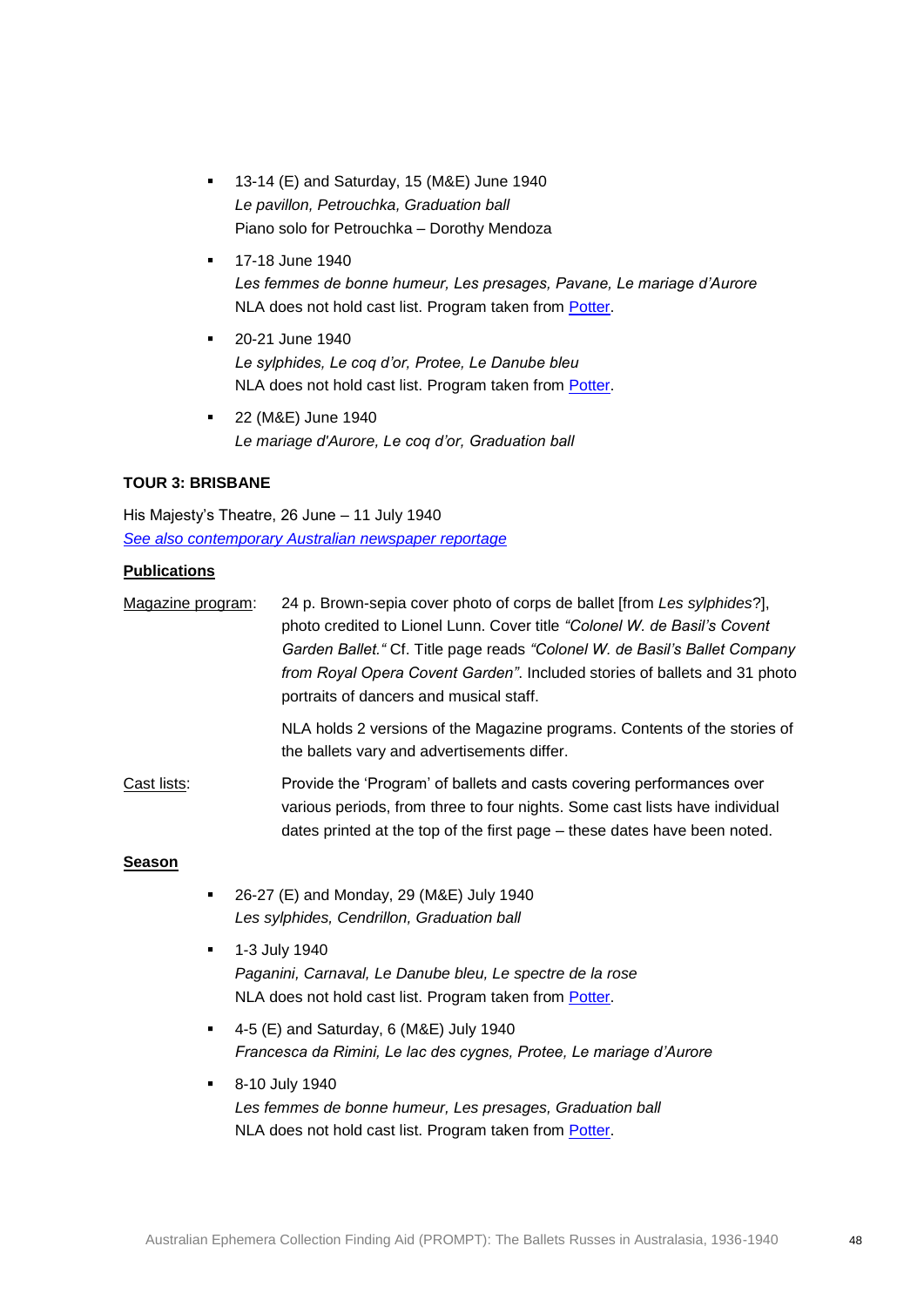Thursday, 11 July 1940 *Le mariage d'Aurore, Les presages, Graduation ball* Cast list held in program.

### **TOUR 3: SYDNEY**

Theatre Royal, 13 July – 21 August 1940 *[See also contemporary Australian newspaper reportage](http://trove.nla.gov.au/newspaper/result?l-decade=194&l-year=1940&q=%22de+Basil%22+sydney)*

#### **Publications**

Magazine programs: 24 p. Red cover of reproduction of painting of a view of a theatre auditorium from the stage with ballerina peeking around corner of curtain signed 'Bernie Bragg'. Cover and title page reads: "Original Ballet Russe, Director General Col. W. de Basil".

> One edition of the Magazine program has stories of the ballets and photo portraits of the company. Another edition has stories of the ballets on one and half pages with the remainder taken up with advertising for forthcoming attraction "Ice Follies 1940".

Cast lists $1$ : : Provide the 'Program' of ballets and casts covering performances over various short periods. Some cast lists have individual dates printed at the top of the first page – these dates have been noted.

#### **Season**

1

- 13-17 July 1940 *Les sylphides, Icare, Les presages, Graduation ball* Cast lists held for 13 (E), 15, 17 (M&E) in JCW/BS vol. 29.
- 18-20 July 1940 *Le lac des cygnes, Le fils prodigue, Le spectre de la rose, Scuola di ballo*  Cast lists held for 18, 19, 20 (E) in JCW/BS vol. 29.
- 22-24 July 1940 *Cotillon, Paganini, Le Danube bleu* Cast lists held for 22, 23, 24 (M&E) in JCW/BS vol. 29.
- **25-27 July 1940** *Le pavillon, Paganini, Etude, Jeux d'enfants*  Cast lists held for 25, 26, 27 (M&E) in JCW/BS vol. 29.
- 29 July 3 August 1940 *Le mariage d'Aurore, Lutte eternelle, Graduation ball* Cast lists held for 29, 30, August 1, 2, 3 (M&E) in JCW/BS vol. 29.

 $1$  Cast lists have "Original Ballet Russe" as company name. The most complete set of cast lists are held in the bound volumes at JCW/BS.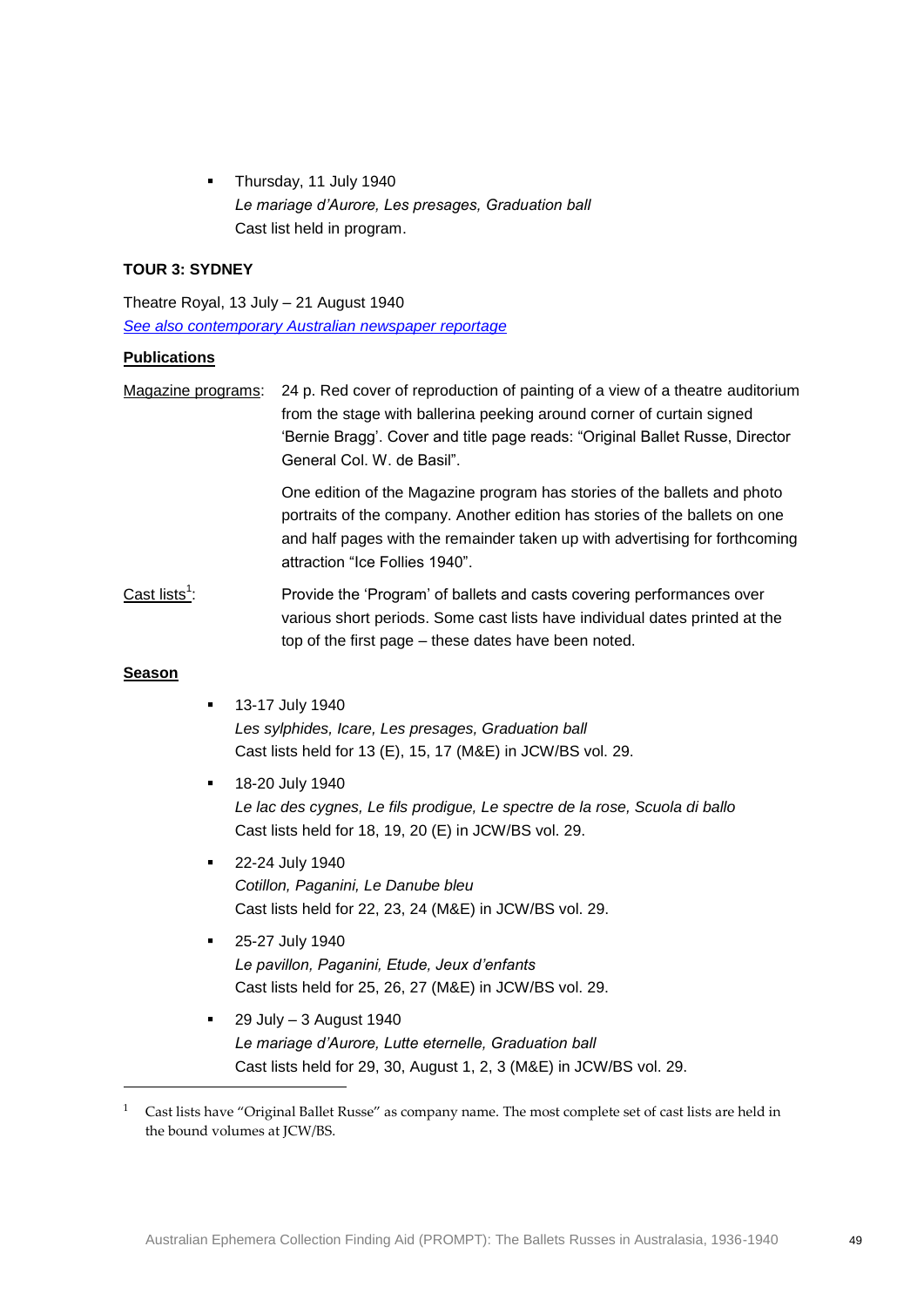- 5-7 August 1940 *Les sylphides, Symphonie fantastique, L'apres-midi d'un faune, Les cent baisers* Cast lists held for 5, 6, 7 (M&E) in JCW/BS vol. 29.
- 8-10 August 1940 *Le lac des cygnes, Thamar, Protee, Les dieux mendiants* Cast lists for 8, 9, 10 (M&E) in JCW/BS vol. 29.
- **12-14 August 1940** *Francesca da Rimini, Pavane, Coppelia*  Cast lists held for 12, 13, 14 (M&E) in JCW/BS vol. 29.
- **15-17 August 1940** *Carnaval, Les presages, Coppelia*  Cast list held for15, 16, 17 (M&E) in JCW/BS vol. 29.
- **Monday, 19 August 1940** *Paganini, Coppelia, Le Danube bleu*  NLA does not hold cast list. Program taken from [Potter](http://nla.gov.au/anbd.bib-an11845459) and advertisement in previous cast lists.
- **Tuesday, 20 August 1940** *Paganini, Coppelia, Etude, Graduation ball*  Cast list held in JCW/BS vol. 29.
- Wednesday, 21 August 1940 *Paganini, Coppelia, Le mariage d'Aurore*  Cast lists dated Wednesday,matinee August 21 held as separate and in JCW/BS vol. 29.
- **Thursday, 19 September 1940** Theatre Royal, "Farewell Original Ballet Russe. Midnight performance" *Carnaval, Divertissements (10), Le mariage d' Aurore* Program held in JCW/BS vol. 29. 4 sheets folded, cream parchment with blue printed text.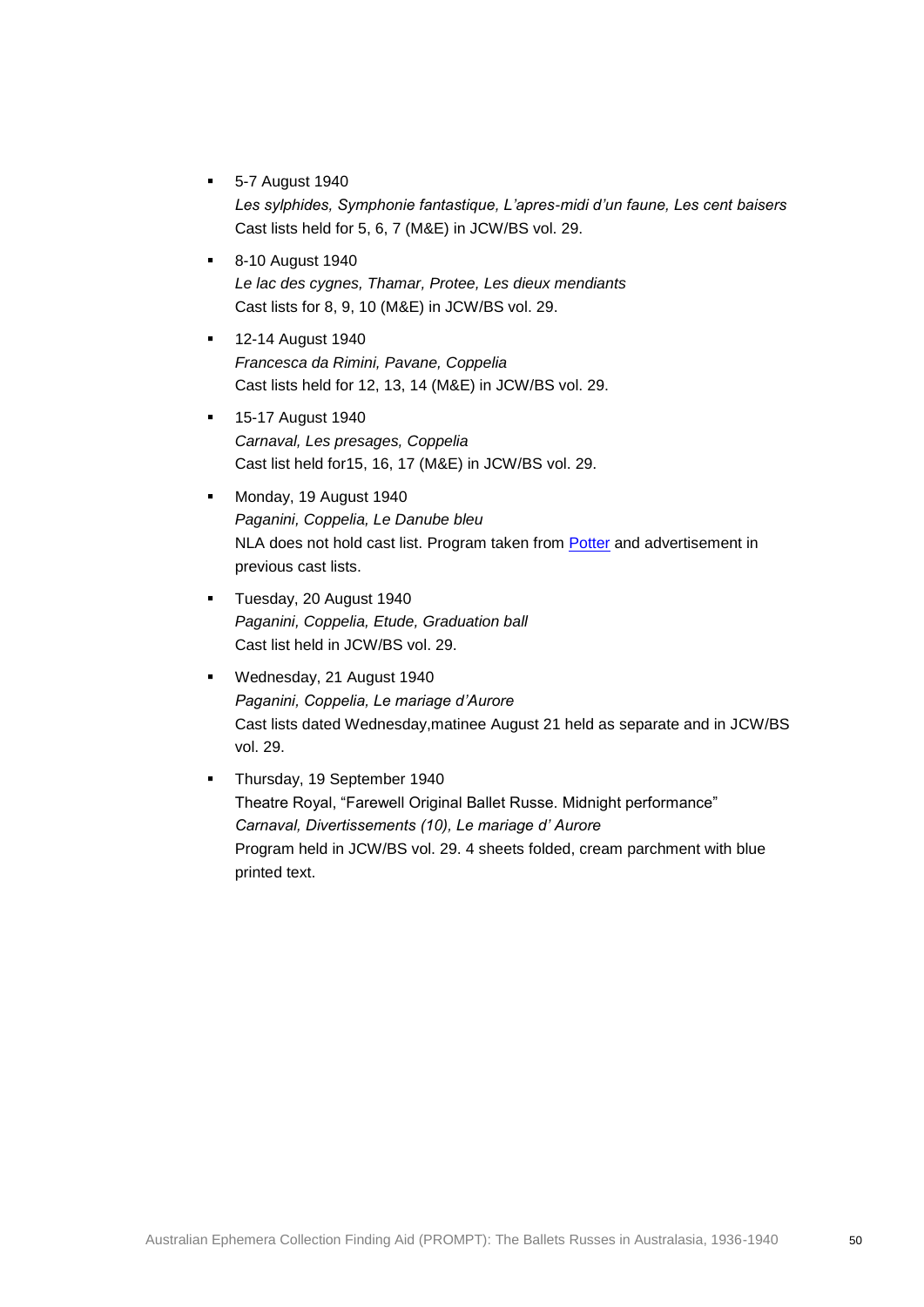### **AUSTRALIAN DANCERS PERFORMING IN OVERSEAS TOURS**

At the end of the 1939-1940 tour, the Original Ballet Russe left Australia for the Americas. Phillida Cooper (Lydia Couprina), who joined the company in London in 1939, and Valrene Tweedie (Irina Lavrova), who joined it in Melbourne in 1940, were the only Australian-born dancers to perform with that company, and to have appeared in the United States and Cuba.

Anna Volkova, who settled in Australia in 1946, also performed in the earliest of these tours, but left de Basil after the ill-fated 1941 dancers' strike over reduced payments left the company stranded in Cuba for five months.

Information about American seasons and all information for the following tours from this period is taken from Tweedie's personal collection of programs in within the [Papers of Valrene Tweedie,](http://catalogue.nla.gov.au/Record/4700520?lookfor=valrene%20tweedie%20%7bformat:Manuscript%7d&offset=1&max=5nla.cat-vn4700520)  [1938-2008](http://catalogue.nla.gov.au/Record/4700520?lookfor=valrene%20tweedie%20%7bformat:Manuscript%7d&offset=1&max=5nla.cat-vn4700520) papers – accessible via the Library's Special Collections Reading Room by eCallslip request. Eight other programs listed in the National Library's general collection can be found in the Library's catalogue: see [nla.gov.au/nla.cat-vn4703876](http://nla.gov.au/nla.cat-vn4703876) and [nla.gov.au/nla.cat-vn4703808.](http://nla.gov.au/nla.cat-vn4703808)

### **TOUR: UNITED STATES, (1940)**

51<sup>st</sup> St. Theatre, Broadway, 21 November – 17 December 1940

### **Publications**

Advertising Material:

Small booklet containing the dates of performances, and the ballets to be performed. The title is "Ballet Russe"; there is no cover image. Held in MS Acc 09.027 Box 1B. The NLA does not hold separate programs from these performances.

#### **Season**

- Thursday, 21 (E) November 1940 *Cotillon, Petrouchka, Protee, Prince Igor*
- Friday, 22 (E) November 1940 *Les Sylphides, Coq D'Or, Graduation Ball*
- Saturday, 23 (M) November 1940 *Swan Lake, Petrouchka, Protee, Prince Igor*
- Saturday, 23 (E) November 1940 *Cotillon, Fantastic Symphony, Graduation Ball*
- Sunday, 24 (M) November 1940 *Les Sylphides, Cinderella, Graduation Ball*
- Sunday, 24 (E) November 1940 *Swan Lake, Paganini, Scheherezade*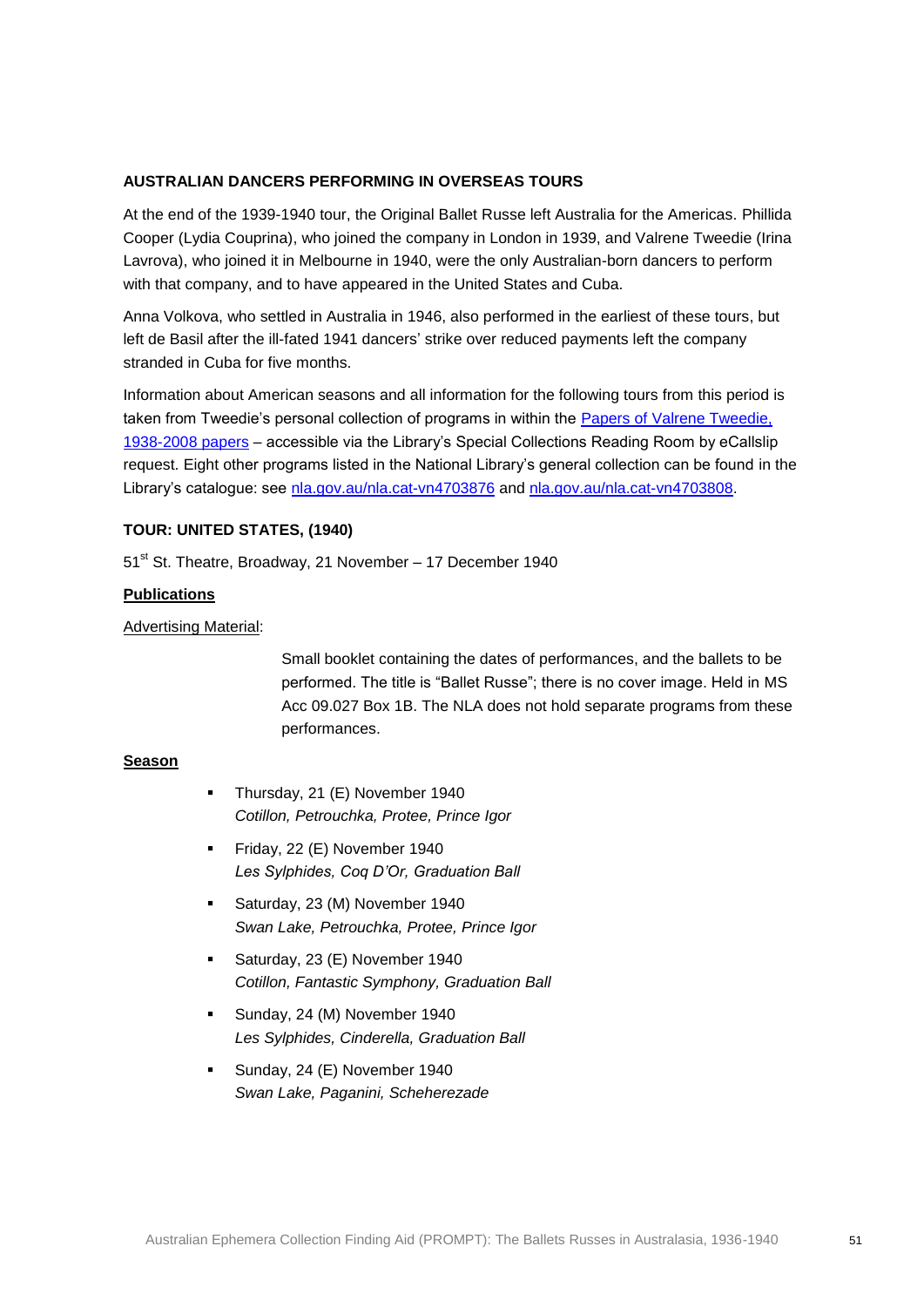- Monday, 25 (E) November 1940 *Les Sylphides, The Eternal Struggle, Pavane, Graduation Ball*
- Tuesday, 26 (E) November 1940 *Les Sylphides, The Prodigal Son, Aurora's Wedding*
- Wednesday, 27 (E) November 1940 *Swan Lake, Afternoon of a Faun, Paganini, Cimarosiana*
- Thursday, 28 (E) November 1940 *Carnaval, Choreartium, Coq D'Or*
- Friday, 29 (E) November 1940 *Carnaval, Choreartium, Coq D'Or*
- Saturday, 30 (M) November 1940 *Les Sylphides, Cinderella, Cimarosiana*
- **Saturday, 30 (E) November 1940** *Swan Lake, Destiny, Scheherezade*
- Sunday, 1 (M) December 1940 *Les Sylphides, Cinderella, Graduation Ball*
- Sunday, 1 (E) December 1940 *Les Sylphides, The Eternal Struggle, Afternoon of a Faun, Graduation Ball*
- Monday, 2 (E) December 1940 *Les Sylphides, Fantastic Symphony, Graduation Ball*
- Tuesday, 3 (E) December 1940 *Swan Lake, Paganini, Aurora's Wedding*
- **Wednesday, 4 (E) December 1940** *Swan Lake, Destiny, Aurora's Wedding*
- Thursday, 5 (E) December 1940 *Swan Lake, Coq D'Or, Aurora's Wedding*
- Friday, 6 (E) December 1940 *Carnaval, The Firebird, Spectre de la Rose, Prince Igor*
- Saturday, 7 (M) December 1940 *Carnaval, The Firebird, Spectre de la Rose, Prince Igor*
- Saturday, 7 (E) December *Carnaval, Paganini, Graduation Ball*
- Sunday, 8 (M) December 1940 *Cotillon, Cinderella, Graduation Ball*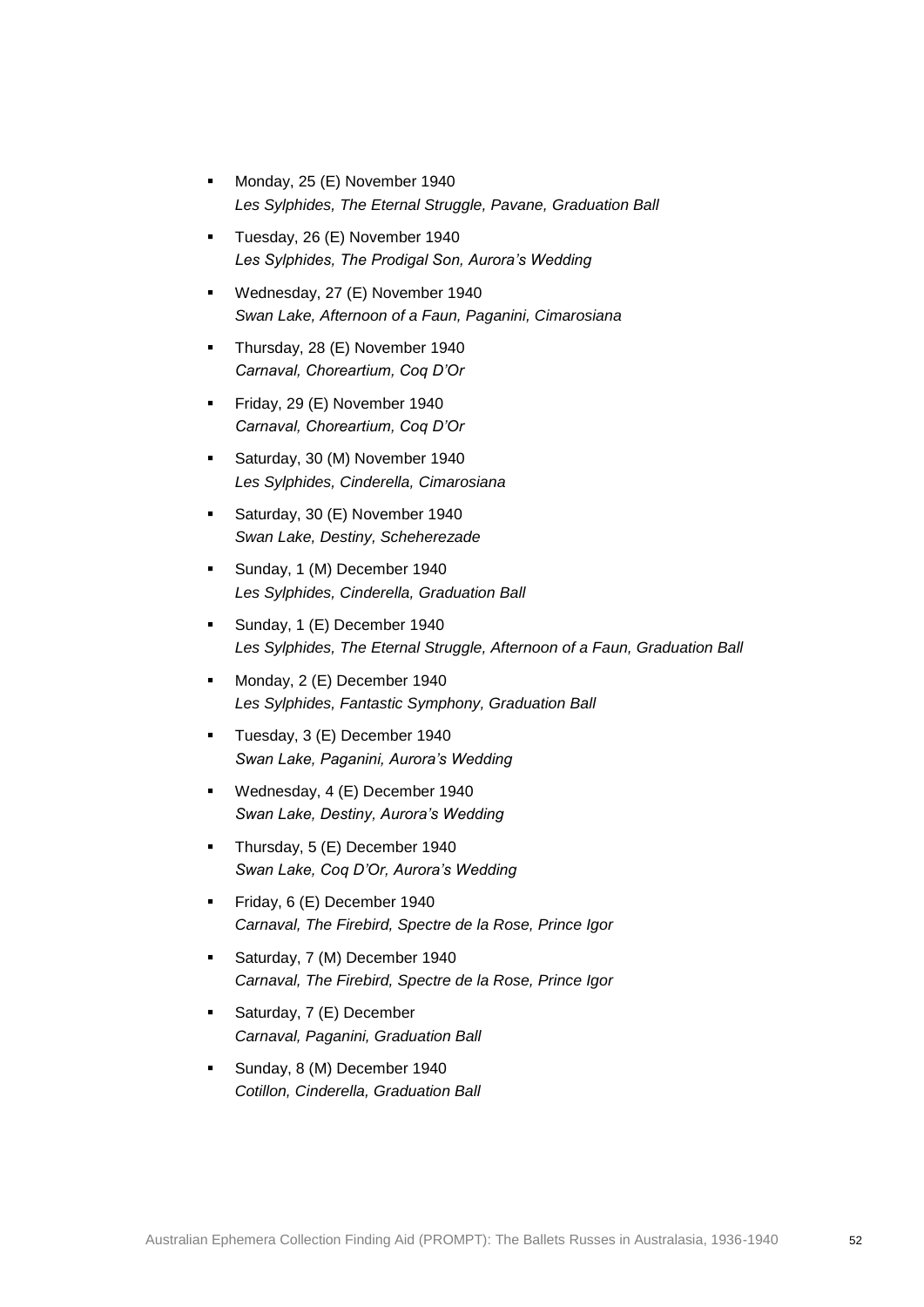- Sunday, 8 (E) December 1940 *Cotillon, The Prodigal Son, Graduation Ball*
- Monday, 9 (E) December 1940 *Good-Humoured Ladies, Paganini, Aurora's Wedding*
- Tuesday, 10 (E) December 1940 *Swan Lake, The Eternal Struggle, Aurora's Wedding*
- Wednesday, 11 (E) December 1940 *Les Sylphides, Coq D'Or, Graduation Ball*
- Thursday, 12 (E) December 1940 *Les Sylphides, Coq D'Or, Graduation Ball*
- Friday, 13 (E) December 1940 *Good-Humoured Ladies, The Prodigal Son, Graduation Ball*
- **Saturday, 14 (M) December 1940** *Swan Lake, Cinderella, Graduation Ball*
- Saturday, 14 (E) December 1940 *Swan Lake, Destiny, Scheherezade*
- Sunday, 15 (M) December 1940 *Carnaval, Cinderella, Spectre de la Rose, Prince Igor*
- Sunday, 15 (E) December 1940 *Swan Lake, Etude, Paganini, Graduation Ball*
- Monday, 16 (E) December 1940 *Good-Humoured Ladies, Coq D'Or, Pavane, Prince Igor*
- Tuesday, 17 (E) December 1940 *Les Sylphides, Paganini, Graduation Ball*

The Pickwick Theatre, Connecticut, 14 January 1941

### **Publications**

Program: 4p. (1 folded A4 page) with no cover image; the cover title is "Original Ballet Russe". The program gives a partial cast list for each of the ballets performed. Souvenir Book:  $56p.$  souvenir book for the "Original Ballet Russe  $7<sup>th</sup>$  American Tour 1941-1942", containing pictures, photographs of the ballets and the dancers, as

well as synopses of each of the ballets performed on the tour.

#### **Season**

Australian Ephemera Collection Finding Aid (PROMPT): The Ballets Russes in Australasia, 1936-1940 53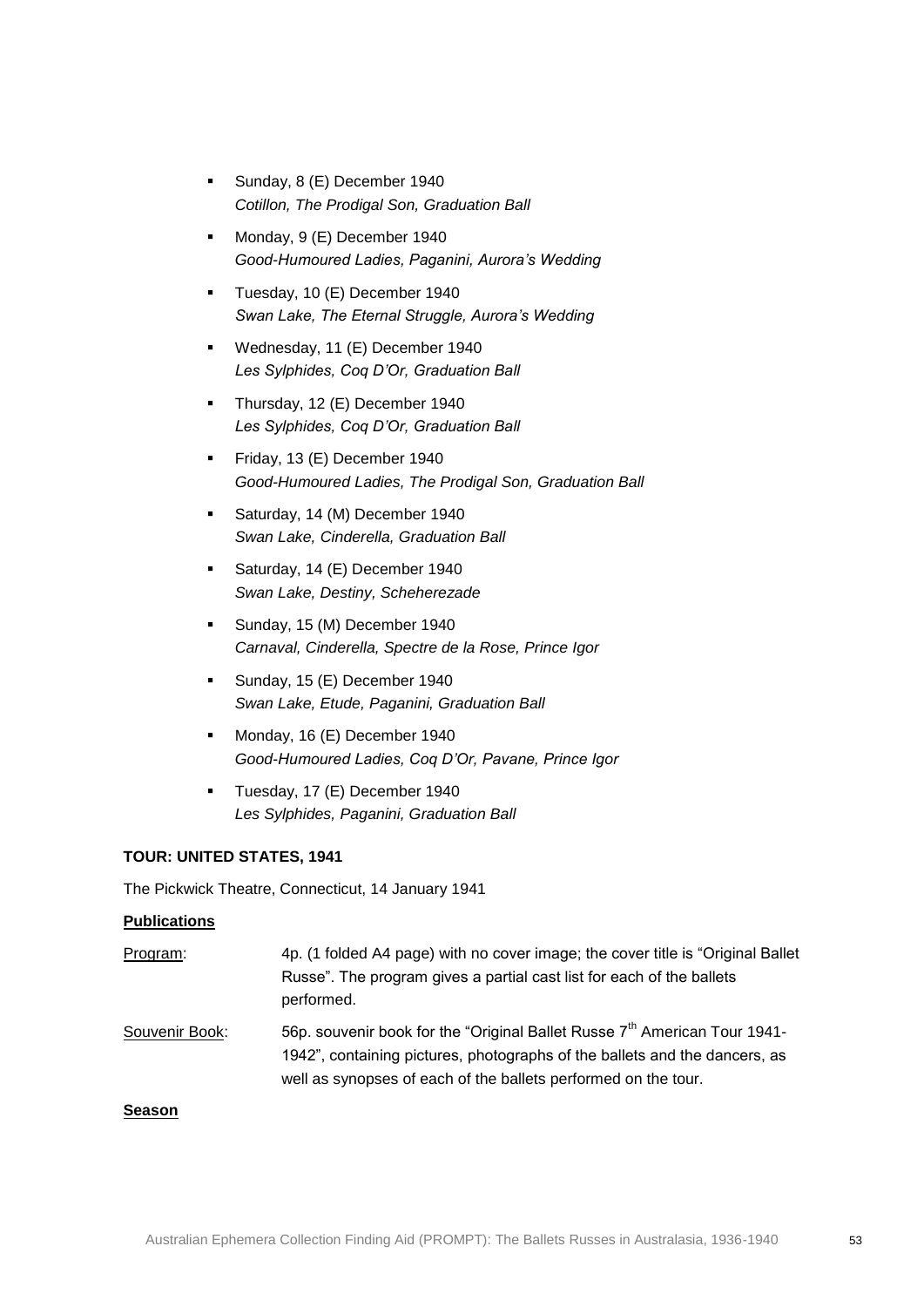**Tuesday, 14 January 1941** *The Swan Lake*, *Paganini, Graduation Ball* 14E held in MS Acc 09.027 (Papers of Valrene Tweedie), box 1B

### **TOUR: UNITED STATES, 1941**

The Boston Opera House, Boston, 18 February – 22 February 1941

### **Publications**

| Magazine Program: | 16p. magazine program with no cover image; the cover title is "Original"              |
|-------------------|---------------------------------------------------------------------------------------|
|                   | Ballet Russe". The program gives a cast list for each of the ballets                  |
|                   | performed, brief synopses, and contains other articles and advertising.               |
| Souvenir Book:    | 56p. souvenir book for the "Original Ballet Russe 7 <sup>th</sup> American Tour 1941- |

1942", containing pictures, photographs of the ballets and the dancers, as well as detailed synopses of each of the ballets performed on the tour.

# **Season**

**18-22 February 1941** *Les Sylphides, Paganini, Le Spectre de la Rose, Graduation Ball* 18E held in MS Acc 09.027 (Papers of Valrene Tweedie), box 1B

### **TOUR: UNITED STATES, 1941**

Academy of Music, New York, 28 February 1941

# **Publications**

| Program:       | 4p. (1 folded A4 page) with no cover image; the cover title is "Original Ballet                                                                                                                                                               |
|----------------|-----------------------------------------------------------------------------------------------------------------------------------------------------------------------------------------------------------------------------------------------|
|                | Russe". The program gives a partial cast list for each of the ballets<br>performed.                                                                                                                                                           |
| Souvenir Book: | 56p. souvenir book for the "Original Ballet Russe 7 <sup>th</sup> American Tour 1941-<br>1942", containing pictures, photographs of the ballets and the dancers, as<br>well as detailed synopses of each of the ballets performed on the tour |

### **Season**

Friday, 28 February 1941 *The Swan Lake*, *Paganini, Graduation Ball* 28E held in MS Acc 09.027 (Papers of Valrene Tweedie), box 1B

### **TOUR: CUBA, 1941**

No holdings or further information.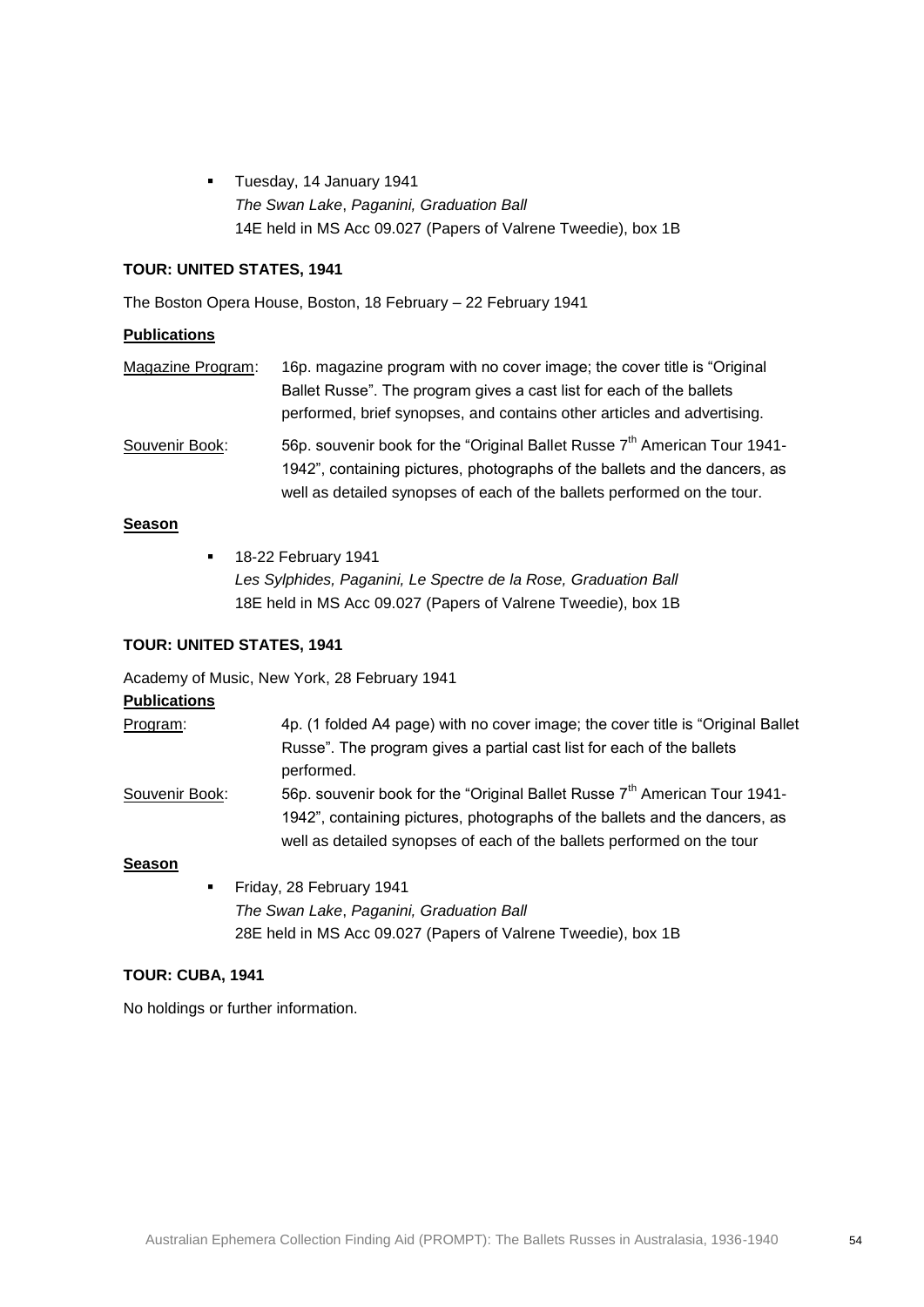#### **TOUR: CUBA, 1942**

Teatro Auditorium, Havana, 25 March 1942

#### **Publications**

Program: 4p. (1 folded A4 page) with no cover image; the cover title is "Ballet Russo Original". The program gives a partial cast list for each of the ballets performed.

### **Season**

 Wednesday, 25 March 1942 *Los Cien Besos, Presagios, Baile de Graduacion (Graduation Ball)* 25E held in MS Acc 09.027 (Papers of Valrene Tweedie), box 1B

### **TOUR: CUBA, 1944**

Teatro Terry, Cienfuegos, 9 July 1944

#### **Publications**

Invitation: Flyer; 1 folded A4 page. The cover title is "Pro Artes y Ciencias presenta La Escuela de Ballet de Pro Arte Musica de la Habana". The invitation includes partial cast lists for each of the ballets to be performed.

#### **Season**

 Sunday, 9 July 1944 *Divertissements, Rascacielos, Las Silfides* No program held. Invitation held in MS Acc 09.027 (Papers of Valrene Tweedie), box 1A

### **TOUR: CUBA, 1945-1946**

Sociedad Pro Arte Musical, Habana, 8 May – 8 June 1945

#### **Publications**

| Program: | 4p. (1 folded A4 page) with no cover image; the cover title is "Sociedad Pro |
|----------|------------------------------------------------------------------------------|
|          | Arte Musical". The cover also gives the date of the next performance. The    |
|          | program gives a partial cast list for each of the ballets performed; the     |
|          | program for 8 May 1945 has an insert slip which gives synopses of the        |
|          | ballets.                                                                     |

#### **Season**

 Tuesday, 8 May 1945 *Casse-Noisette, Divertissements* 8E held in MS Acc 09.027 (Papers of Valrene Tweedie), box 1A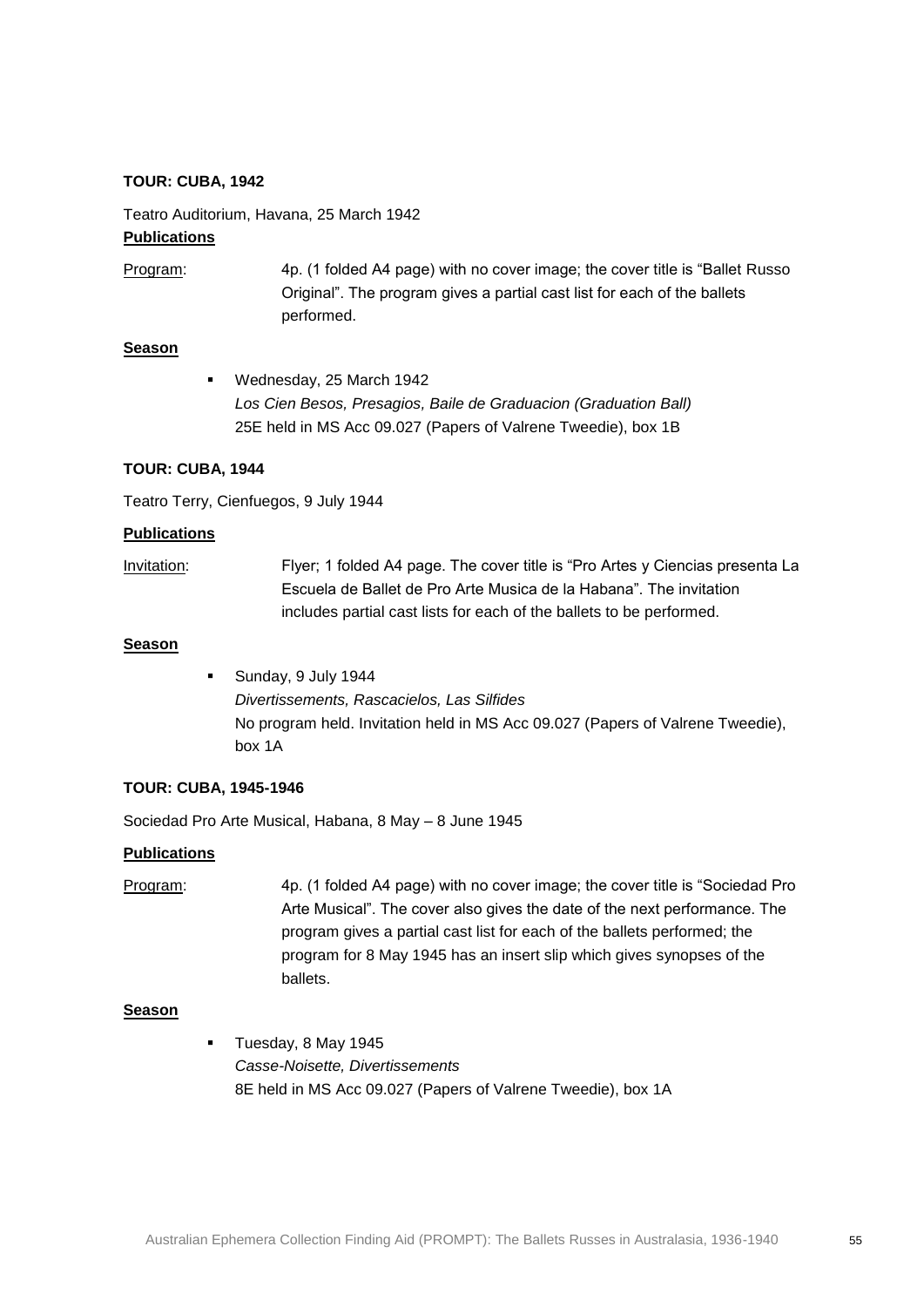- Friday, 8 June 1945 *Carnaval, Pas de Deux del Principe y la Princesa Azul, Giselle* 8E held in MS Acc 09.027 (Papers of Valrene Tweedie), box 1A
- Tuesday, 10 September 1946 Ballet Russe de Monte Carlo (NB Serge Denham company) Valrene Tweedie

Metropolitan Opera House (39<sup>th</sup> and Broadway), New York, 18 September – 24 September 1948

### **Publications**

Magazine Program: 36p. magazine program with an unattributed photograph of a ballerina on the cover; the cover title is "Ballet Russe de Monte Carlo". The program gives a cast list and brief synopsis for each of the ballets performed, some information about the company, and other articles and advertising.

### **Season**

- **Saturday, 18 (E) September 1948** *Les Sylphides, The Seventh Symphony, The Creation, Pas de Quatre, Gaite Parisienne* 18E held in MS Acc 09.027 (Papers of Valrene Tweedie), box 1B
- Sunday, 19 (M) September 1948 *Les Sylphides, Night Shadow, Gaite Parisienne* 19M held in MS Acc 09.027 (Papers of Valrene Tweedie), box 1B
- Sunday, 19 (E) September 1948 *Swan Lake, The Nutcracker, Scheherezade* 19E held in MS Acc 09.027 (Papers of Valrene Tweedie), box 1B
- **Tuesday, 21 (E) September 1948** *Giselle, Pas de Quatre, Le Beau Danube* 21E held in MS Acc 09.027 (Papers of Valrene Tweedie), box 1B
- Wednesday, 22 (E) September 1948 *Concerto Barocco, Pas de Deux Classique, The Seventh Symphony* 22E held in MS Acc 09.027 (Papers of Valrene Tweedie), box 1B
- Thursday, 23 (E) September 1948 *Ballet Imperial, Pas de Quatre, Cirque de Deux, Le Beau Danube* 23E held in MS Acc 09.027 (Papers of Valrene Tweedie), box 1B
- Friday, 24 (E) September 1948 *Coppelia, The Blue Bird, Scheherezade* 24E held in MS Acc 09.027 (Papers of Valrene Tweedie), box 1B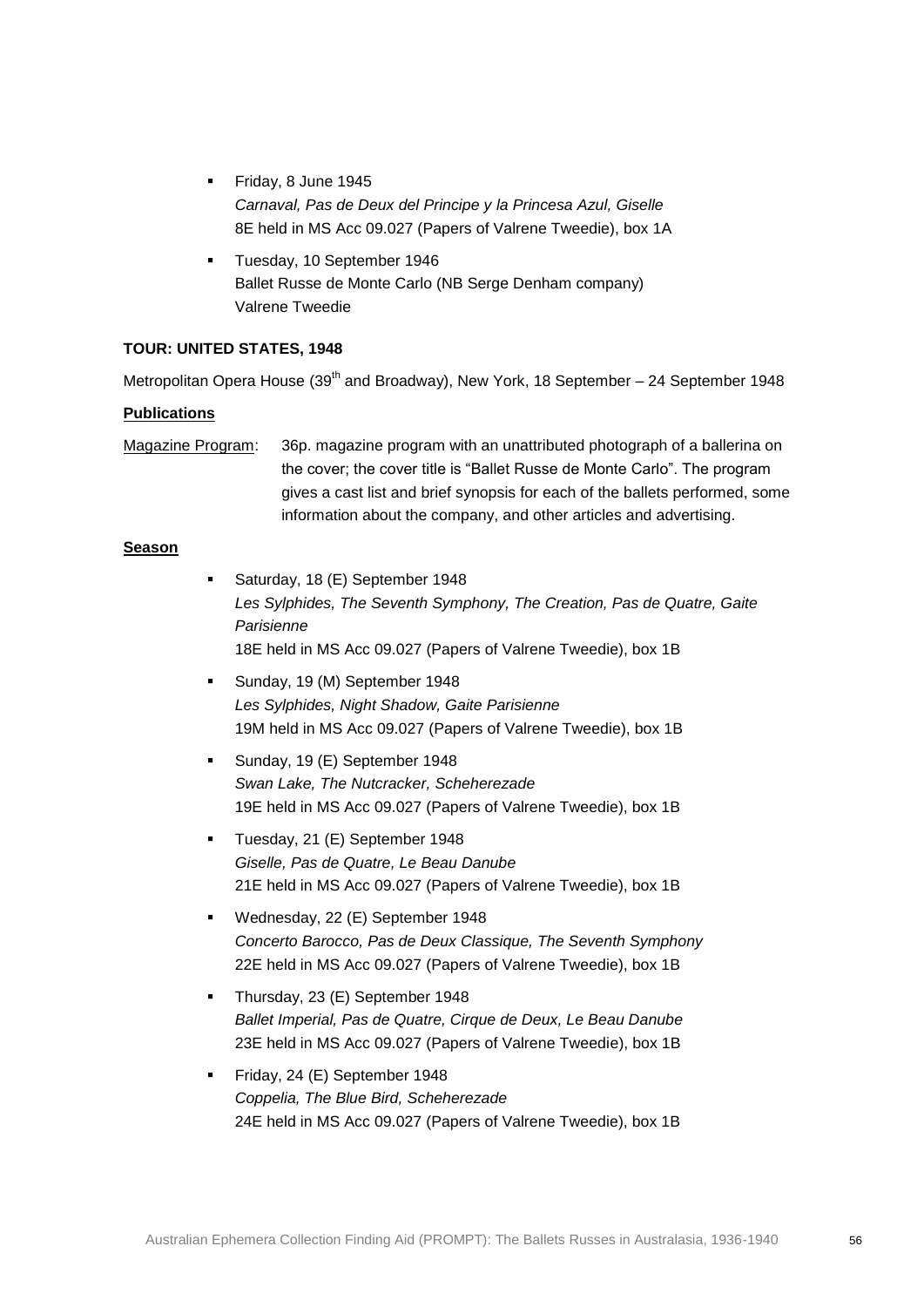War Memorial Opera House, San Francisco, 29 November – 8 December 1948

### **Publications**

Magazine Program: 12p. magazine program with an unattributed drawing of two ballet dancers on the cover; the cover title is "The One and Only Ballet Russe de Monte Carlo". The program gives a cast list and brief synopsis for each of the ballets performed over the period from 29 November to 8 December, and contains some other articles and advertising. Only one program is held, from the performance on 6 December.

### **Season**

- Monday, 29 (E) November 1948 *Les Sylphides, The Seventh Symphony, Pas de Quatre, Gaite Parisienne* Not held.
- Tuesday, 30 (E) November 1948 *Ballet Imperial, Cirque de Deux, Pas de Quatre, Le Beau Danube* Not held.
- Wednesday, 1 (E) December 1948 *Swan Lake, Pas de Deux, Quelques Fleurs, Scheherezade* Not held.
- Thursday, 2 (E) December 1948 *Concerto Barocco, Giselle, Madronos* Not held.
- Friday3 (E) December 1948 *Seventh Symphony, Rouge et Noir, Gaite Parisienne* Not held.
- Saturday, 4 (M) December1948 *Cirque de Deux, The Nutcracker, Rodeo* Not held.
- **Sunday, 5 (M) December1948** *Les Sylphides, Pas de Quatre, Madronos, Raymonda Divertissements* Not held.
- Sunday, 5 (E) December 1948 *Mozartiana, Pas de Deux, Rouge et Noir, Quelques Fleur* Not held.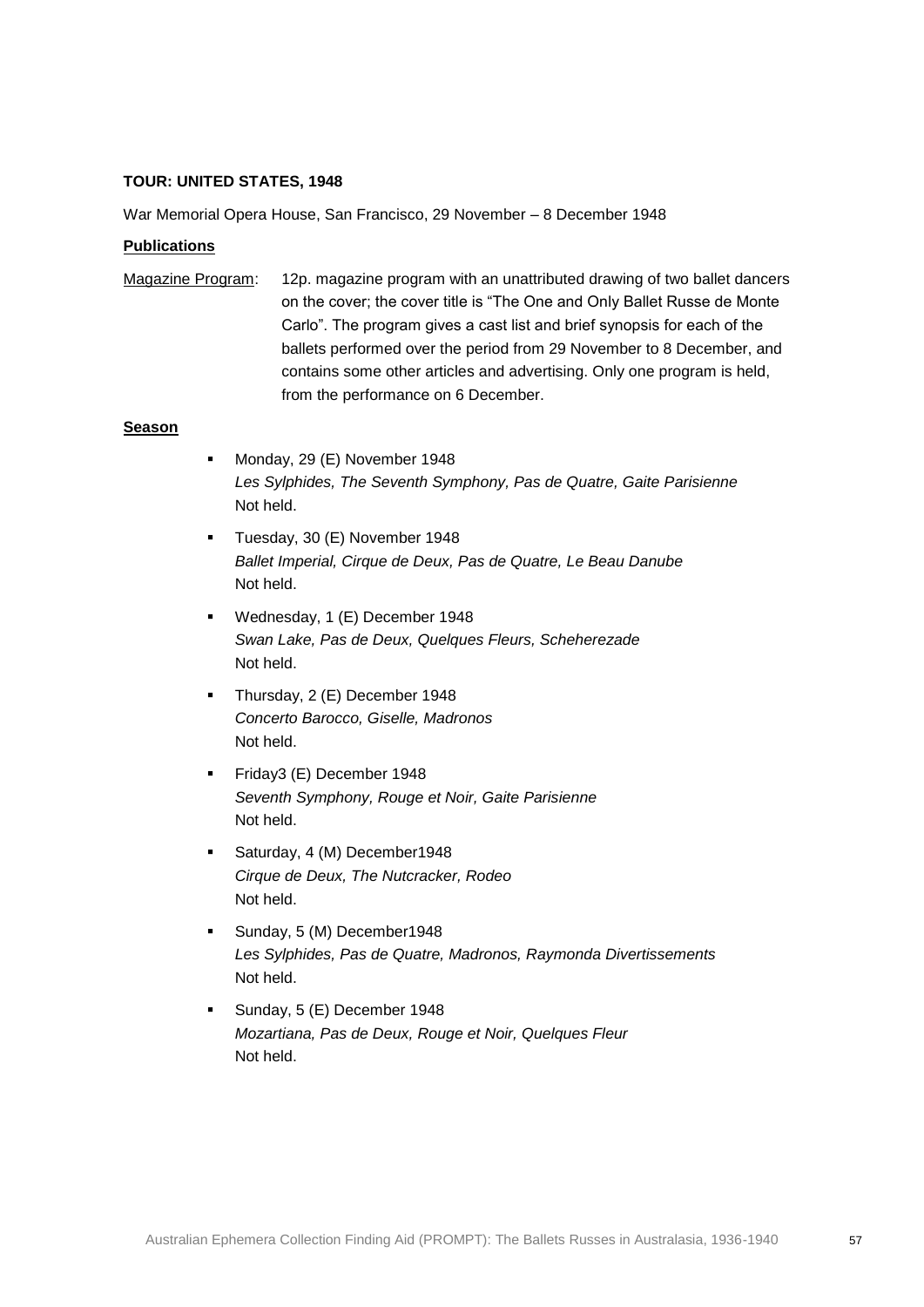- Monday, 6 (E) December1948 *Concerto Barocco, Pas de Quatre, Coppelia* 6E held in MS Acc 09.027 (Papers of Valrene Tweedie), box 1B
- Tuesday, 7 (E) December 1948 *Swan Lake, The Nutcracker, Scheherezade* Not held.
- Tuesday, 7 (E) December 1948 *Giselle, Pas de Deux Classique, Quelques Fleurs* Not held.

Music Hall, Houston, 23 December 1948

### **Publications**

Program: 4p. (1 folded A4 page) with no cover image; the cover title is "The One and Only Ballet Russe de Monte Carlo". The program gives a partial cast list for the ballets performed.

### **Season**

**23 December 1948** *Cirque de Deux, Quelques Fleurs, Divertissements from Raymonda* 23E held in MS Acc 09.027 (Papers of Valrene Tweedie), box 1B

### **TOUR: UNITED STATES, 1949**

Page Auditorium, Durham (North Carolina), Thursday, 27 January 1949

### **Publications**

Magazine Program: 12p. with an unattributed photograph of a ballet dancer on the cover; the cover title is "The One and Only Ballet Russe de Monte Carlo". The program gives a cast list and brief synopsis for the ballets performed, and contains some other articles and advertising.

### **Season**

 Thursday, 27 January 1949 *Raymonda Divertissements, Quelques Fleurs, Gaite Parisienne* 27E held in MS Acc 09.027 (Papers of Valrene Tweedie), box 1B

### **TOUR: UNITED STATES, 1949**

Metropolitan Opera House (39<sup>th</sup> and Broadway), New York, 16 September – 23 September 1949

### **Publications**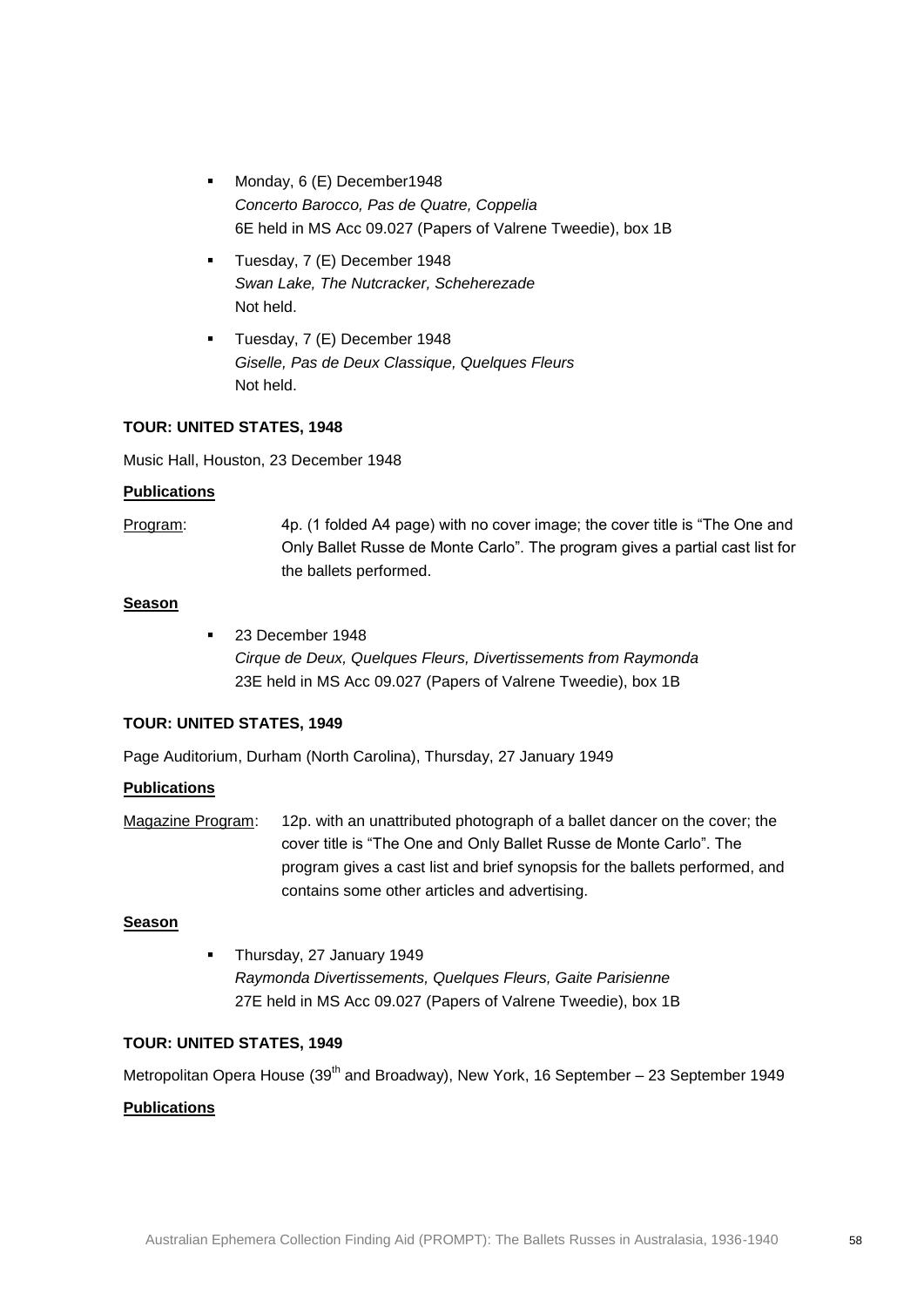# Magazine Program: 36p. magazine program with an unattributed photograph of a ballerina on the cover; the cover title is "Ballet Russe de Monte Carlo". The program gives a cast list and brief synopsis for each of the ballets performed, some information about the company, and other articles and advertising.

### **Season**

- Friday, 16 (E) September 1949 *Swan Lake, The Mute Wife, Pas de Deux Classique, Gaite Parisienne* 16E held in MS Acc 09.027 (Papers of Valrene Tweedie), box 1B
- Saturday, 17 (E) September 1949 *Les Sylphides, Pas de Deux Classique, The Mute Wife, Gaite Parisienne* 17E held in MS Acc 09.027 (Papers of Valrene Tweedie), box 1B
- Sunday, 18 (morning) September 1949 *Swan Lake, Scheherezade, The Nutcracker* 18M held in MS Acc 09.027 (Papers of Valrene Tweedie), box 1B
- Sunday, 18 (E) September 1949 *Concerto Barocco, Rodeo, Quelques Fleurs, Le Beau Danube* 18E held in MS Acc 09.027 (Papers of Valrene Tweedie), box 1B
- Tuesday, 20 (E) September 1949 *Coppelia, Paquita, Rodeo* 20E held in MS Acc 09.027 (Papers of Valrene Tweedie), box 1B
- Wednesday, 21 (E) September 1949 *Swan Lake, Graduation Ball, The Nutcracker* 21E held in MS Acc 09.027 (Papers of Valrene Tweedie), box 1B
- Thursday, 22 (E) September 1949 *Giselle, Madronos, Graduation Ball* 22E held in MS Acc 09.027 (Papers of Valrene Tweedie), box 1B
- Friday, 23 (E) September 1949 *Ballet Imperial, Pas de Deux Classique, Paquita, Gaite Parisienne* 23E held in MS Acc 09.027 (Papers of Valrene Tweedie), box 1B

### **TOUR: CUBA, 1950**

Teatro Auditorium, Habana, 26 November – 21 December 1950

### **Publications**

Magazine Program: 28p. An unattributed drawing of ballerinas is used as the cover image. The cover text is "Ballet Nacional". The programs include brief synopses and cast lists, some information about the company, and advertising.

#### **Season**